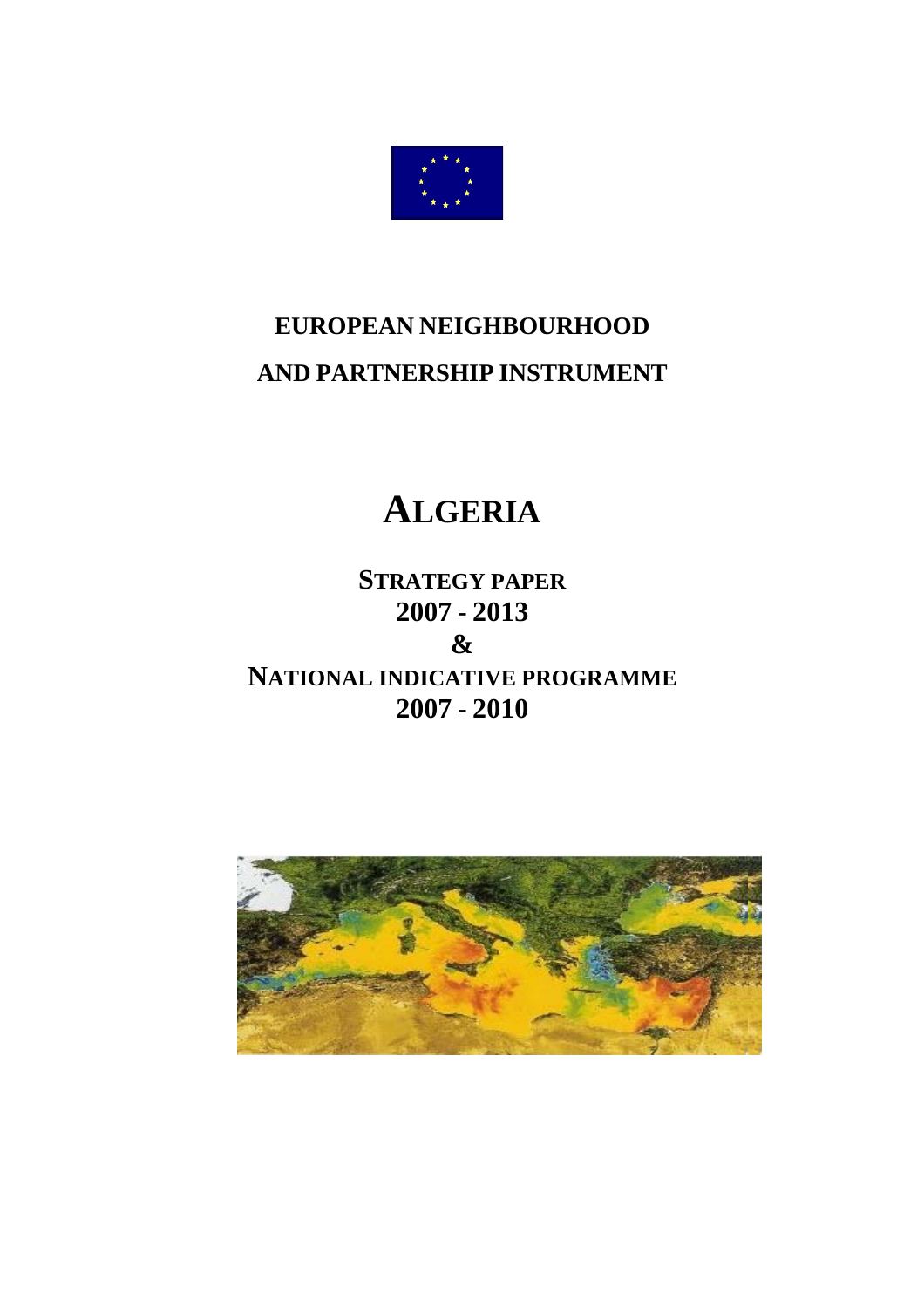# **ABBREVIATIONS AND ACRONYMS**

| AA               | Association Agreement (with the European Union)            |
|------------------|------------------------------------------------------------|
| <b>AFD</b>       | <b>French Development Agency</b>                           |
| ODA              | Official development assistance                            |
| APN              | National People's Assembly                                 |
| <b>APW</b>       | Regional assemblies                                        |
| TA               | Technical assistance                                       |
| ADB              | <b>African Development Bank</b>                            |
| EIB              | <b>European Investment Bank</b>                            |
| WВ               | World Bank                                                 |
| CAS              | Country assistance strategy (WB)                           |
| EC               | <b>European Commission</b>                                 |
| <b>CSP</b>       | <b>Country Strategy Paper</b>                              |
| <b>SAF</b>       | Structural adjustment facility                             |
| <b>FEMIP</b>     | Facility for Euro-Mediterranean Investment and Partnership |
| <b>NLF</b>       | <b>National Liberation Front</b>                           |
| <b>IMF</b>       | <b>International Monetary Fund</b>                         |
| <b>GTZ</b>       | <b>German Technical Cooperation Agency</b>                 |
| <b>EIDHR</b>     | European Initiative for Democracy and Human Rights         |
| <b>ENPI</b>      | European Neighbourhood and Partnership Instrument          |
| <b>MENA</b>      | Middle East and North Africa region                        |
| FM               | <b>Foreign Ministry</b>                                    |
| <b>UN</b>        | <b>United Nations</b>                                      |
| IOM              | International Organisation for Migration                   |
| <b>WTO</b>       | World Trade Organisation                                   |
| NGO              | Non-governmental organisation                              |
| P <sub>3</sub> A | Association Agreement support programme                    |
| 2PA              | Neighbourhood action plan support programme                |
| SPSP             | Sector policy support programme                            |
| <b>NAP</b>       | European Neighbourhood Policy Action Plan                  |
| ENP              | European Neighbourhood Policy.                             |
| <b>GDP</b>       | Gross domestic product                                     |
| <b>NIP</b>       | National Indicative Programme                              |
| <b>SME</b>       | Small and medium-sized enterprises                         |
| <b>NPL</b>       | Non-performing loans                                       |
| <b>UNDP</b>      | <b>United Nations Development Programme</b>                |
| R&D              | Research and development                                   |
| M&E              | Monitoring and evaluation                                  |
| <b>SWAP</b>      | Sector-wide approach                                       |
| <b>ICT</b>       | Information and communication technologies                 |
| EU               | European Union                                             |
| <b>FTA</b>       | Free Trade Area                                            |
|                  |                                                            |

**Exchange rate and currency**

**\_\_\_\_\_\_\_\_\_\_\_\_\_\_\_\_\_\_\_\_\_\_\_\_\_\_\_\_** 

Currency unit = Algerian dinar  $(DZD)$  $\epsilon$ 1 = DZD 90.525 (30.05.2006)  $\text{E1} = \text{USD} 1.2859 \, (30.05.2006)$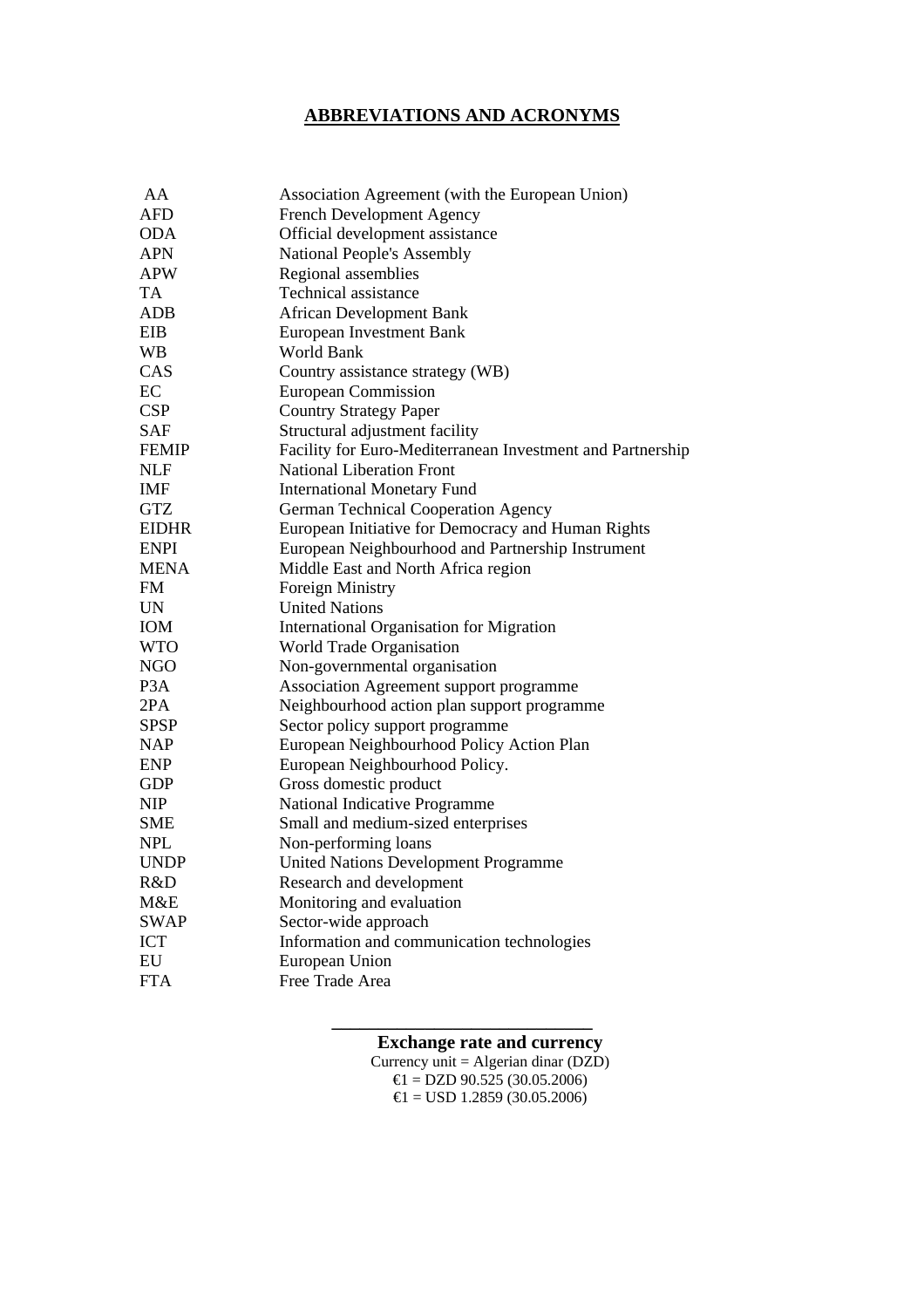# **Contents**

# **Page**

| $\boldsymbol{0}$ . |                                                           | <b>Summary</b>                                                                          |    |  |  |  |  |  |  |
|--------------------|-----------------------------------------------------------|-----------------------------------------------------------------------------------------|----|--|--|--|--|--|--|
| 1.                 | <b>EU</b> political objectives                            |                                                                                         |    |  |  |  |  |  |  |
| 2.                 | <b>Algerian Government policy</b>                         |                                                                                         |    |  |  |  |  |  |  |
| 3.                 | <b>Country analysis</b>                                   |                                                                                         |    |  |  |  |  |  |  |
|                    | 3.1                                                       | Political situation                                                                     | 5  |  |  |  |  |  |  |
|                    | 3.2                                                       | Economic and social situation                                                           | 9  |  |  |  |  |  |  |
|                    | 3.3                                                       | Environmental policy                                                                    | 12 |  |  |  |  |  |  |
|                    | 3.4                                                       | Medium-term challenges                                                                  | 13 |  |  |  |  |  |  |
| 4.                 |                                                           | <b>Cooperation programmes</b>                                                           | 14 |  |  |  |  |  |  |
|                    | 4.1                                                       | Community programmes                                                                    | 14 |  |  |  |  |  |  |
|                    | 4.2                                                       | Lessons learnt<br>16                                                                    |    |  |  |  |  |  |  |
|                    | 4.3                                                       | <b>Member States and other donors</b>                                                   | 17 |  |  |  |  |  |  |
| 5.                 | <b>EU</b> strategic response                              |                                                                                         |    |  |  |  |  |  |  |
|                    | 5.1                                                       | General principles and objectives                                                       | 19 |  |  |  |  |  |  |
|                    | 5.2                                                       | Priorities and specific objectives of cooperation                                       | 19 |  |  |  |  |  |  |
|                    | 5.3.                                                      | Complementarity and coherence with regional strategy<br>paper and other ENP instruments | 25 |  |  |  |  |  |  |
|                    | 5.4.                                                      | Crosscutting issues                                                                     | 26 |  |  |  |  |  |  |
| 6.                 |                                                           | <b>National Indicative Programme</b>                                                    | 27 |  |  |  |  |  |  |
|                    | 6.1                                                       | Programme content and sequence                                                          | 27 |  |  |  |  |  |  |
|                    | 6.2                                                       | Reform of the justice system                                                            | 28 |  |  |  |  |  |  |
|                    | 6.3                                                       | Economic growth and jobs                                                                | 30 |  |  |  |  |  |  |
|                    | 6.4                                                       | Improving basic public services                                                         | 42 |  |  |  |  |  |  |
| Annex 1            |                                                           | Algeria - basic facts                                                                   |    |  |  |  |  |  |  |
| Annex 2            |                                                           | Map of Algeria                                                                          |    |  |  |  |  |  |  |
| Annex 3            |                                                           | Migration profile                                                                       |    |  |  |  |  |  |  |
| Annex 4            |                                                           | Action plan for implementing the AA                                                     |    |  |  |  |  |  |  |
| Annex 5            |                                                           | The President's national reconciliation policy                                          |    |  |  |  |  |  |  |
| Annex 6            |                                                           | Millennium Development Goals                                                            |    |  |  |  |  |  |  |
| Annex 7            |                                                           | Improving the provision of basic services                                               |    |  |  |  |  |  |  |
| Annex 8            |                                                           | Environmental profile                                                                   |    |  |  |  |  |  |  |
| Annex 9            | Member State and Commission programmes by sector (matrix) |                                                                                         |    |  |  |  |  |  |  |
| Annex 10           |                                                           | EIB support modalities                                                                  |    |  |  |  |  |  |  |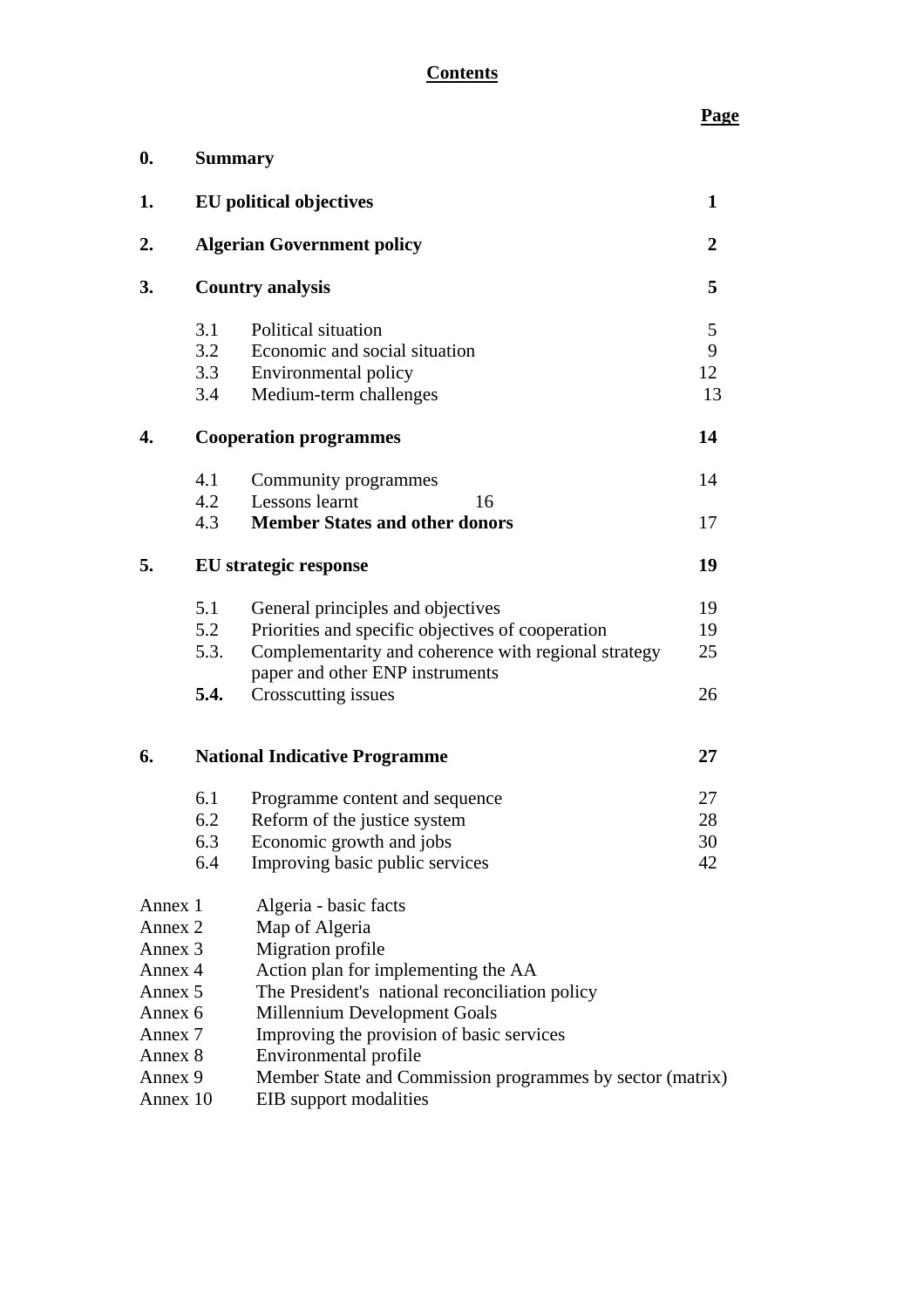#### **0. SUMMARY**

This country strategy paper (CSP) establishes a strategic framework for EU cooperation with Algeria under the European Neighbourhood and Partnership Instrument (ENPI) over the period 2007-2013 (national allocation). The national indicative programme (NIP) is the Commission's operational response for the period 2007-2010; it sets out the objectives, the expected results and conditions to be met in the priority areas of cooperation. The indicative amount for the 2007-2010 NIP is EUR 220 million.

Algeria is emerging from a decade of terrorism. The political situation is currently stable: growth in 2005 stood at 5.2% (manufacturing is the only sector in decline), the balance of payments is looking very healthy (hydrocarbon products), there is a fiscal surplus of 7.5%, and monetary policy is helping competitiveness.

Since September 2005 the Association Agreement (AA) has governed bilateral relations between the European Union and Algeria. It provides for a free trade area (FTA) between the two parties after 12 years. The agreement constitutes the framework for EU-Algeria political, economic, social, scientific and cultural cooperation. The Algerian Government has made considerable efforts to be able to ratify the AA. In addition, the Government's reform programme accords the AA an important role in the liberalisation of the economy.

The EU's strategy is dictated by the need to further the objectives of the AA and the European Neighbourhood Policy (ENP) in order to establish an area of peace, stability and shared prosperity. The Algerian people are anxious to see not only economic growth and employment, but also an improvement in basic services, greater equality and good governance. To this end the main planks of the 2007-2010 NIP are:

- *reform of the justice system;*
- *economic growth and employment;*
- *improvements in basic public services.*

The programming exercise (NIP part) was carried out in close cooperation with the Algerian authorities and in coherence with the national priorities. The whole of the CSP was sent to the Algerian authorities before the management committee meeting. There was coordination with the Member States and the main multilateral aid donors throughout the process. Full consideration was given to the Commission's comparative advantage as donor, as shown in previous cooperation, complementarity with other donors and the consistency of the AA and of the ENP with other EU policies ("the policy mix").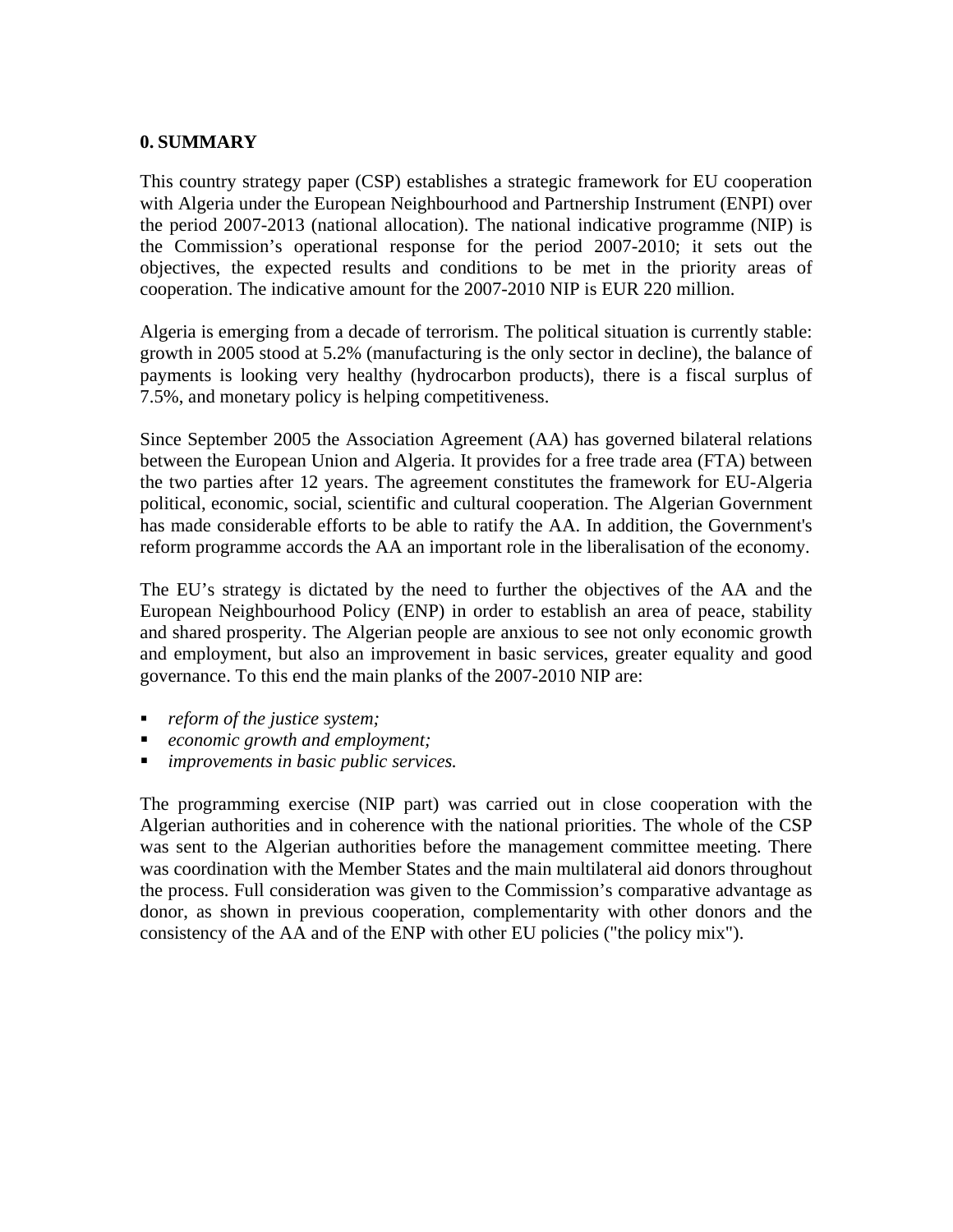#### **1. EU POLITICAL OBJECTIVES**

#### **Overall objectives of the EU's external, security and development policy**

The aim of the **EU's external policy** is to preserve its common values, promote peace and security in accordance with the Charter of the United Nations and promote international cooperation. It also aims to develop and consolidate democracy and the rule of law, respect for human rights and fundamental freedoms. To implement its external policy the EU has a large array of instruments. A coherent set of instruments to ensure maximum effectiveness will be selected in the light of the formulation of EU-Algeria cooperation objectives.

**European security policy:** In December 2003 the EU adopted the European Security Strategy, which recognises that a Union of 25 States with 450 million inhabitants accounting for a quarter of the world's gross domestic product (GDP) is a global player. One of the priorities identified by the European Security Strategy is the need to promote "a ring of well governed countries to the East of the European Union and on the borders of the Mediterranean with whom we can enjoy close and cooperative relations". The strategy also clearly states the need to promote an order based on effective multilateralism and refers to the security of the EU's energy supplies.

**European development policy:** In December 2005 the European Council adopted an EU strategy for Africa which provides a long-term strategic framework for interaction between Europe and Africa at all levels, with pan-African institutions such as the African Union, regional organisations and national authorities. The strategy rests on three pillars: (i) promotion of peace, security and good governance as prerequisites for development, (ii) support for regional integration, trade and interconnectivity to promote economic development and (iii) improved access to basic social services (health and education) and environmental protection. For partner countries covered by the Neighbourhood Policy, the strategy dovetails with that for Africa by giving priority to measures designed to promote the political, economic and social reforms necessary for integration into the Euro-Mediterranean area.

#### **Strategic aims of cooperation with Algeria**

**Association Agreement:** since September 2005 the Association Agreement (AA) has governed bilateral relations between the European Union and Algeria. It provides for a free trade area (FTA) between the two parties after 12 years. The agreement constitutes the framework for EU-Algeria political, economic, social, scientific and cultural cooperation. The Agreement also contains provisions for covering political issues (international, domestic, human rights and democracy) and migration issues. The agreement falls within the framework of the 1995 **Barcelona Process**, which is based on developing cooperation in the areas of political dialogue, economic partnership and social/cultural cooperation. The Algerian Government has made considerable efforts to be able to ratify the AA. In addition, the Government's reform programme accords the Association Agreement an important role in the liberalisation of the economy.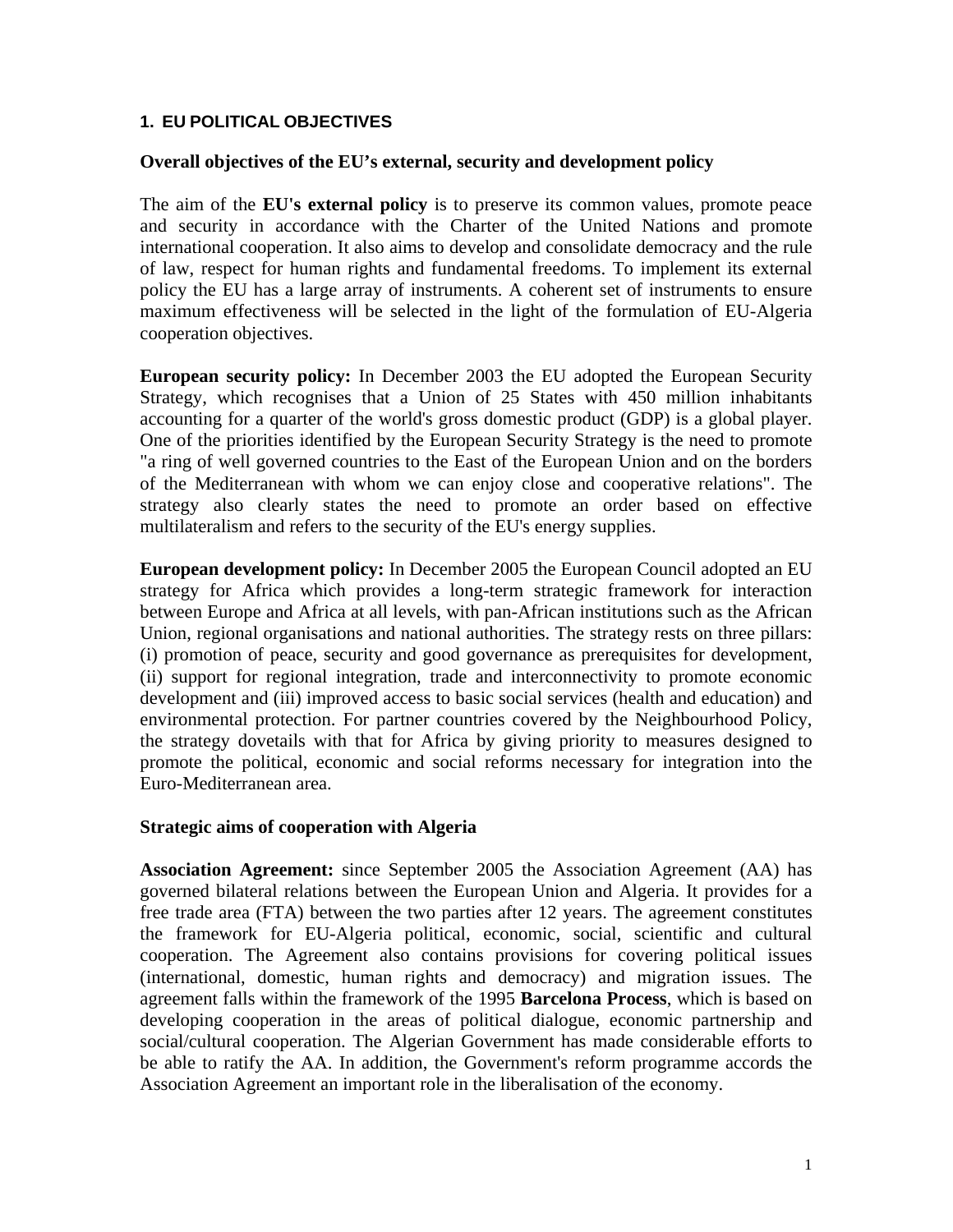**The European Neighbourhood Policy:** in 2004 the EU launched the European Neighbourhood Policy (ENP), which invites the countries neighbouring the EU to establish together an area of peace, stability and prosperity. The ENP aims to prevent the appearance of any new divide between the EU and its neighbours by proposing closer relations on security matters and in political, economic and cultural fields. It also meets one of the objectives of the European security strategy, namely the need to strengthen Europe's security in its immediate neighbourhood. The ENP partner countries will enjoy closer relations with the EU; they will be able to participate in certain European programmes and have a direct interest in the internal market, and they will be supported in their political and economic reform efforts.

The speed and intensity of this process will depend on the will and capability of each partner country to engage in this broad agenda. The ENP extends and enhances the current cooperation framework. In Algeria's case, ratification of the AA proved a difficult exercise for the government, which was counting largely on closer political ties to the EU. At this stage it is premature to anticipate the adoption of a neighbourhood action plan with Algeria accompanied by specific objectives.

#### **2. ALGERIAN GOVERNMENT POLICY**

The main national policy documents are: (i) the **government programme** of May 2004; (ii) the follow-up **economic growth support programme** 2005-2009; and (iii) the Association Agreement implementation **Action Plan**.

(i) Three major objectives underlie **government policy**, i.e.:

- completing reform and national reconciliation,
- pursuing sustainable human development, and
- promoting a socio-cultural policy in keeping with national ambitions.

# **I. Completing reform and national reconciliation**

- The progress achieved in the *fight against terrorism* will enable Algeria to focus future efforts on combating crime, various forms of trafficking, fraud, smuggling and corruption.
- Revision of legislation to adapt it to national requirements and international standards, further *modernisation of the judiciary*, the development and enhancement of human resources in the justice system and the pursuit of prison reform remain priorities.
- *Reform of the role and organisation of the State*: three priorities have been identified: qualifications of government employees and improvement of their status, improving the civil service and pursuit of *decentralisation*.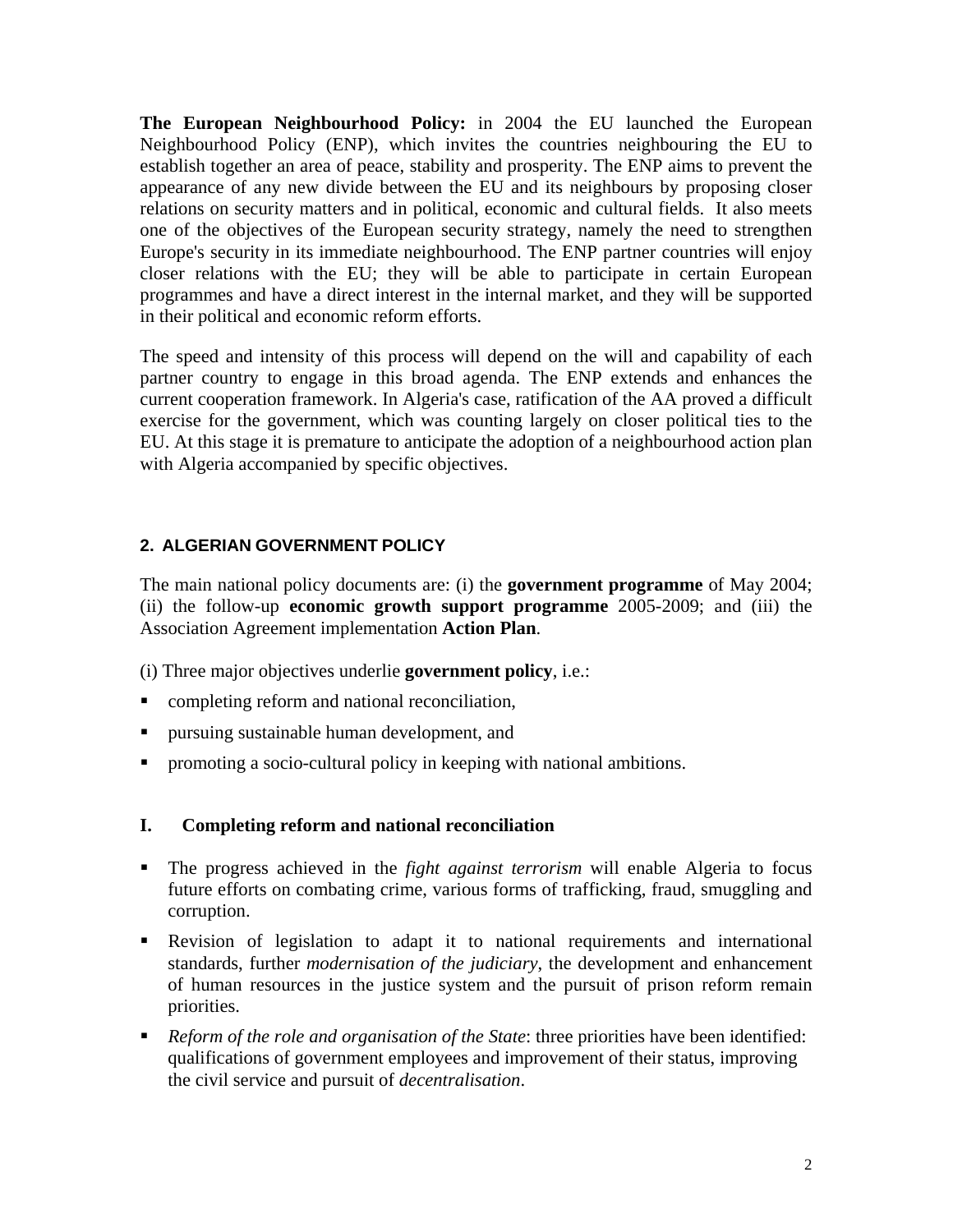- *Improving the investment framework and climate:* investment promotion and regulatory mechanisms, solutions for land-right problems, tackling the informal economy, market supervision and regulation in the interests of investment and development are priorities.
- **•** *The priority issues for modernisation of the financial system are: rapid modernisation* of information systems, improved bank-lending market, substantial improvements in mortgage lending, enhanced financial sector stability and profitability, improved coverage of national wealth and consolidated coherence between monetary, budgetary and financial policies.
- *Increasing the effectiveness of the State's economic role* by improving tax yields, stepping up action on money laundering, modernising the budget process, improving the effectiveness and transparency of government economic and social action under budget policy, effective enhancement of public assets, and strengthening active management of public debt.

# **II. Promoting sustainable human development**

- *Regional planning policy*: the priorities are to reduce the population concentration in coastal areas, stabilise the population in central Algeria, improve the urban environment of the major northern towns, promote the national strategic development option, mobilise capital and initiative in support of regional planning policy, which clearly cannot be funded by public spending alone.
- *Enhancing and developing national economic potential*: to stimulate and develop the business fabric and further exploit national resources in the hydrocarbon, mining and agriculture sectors, plus tourism, crafts and fisheries.
- *Tackling the water challenge* through the mobilisation, recovery and production of water, its efficient management and distribution, and the gradual reduction and prevention of water-related disasters.
- *Strengthening the basic infrastructure fabric:* road, air, port and rail infrastructure.
- *Satisfying housing demand and urban development*: supply of a million new housing units over the next five years.
- *Preserving the environment for sustainable development* and
- *Supporting the reduction of unemployment.*

# **III. Promoting socio-cultural policy**

- *Health care* requires improvements in health system capacity, the development of preventive medicine, improvements in curative care and hospital reform.
- *Development of welfare systems:* contracting out hospital services, continuation of efforts to reduce transfers abroad for treatment, promoting the use of generic medicines, and reducing the cost of medicines.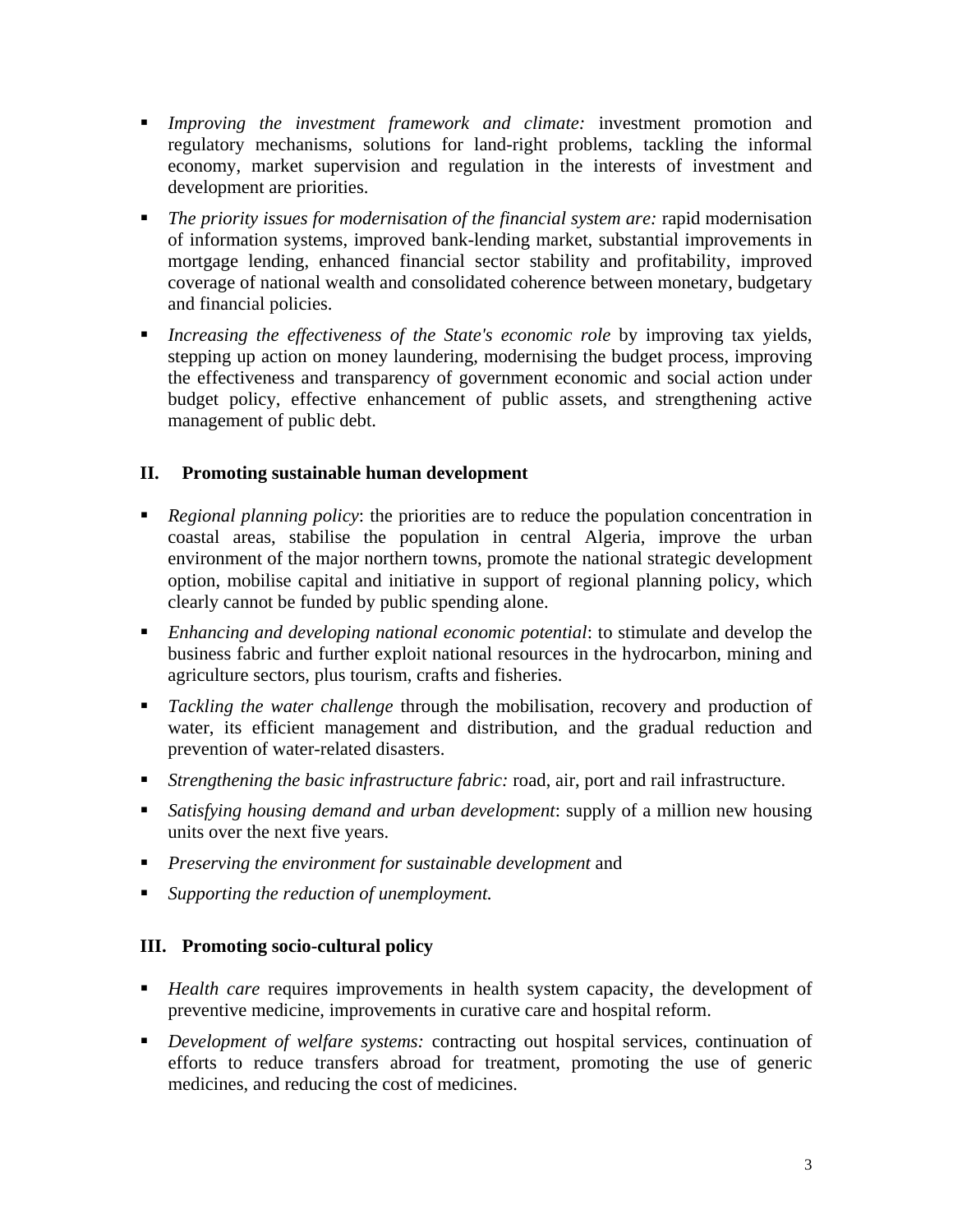- *Strengthening national solidarity:* aid to the vulnerable, support for the poor in the form of school equipment, and assistance for the handicapped.
- *Consolidating State action on the family and the situation of women* involving birth control, encouraging literacy, microcredits.
- *Implementing reform of the national education system:* reform of national education, reform of higher education, reform of vocational training.
- *Cultural policy geared to national cohesion and development* through the preservation, restoration and enhancement of the cultural and historical heritage, promotion of cultural production and distribution, promotion of cultural action.

(ii) Following the EUR 6 billion "*Programme of support for economic revival (PSRE) 2001-2004*", the *follow-up economic growth support programme* with a budget of EUR 45 billion for 2005-2009 is seven times larger than the earlier programme and is set up with the aim of promoting growth.





Investment in water infrastructure alone is estimated at EUR 8 billion over the five-year period. This project does not include the ongoing sea-water desalinisation programme, but is aimed at expanding the national water collection and distribution networks. The housing market will also benefit from the programme to the tune of EUR 5.7 billion for new housing to help remedy Algeria's chronic housing shortage.

(iii) On 27 June 2005, the Foreign Minister Mohamed Bedjaoui submitted a road-map to Commissioner Benita Ferrero-Waldner for an "Association Agreement implementation **Action Plan**" (*Annex 4*). This document refers to the requirements of the AA, the Government programme and model NAPs. It identifies several areas as potential lynchpins of the future programme and provides food for thought to the working parties that will eventually develop into association subcommittees.

# **3. COUNTRY ANALYSIS**

With a population of 32.4 million (2004) (*Annex 1*, Algeria - basic facts), Algeria is a major Mediterranean country (*Annex 2*, Map of Algeria). Its population growth (1.5%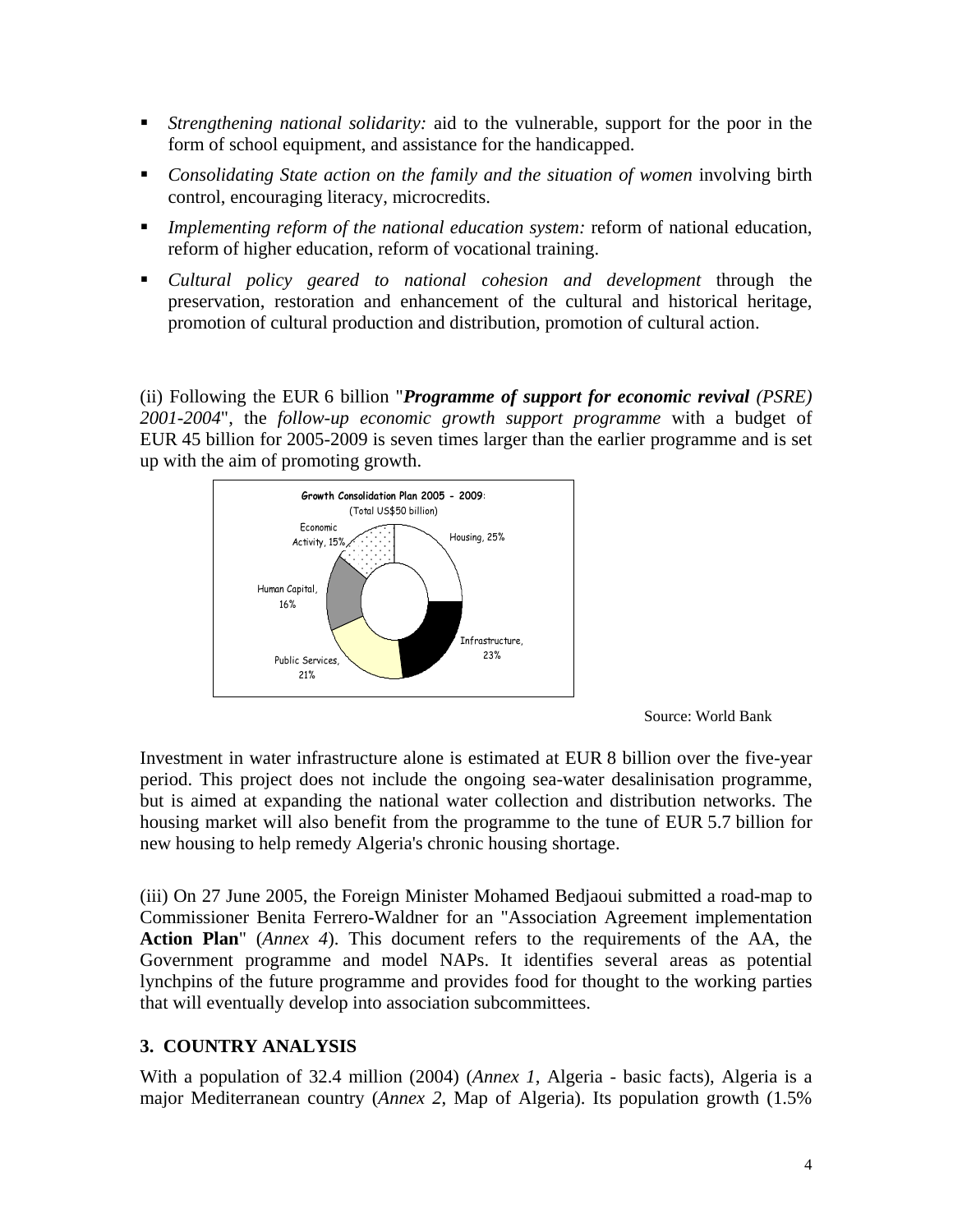over the period 1998-2004) is slowing down. Per capita income in 2004 was USD 2260, which puts Algeria above the average of USD 2000 for the Middle East and North Africa region (MENA). The economic growth rate of 3.6% during the period 1994-2004 was considerably higher than the average for the period 1984-1994 (0.5%).

# **3.1 Political situation**

The current constitution approved in 1996 provides for a **semi-presidential type system** with a head of Government. In reality, power is in the hands of the President. President Bouteflika was re-elected for a second five-year term in April 2004 (with 84.99% of the votes). The elections were multi-party (five other candidates, including one women) and showed signs of improvements in terms of transparency, as several observers testified. It is understood that an amendment to the constitution is being prepared in time for the next presidential elections (2009) to allow President Bouteflika to seek a third term of office.

Algeria has a bicameral, multi-party **Parliament**. The two chambers are: the *Conseil de la Nation* (the upper house), one-third of whose members are appointed by the Head of State and two-thirds elected by members of the regional assemblies (APW) for a six-year term; and the Assemblée Nationale Populaire, ANP, elected by popular vote for a fouryear term. The parties of the presidential alliance (the former single party FLN, the moderate Islamist party and the modern-day nationalist RND party) dominate by a large majority, particularly in the ANP (73.21%). This is the upshot of the boycott of the May 2002 elections by most of the democratic opposition parties (because of the serious deterioration of the crisis in Kabylia). The dominance of the parties of the presidential majority is even more marked in the *Conseil de la Nation*.

The Constitution guarantees pluralism and **fundamental freedoms** but putting this into practice proves problematic, notably as a result of the state of emergency that has been maintained since February 1992. The emergency powers act restricts the actions of political bodies and civil society organisations which are required, for example, to request Interior Ministry authorisation for all meetings or public assemblies. The Interior Ministry must also approve all political parties under the 1997 Act on Political Parties.

One of the opposition's main demands is the lifting of the state of emergency. These problems apart, the political scene is lively and reflects the different strains of opinion, i.e. nationalist (represented by the former unique FLN and the RND), "moderate" Islamists (represented by the MSP, a member of the ruling coalition, and the more radical MRN), the culturalists and modernists, represented by Hocine Ait Ahmed's FFS, Dr Said Sadi's RCD party and the Workers' Party (Trotskyite). There are more than fifty recognised political parties, but most of them only appear on the political scene at election time. There are fewer than ten active and representative political parties. Of these, the opposition parties find it hard to have any impact given, as stated above, the state of emergency which the Government justifies as part of its anti-terrorist action.

The Head of the Government is appointed by the President and heads the executive, although in practice he carries out the Head of State's programme, i.e. coordinates Government action. The Prime Minister must deliver a general policy statement to the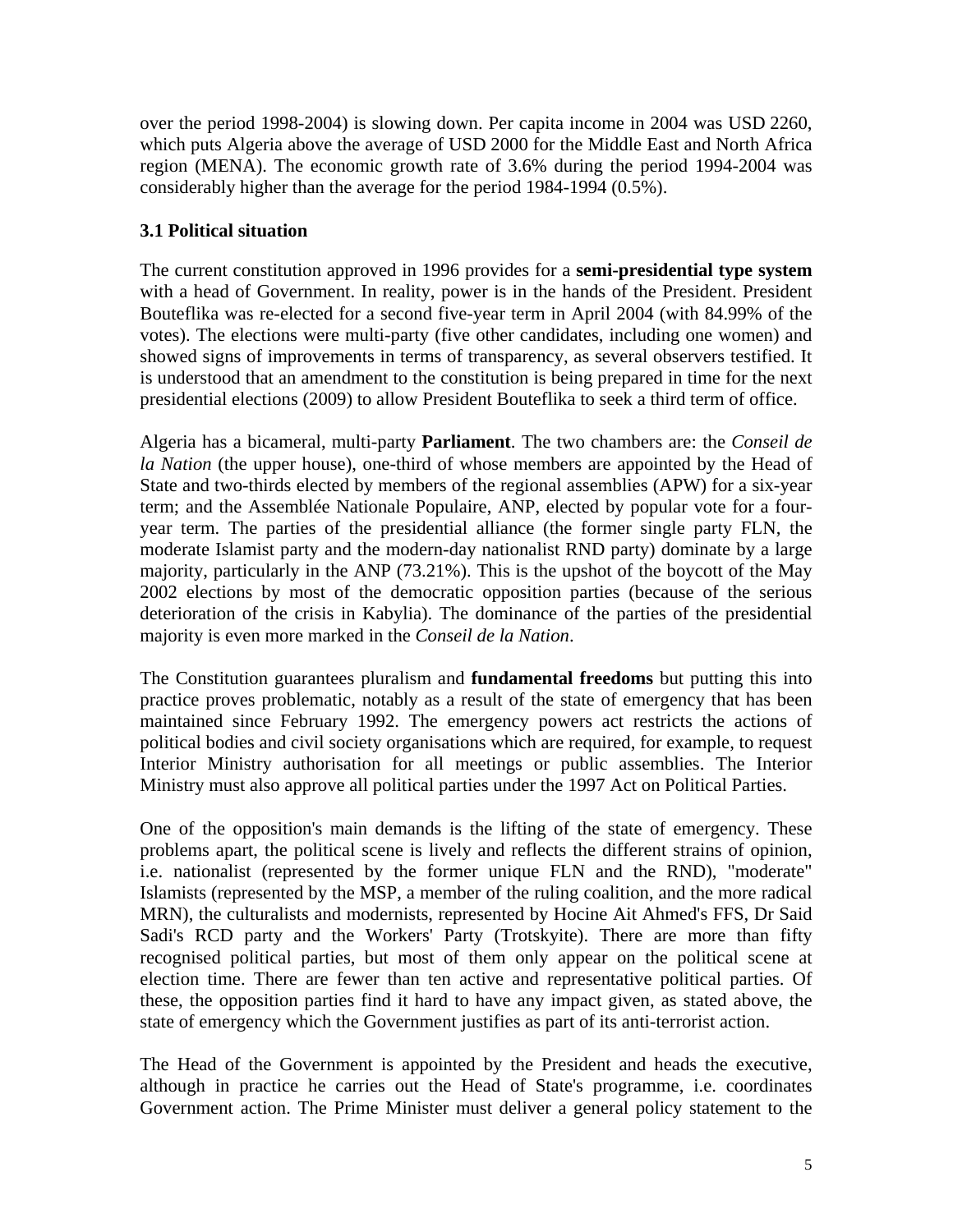Parliament, but the programmes of the Government and of the Head of State are one and the same. The two chambers of the Parliament, dominated by the three parties of the presidential coalition, merely endorse draft legislation without any debate as such. Note that the President is empowered by the Constitution to issue decrees in order to save time or avoid debate on sensitive legislation (e.g. act on opening up the hydrocarbon sector, nationality code, etc.).

The Constitution states: "The **judicial power** is independent. It is exercised within the framework of the law." However, political pressures and instincts developed during the single-party era make an independent justice system hard to achieve. Many cases have been recorded of the virtually systematic sentencing by courts of journalists accused of libelling a State body: hundreds of cases of appeals by journalists are ongoing. Note that the executive has a critical role in cases of pre-trial detention and provisional release through the public prosecutor's office, which falls under its aegis. Efforts have clearly been made on prison reform, as is evident in the changes in detention conditions following the creation of a ministry to be responsible for this area. The unsuitability of the justice system to the rule of law and a liberal economy has led the Algerian authorities to usher in wide-ranging reforms. The European Commission is financing a justice reform support programme under MEDA.

Article 43 of the Constitution guarantees the right of association: "The right to create **associations** is guaranteed". However, as mentioned above, the freedom of assembly is restricted by the emergency powers act. "The State encourages the development of the voluntary sector. The law defines the conditions of and arrangements for the creation of associations." Article 41 guarantees that "the freedoms of expression, association and assembly are guaranteed to citizens". The framework is provided by **Act No 90-31 of 4 December 1990 on associations**. The voluntary sector is extensive with several hundred national organisations and thousands of regional and local associations.

**Corruption and money-laundering** have grown in scale owing to the economic liberalisation process in a country where the State's authority has deteriorated in the wake of the wave of terrorism. The Algerian legislation, previously ill-equipped to deal with the threat, has now been strengthened by a new act, but some experts believe that the problem resides in the lack of technical means for its enforcement.

Since the act of 3 April 1990, the **"Information Code"**, the State information monopoly has been abolished, leading to the establishment of more than a hundred new titles, including 43 daily newspapers. This level of freedom makes Algeria an exception in the Arab world. However, the Government continues to apply strong pressure, particularly since the June 2001 amendment to the Penal Code which increases the penalties for libel and broadens its definition. Note also that the Government holds a virtual monopoly on printers, paper imports, distributors and publicity, and controls five daily newspapers with a low circulation under inefficient management. It also has a total monopoly on the audiovisual sector and broadcasting.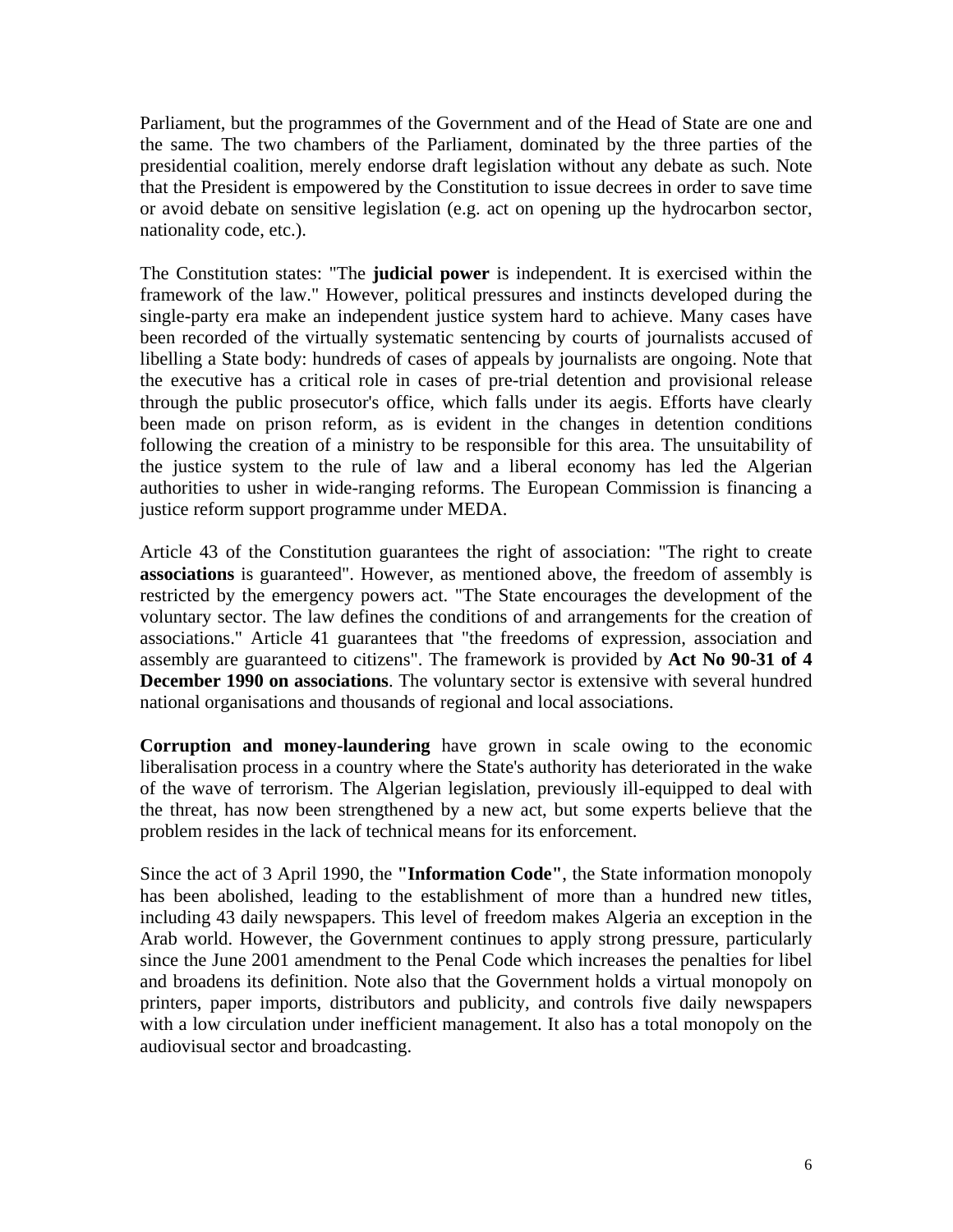Article 36 of the Constitution guarantees **religious freedom**: "Freedom of worship and the freedom of opinion are inviolable", but these freedoms are put into perspective by Article 2 which states that "Islam shall be the State religion". Among the consequences of this are the special status of women (the Family Code) under which their rights are limited and they are considered minors under the law even though the Constitution states (Article 29): "Citizens are equal before the law with no discrimination on the basis of birth, race, gender, opinion or any other personal or social condition or circumstance." Though only partial, the 2005 reform of the Family Code represented progress in certain areas, for instance the acquisition of nationality through the mother. Women play a very minor role in economic and political life. In 2004 women accounted for only 17.5% of the total working population. Although women are more actively involved in the local and general elections (Louisa Hanoune was a candidate in the last presidential elections in 2004 against President Bouteflika), the percentage of women elected is negligible (1.09% of women elected to the communal people's assemblies), as is their representation in decision-making posts.

Traditional religious values are respected throughout the country: as part of the Islamic weekend, radio and television programmes are now interrupted by the call to prayer. The spread of evangelism in Kabylia also led the Government to pass legislation to control the influence of non-Muslim religions by prohibiting proselytising.

Algeria belongs to all the **international organisations** and is a signatory to the main international treaties and conventions. It is a member of the Arab Maghreb Union, the League of Arab States, the African Union and the United Nations. It also sits on certain committees or conferences, e.g. Mediterranean dialogue with NATO, 5+5 in the Western Mediterranean, the Mediterranean dialogue with OSCE and coordination of the Sahel countries. Among economic institutions, Algeria is a member of the World Bank, the African Bank, the IMF, OPEC, OAPEC and the World Customs Organisation. Negotiations are in progress for its membership of the WTO. Since President Bouteflika came to power, Algeria has been very active on the international scene, particularly in Africa where it has carried out peace initiatives (Ethiopia-Eritrea) and, together with Egypt, Nigeria, Senegal and South Africa, launched the new partnership for Africa (NEPAD).

Algeria is a member of the International Atomic Energy Agency and cooperates with the it on the inspection of the two experimental reactors located in the country. There are ongoing negotiations with the United States to set up cooperation in the nuclear field. It cooperates in efforts to **combat the proliferation of weapons of mass destruction** and has signed the main memoranda of understanding. It is one of the few countries to have totally eliminated its stocks of anti-personnel mines. Thanks to its 10-year experience of confrontation with armed Islamic groups, Algeria is a very active participant in the fight against international terrorism. It cooperates with Interpol, Europol and NATO. The Algerian army takes part in a special training programme with NATO and participates in the various security meetings concerning the southern Mediterranean.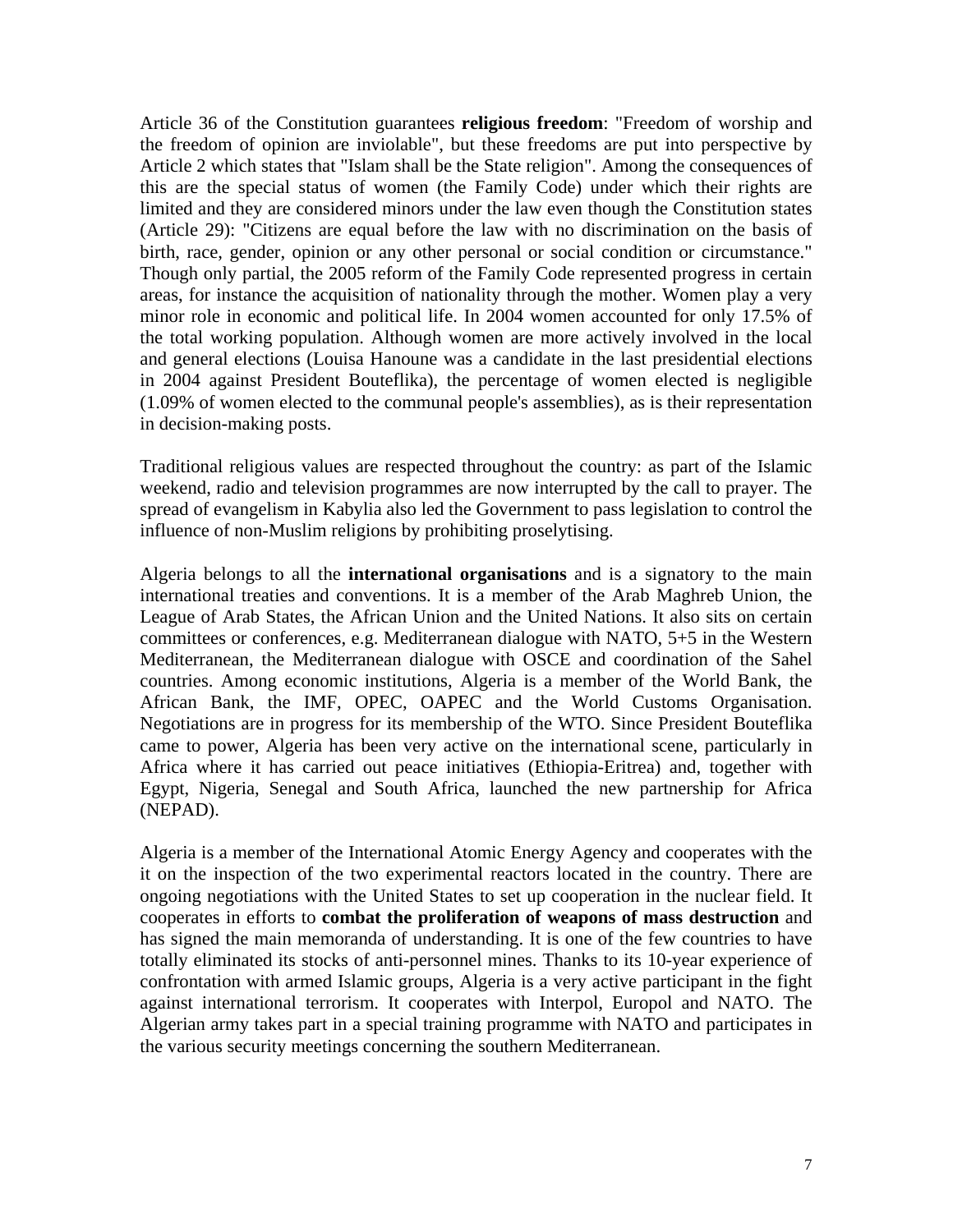On the bilateral front, it enjoys relations with the main countries concerned by the threat of terrorism (France, Spain, Great Britain, Germany, etc.). But relations in the war on terrorism have developed most significantly with the United States. Algeria contributes, for example, to the transsaharian initiative against terrorism the mission of which is to stop Al Qaeda setting up bases there. Algeria is home to the African Centre for studies and research on terrorism.

Algeria is not involved in any **territorial conflicts**, although there are border disputes with its neighbours in Tunisia, Libya and Morocco. Tension with Morocco on the Western Sahara problem have blocked the development of the Maghreb Arab Union.

Like the other two central Maghreb countries, Algeria is a country of **emigration** (*Annex 3*: migration profile) and transit to Europe. However, it is also a host country: in addition to the Sahrawi refugees, an estimated 30,000-35,000 emigrants from sub-Saharan Africa enter Algeria every year, some of whom - less than one third - are only in transit, while others try to settle. Bear in mind that the country's borders are 8200 km long, including a sea border of 1200 km. Total control is impossible. The European Commission adopted a programme of support to the Algerian border police in 2005. Since the tragic events at Melilla caused by immigrants attempting to force a passage, including some who had transited through Algeria, the Government has decided to get tough on immigrants from the Sahel. The number of expulsions has increased sharply. Algeria continues to oppose the installation of transit centres on its territory to deal with immigrants expelled from Europe. It is willing to the enter into negotiations on a re-entry agreement, on the sole proviso that visa issues are discussed.

Details of the President's **national reconciliation** policy are given in *Annex 5*.

# **3.2 Economic and social situation**

Following his re-election in April 2004, President Bouteflika started his second period in office by continuing with the reform programme set up during his first term aimed at the market economy, openness to the outside world and international trade, and the need for development to be based mainly on partnership with the private sector. The main reform programmes to be continued include: (i) reform of the judicial system; (ii) reform of the education system to tailor it more to the requirements of the new market and knowledgebased economy; and (iii) redefinition of the State's role and modernisation of the administration. MEDA II actively supports all three reform projects.

# *Macroeconomic situation and underlying sectoral/structural issues*

Over the last three years, Algeria has succeeded in accelerating economic growth, while keeping inflation low, but progress in creating a market economy has been slow. Driven by oil prices and an expansionary fiscal policy, real GDP growth reached an average of almost 6%. However, much of this growth has been driven by the expansion of the hydrocarbon and agricultural sectors, and by the dynamism of the construction and service sectors, which largely depend on Government spending. Thus, the resumption of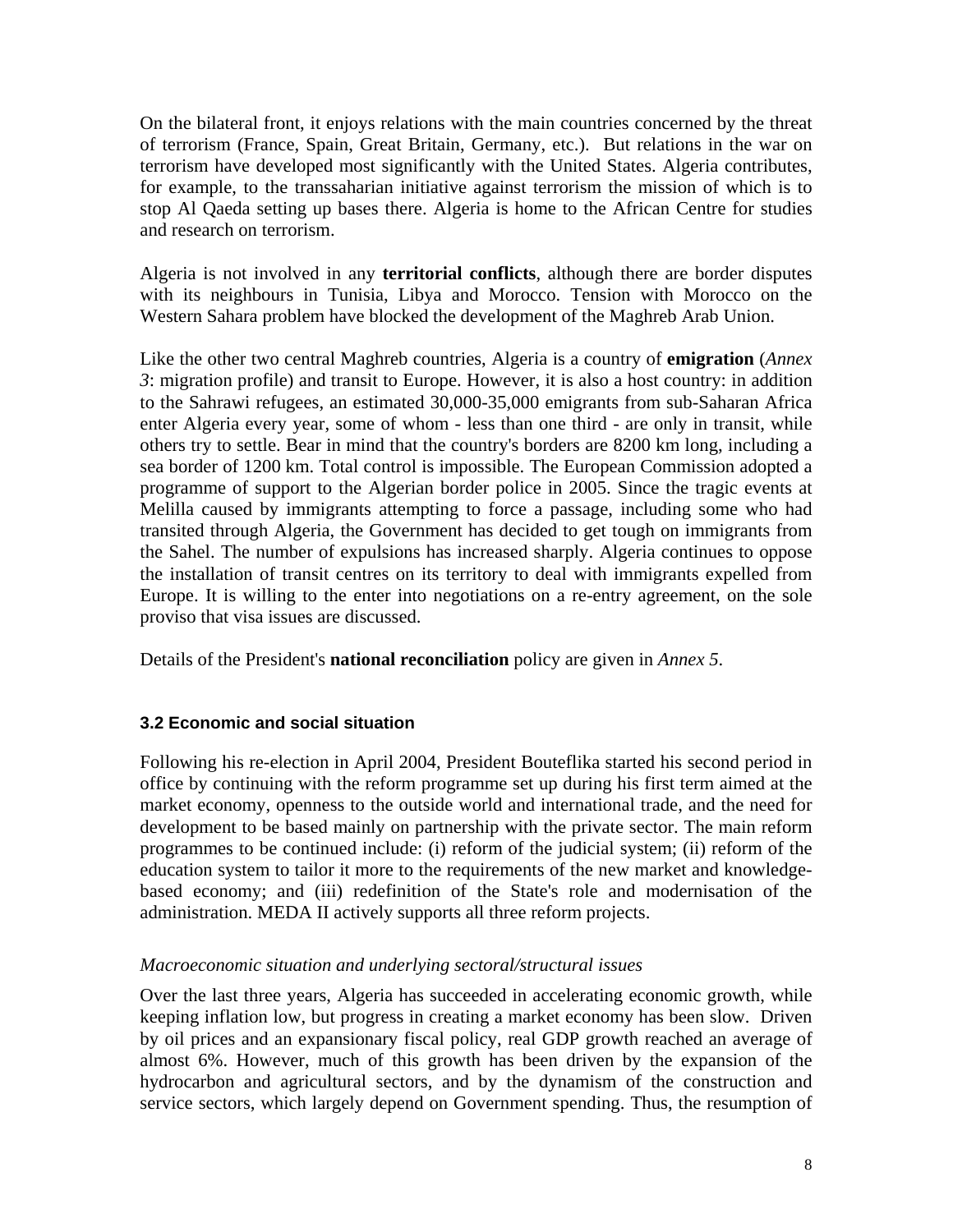growth in the non-hydrocarbon sector remains a challenge.

A prudent **monetary policy** has helped keep inflation under control. Over the period in question, the average inflation rate has been 2.5% and should remain stable.

The expansionary **fiscal policy** poses multiple challenges in terms of expenditure management. Contrary to what the 2005 Budget Law announced, investment spending is returning to a more expansionary fiscal stance.

The **oil boom**, which has lasted since 2001, has allowed Algeria to rapidly increase its fiscal revenue and accumulate exchange reserves on an unprecedented scale. GDP growth, driven not only by hydrocarbons but by other sectors too, e.g. construction, telecommunications and other services was 6.9% in 2003 and 5.2% in 2004 and 2005. The oil windfall has made Algeria a net creditor towards the rest of the world. Exchange reserves soared to around EUR 35 billion (enough to cover two years of imports) by the end of December 2004. Foreign debt fell, thanks to early repayments, to about EUR 17 billion in December 2004 (i.e. a debt/GDP ratio of 26%). The overall budget balance reflects an outstanding budgetary performance (surplus of 4.7% of GDP) in 2004, but the underlying non-hydrocarbon primary deficit remains a concern (32% of non-hydrocarbon GDP in 2004). From a high point of 27% in 2001, unemployment has fallen to 17% today, 60-70% of the unemployed being young, first-time jobseekers. Recent estimates of poverty indicate that poverty levels, though still high, have fallen from 14.1% in 1995 to 12.1% in 2000.

With substantially increased **oil revenues**, Algeria has now embarked on a massive public investment programme, the so-called second Economic Recovery Programme (ERP-II) for 2005–2009. ERP-II has been allocated a substantial budget, estimated at EUR 45 billion, the largest share of which  $-25\%$  — going to the housing sector, followed by infrastructure, public services, agricultural production, and credit to smalland medium-sized enterprises. A further EUR 4 billion was added in early November 2005. The bulk of the programme (75%) has been authorised for expenditure in 2005– 2006. Such a fiscal stimulus will put certain pressure on the inflation rate, and raises significant challenges in terms of sector strategies, budget programming, overall implementation capacity and project management, while avoiding rising opportunities for waste.

Progress in implementing structural reforms was slow in the period 2003-2005. President Bouteflika has spoken of the Government's intention to step up the reform process following his re-election. He indicated the need to develop the private sector by opening up public enterprises to partnerships with private enterprises, modernising the financial sector, and rationalising debt management. In addition, he ratified the **Association Agreement** with the EU in September 2005 and intends to complete accession to the WTO soon.

**Privatisation** efforts are once again in the forefront of the reform programme. The Government intends to continue privatising some of the 1 200 public enterprises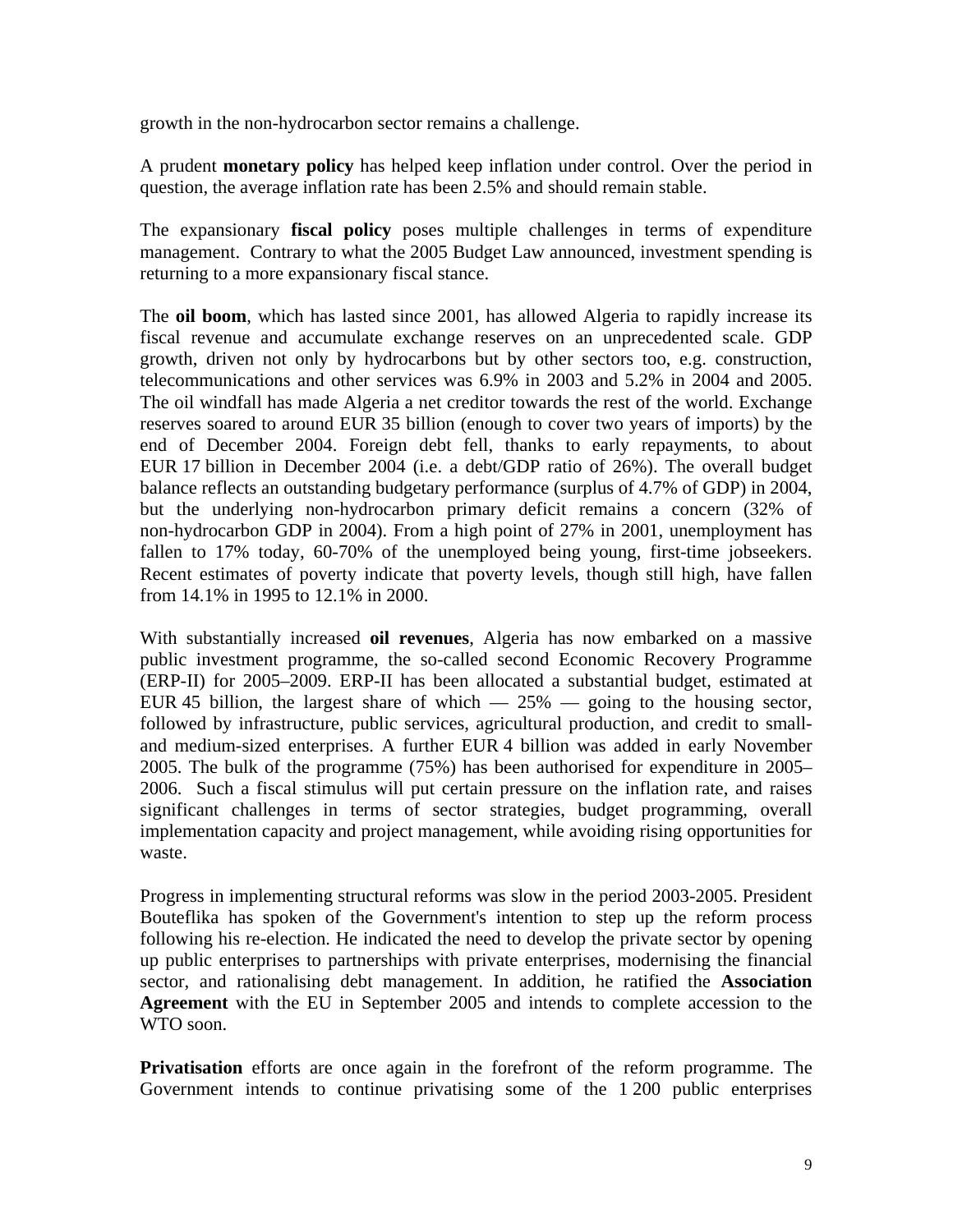remaining,especially in the banking sector (ongoing privatisation of Crédit Populaire d'Algérie). It has also raised the possibility of privatising at least one of the problem banks still in public ownership (*Crédit Populaire d'Algérie, Banque Nationale d'Algérie* and *Banque du Développement Local*). Opening up the fixed-line telecommunications market should lead to further investment by Egypt's *Orascom* (already present on the mobile phone market), and a minor stake in the fixed-line operator *Algérie Telecom* will be offered for sale for 2007. This, plus the recent sale of controlling shares in two cement firms and a large fertiliser plant to strategic investors, show good progress on the privatisation front.

The new law reforming the **hydrocarbon sector** was approved in April 2005. This farreaching law creates two new regulatory agencies, thus removing the conflict of interest that prevented foreign firms from competing more effectively with *Sonatrach*, the Algerian public oil enterprise. It also offers additional incentives to facilitate access to oil exploration for foreign investors. Finally, the law liberalises oil imports and the commercialisation of hydrocarbons, making substantive modifications to the taxation regime of hydrocarbon products. In 2006, important amendments have been made to the law, especially in terms of taxation on foreign investors which aim at a wider protection of the hydrocarbon sector.

The **banking sector** is still largely in public hands: public banks hold more than 90% of assets. However, public banks have been allowed greater independence from their state shareholder and public enterprises are no longer systematically given preferential access to bank credit. Although the share of credit allocated to the private sector has recently risen to more than 60%, access to credit is still difficult for businesses, especially SMEs. Waiting times are long and the grant conditions, guarantees required and opaque financial management procedures exclude most of them *de facto* from the credit market. Alternative financing instruments for SMEs are non-existent or still relatively undeveloped. In addition to the need to develop the intrinsic capacities of banks, the framework in which they operate must also be reformed (poor competition and limited autonomy, alignment of interest rates and wage policy).

**Trade** liberalisation continues in the framework of the implementation of the Association Agreement with the EU and of the WTO membership negotiations. Tariffs have been reduced in recent years, and the tax and tariff structure has been overhauled. Under the Association Agreement, tariffs on imports from the EU will gradually be lifted over 12 years, while Algerian goods will access EU markets tariff free. Full implementation of the Agreement with the EU is a challenge. Particular areas of concern are the need to improve customs administration and trade logistics.

#### *Social development*

Algeria has made progress on a number of social indicators (*see Annexes 6 and 7)* in the last ten years. According to the latest estimates, the overall poverty threshold fell from 14.1% in 1995 to 12.1% in 2000 and to 6.8% in 2004 (from 4 million to 2.2 million persons) as a result of the introduction of a national social development strategy and an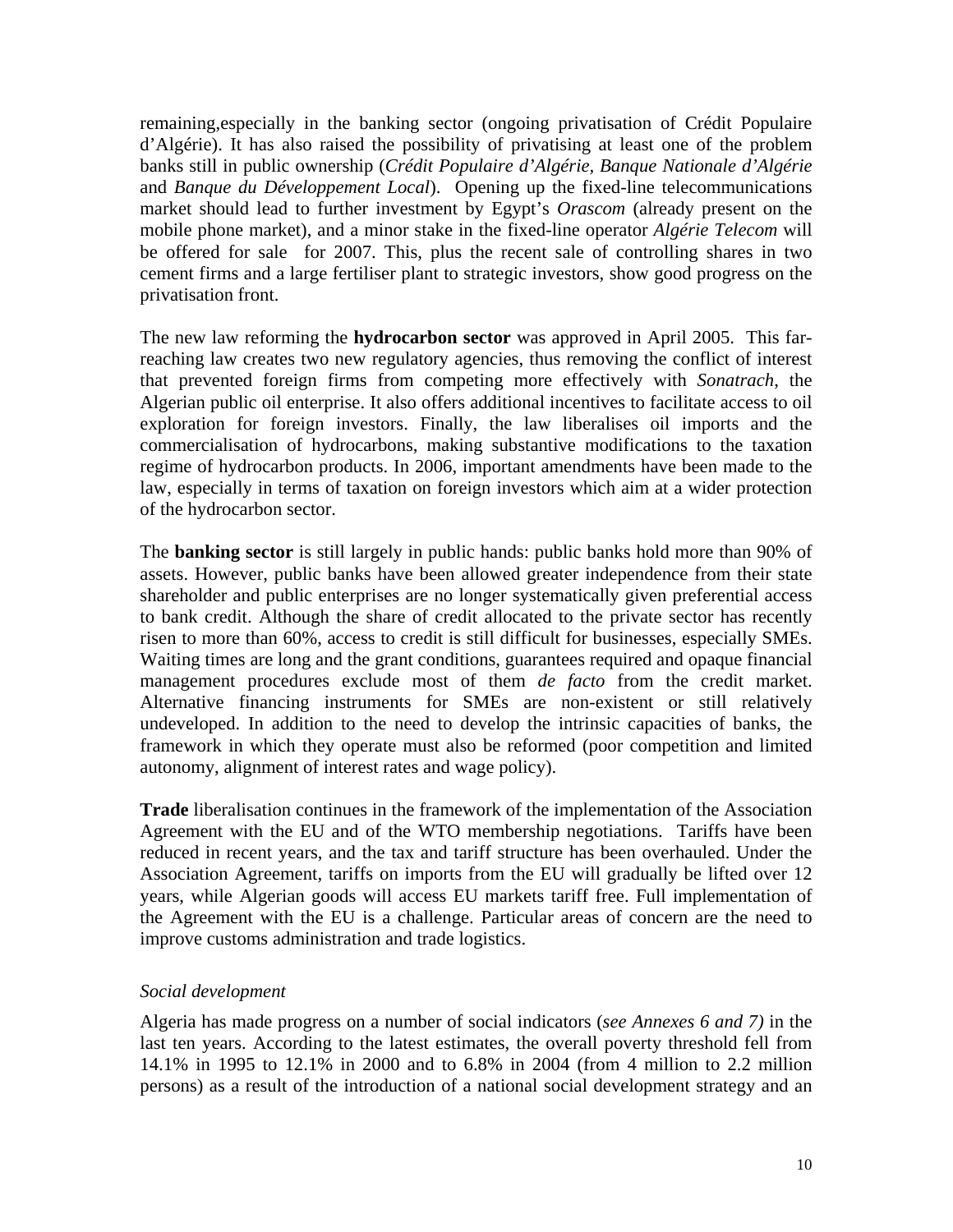increase in public spending , in particular social transfers. Poverty incidence in rural areas is more pronounced than in cities.

Life expectancy increased from 56 in the early 1970s to 71 in 2002, while the number of children dying before their first birthday decreased from 120 to 39 (per 1 000 live births). Educational improvements resulted in a decrease in illiteracy from 36% to 22% for men from 1990 to 2002, and from 59% to 40% for women.

But chronic problems such as high unemployment levels (27% in 2001 and 17% today), particularly for the young and for women (in 2001 female unemployment accounted for 31% of the female labour force, i.e. 4 percentage points more than the national average), the recurrent water shortages affecting many towns and the acute housing shortage may be major factors of social discontent unless solutions are put into effect soon.

The Algerian people are anxious to see not only economic growth and employment, but also an improvement in basic services, greater equality and good governance.

# **3.3 Environmental policy**

The main environmental issues in Algeria concern air quality, management and quality of water resources, waste management, nature conservation, coastal and marine pollution and desertification. The key cross-border issue affecting Algeria is the shared use and protection of the Mediterranean. Emissions caused by transport and ageing industrial stock are the main threat to air quality. Algeria is a country of scarce water resources where irrigation is the number one water consumer. The mains water supply has improved, but water losses are considerable. Water quality is affected by untreated sewage, industrial effluent and nitrates from farming. There is limited capacity for the treatment of industrial effluents. Coastal water quality is affected by urbanisation and industries running the length of the coast. Waste management, especially prevention, collection, treatment, recovery and permanent storage, is a major challenge. Deforestation, pollution and urbanisation exert pressure on biodiversity. Large parts of Algeria are made up of the Sahara desert; desertification is a challenge.

Algeria has developed a national strategy and action plan for the environment and sustainable development. A number of specific sectoral programmes have been adopted, in particular on desertification, waste management and the protection of coastal and marine areas. The legal framework of environmental protection has improved, in particular since 2000, but the scarce resources and frequent institutional changes pose a challenge for the implementation and enforcement of environmental legislation. In view of the number of relatively recent environmental agencies and organisations, it is important to continue to build administrative capacity and improve interministerial cooperation. The establishment of an operational system for environmental impact assessment will be essential for this. It is also important to provide better opportunities for civil society and the private sector to participate in environmental protection (see environmental profile at *Annex 7*).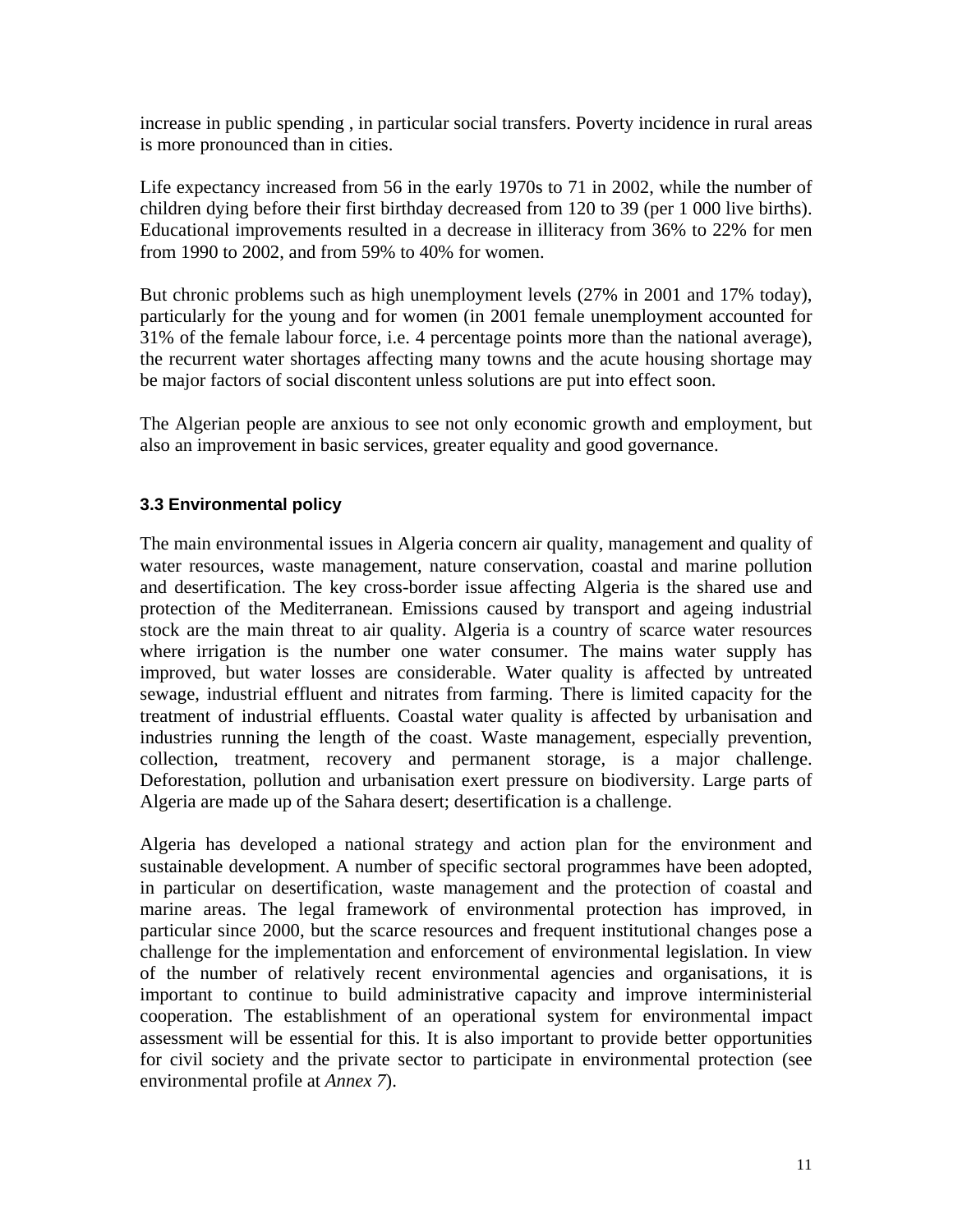#### **3.4 Medium-term challenges**

As Algeria opens up to the outside world and encounters increased competition, the following will present key challenges over the next five years:

- **MAINTAINING SOCIAL AND POLITICAL STABILITY AND GAINING ACCEPTANCE OF THE** NEW CLIMATE: revenue growth, better **governance**, better-performing basic services and a greater involvement of society in political decision-making are essential for the creation of a political, social and economic climate in Algeria that is propitious for growth, job creation, social cohesion and the sustainable reduction of poverty and social vulnerability. In creating this more propitious environment for economic growth, care must be taken to ensure that the most vulnerable and poorest sections of the population, in particular women, participate in and benefit from this growth. This objective cannot be achieved unless there is a wide-ranging dialogue on the strategic aims of development, transparent decision-making machinery and a permanent strengthening of the democratic process.
- REDUCING THE HIGH DEGREE OF ECONOMIC DEPENDENCE ON OIL EXPORTS AND VULNERABILITY TO VOLATILE OIL PRICES: since independence economic performance has mainly been dictated by trends in oil prices and the Algerian economy's specialisation in semi-finished and capital goods at the expense of consumer and agricultural goods. Algeria shares the same pattern of growth as other oil-producing countries, but its vulnerability to oil-price volatility is among the highest. The impact of fluctuations in **hydrocarbon revenues** on the rest of the economy will largely be determined by how effectively the Government manages this revenue. A *sustainable* speeding-up of growth will depend on a strengthening of budgetary policy in an integrated budgetary framework designed to secure the budget against fluctuating hydrocarbon revenues. Future growth prospects also depend on controlling economic costs and the effects on public health of **environmental** degradation. This degradation has an immediate impact on health, natural capital, productivity and the efficient use of resources. The impact of this degradation has been conservatively estimated at 5-7 % of GDP. Approximately 2% of GDP is lost on account of the direct impact of the deterioration of the environment on health and quality of life, and a further 2% on account of the deterioration of the country's natural capital.
- CREATING A BUSINESS ENVIRONMENT CONDUCIVE TO THE DEVELOPMENT OF PRODUCTIVE ACTIVITIES, ESPECIALLY PRIVATE INVESTMENT (FOREIGN AND DOMESTIC): Algeria will have to make a major effort to pursue its initiatives to improve the **business climate**. Among other things, it needs to: (i) *build the state's capacity* to develop the institutions necessary for the proper functioning of a market economy by ensuring that court judgments are implemented, economic operators are equal before the law, private property is protected (in particular land), markets are competitive, and good quality public services are provided (customs, tax collection, legal system, etc.), and (ii) *reduce state intervention in sectors where the private sector could take over much more effectively*: land and credit markets; investment and the provision of business services; infrastructure; the production of goods and services that are neither strategic nor public goods. In this context the privatisation process should be speeded up.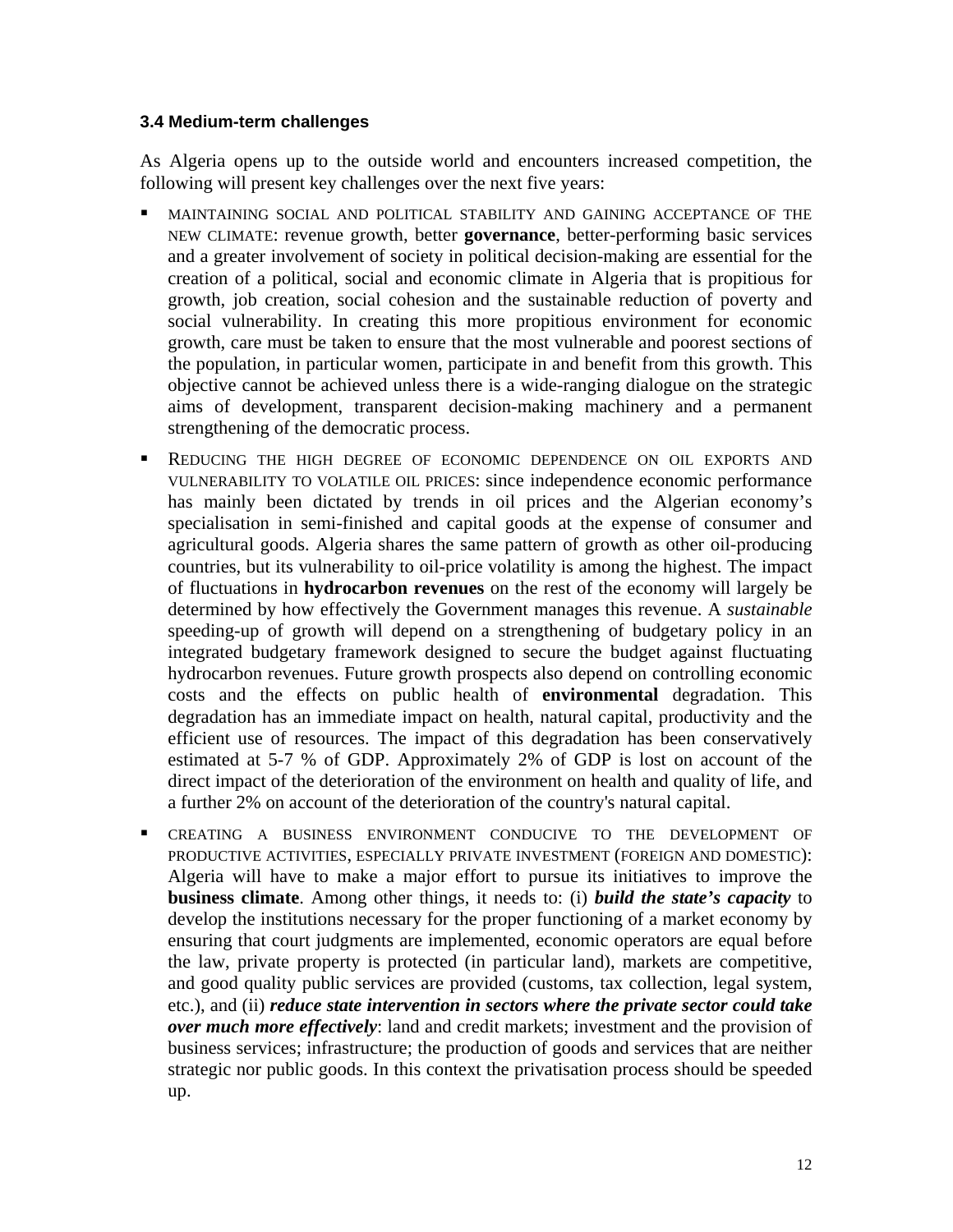IMPROVING THE PROVISION OF BASIC SERVICES: access to basic services in order to reduce poverty (education, health, social protection, insurance, municipal services, water/sewerage and housing), and to an effective **legal system** is essential.

# **4. COOPERATION PROGRAMMES**

#### **4.1 Community Programmes**

Algeria is sixth placed of the Mediterranean partners receiving MEDA financial assistance. A total of EUR 40 million has been committed annually under MEDA (1995- 2005). The disbursement rate has increased sharply over that period and is approaching that of other Mediterranean countries.

**MEDA I** (1995-1999) focused on developing the private sector and the country's socioeconomic balance. Algeria was a marginal beneficiary, receiving only 6.5% of the funds committed (against 16% across all MEDA beneficiary countries). The average annual commitment under MEDA I was EUR 33 million (EUR 41 million including protocol funds). The rate of aid delivery was low on account of the security situation, the poor administrative absorption capacity and delays in the economic reforms.

| <b>MEDA I (1995-1999)</b> |                                    |                                 |                         |  |  |  |  |  |  |
|---------------------------|------------------------------------|---------------------------------|-------------------------|--|--|--|--|--|--|
| <b>YEAR</b>               | <b>COMMITMENT (EUR</b><br>million) | <b>PAYMENT (EUR</b><br>million) | PAYMENT: COMMITMENT (%) |  |  |  |  |  |  |
| 1995                      |                                    |                                 |                         |  |  |  |  |  |  |
| 1996                      |                                    |                                 |                         |  |  |  |  |  |  |
| 1997                      | 4 <sub>1</sub>                     |                                 |                         |  |  |  |  |  |  |
| 1998                      | 95                                 | 30                              |                         |  |  |  |  |  |  |
| 1999                      | 28                                 | $0.2\,$                         | 0.7                     |  |  |  |  |  |  |
| <b>TOTAL</b>              | 164                                | 30.2                            | 18.4                    |  |  |  |  |  |  |

**MEDA II** (2000-2006) targeted preparations for the entry into force of the AA and included third-generation programmes dealing with good governance (justice reform, support for NGOs and the media, managing the economy). Aid delivery is constantly improving but is low compared to the regional average. The average annual commitment under MEDA II for the 2000-2006 financial perspective is estimated at EUR 48.4 million as against EUR 33 million under MEDA I.

| <b>MEDA II (2000-2006)</b> |                                    |                                 |                         |  |  |  |  |  |  |
|----------------------------|------------------------------------|---------------------------------|-------------------------|--|--|--|--|--|--|
| <b>YEAR</b>                | <b>COMMITMENT (EUR</b><br>million) | <b>PAYMENT (EUR</b><br>million) | PAYMENT: COMMITMENT (%) |  |  |  |  |  |  |
| 2000                       | 30.2                               | 0.4                             |                         |  |  |  |  |  |  |
| 2001                       | 60                                 | 5,5                             |                         |  |  |  |  |  |  |
| 2002                       | 50                                 |                                 |                         |  |  |  |  |  |  |
| 2003                       | 41.6                               | 5.8                             | 38                      |  |  |  |  |  |  |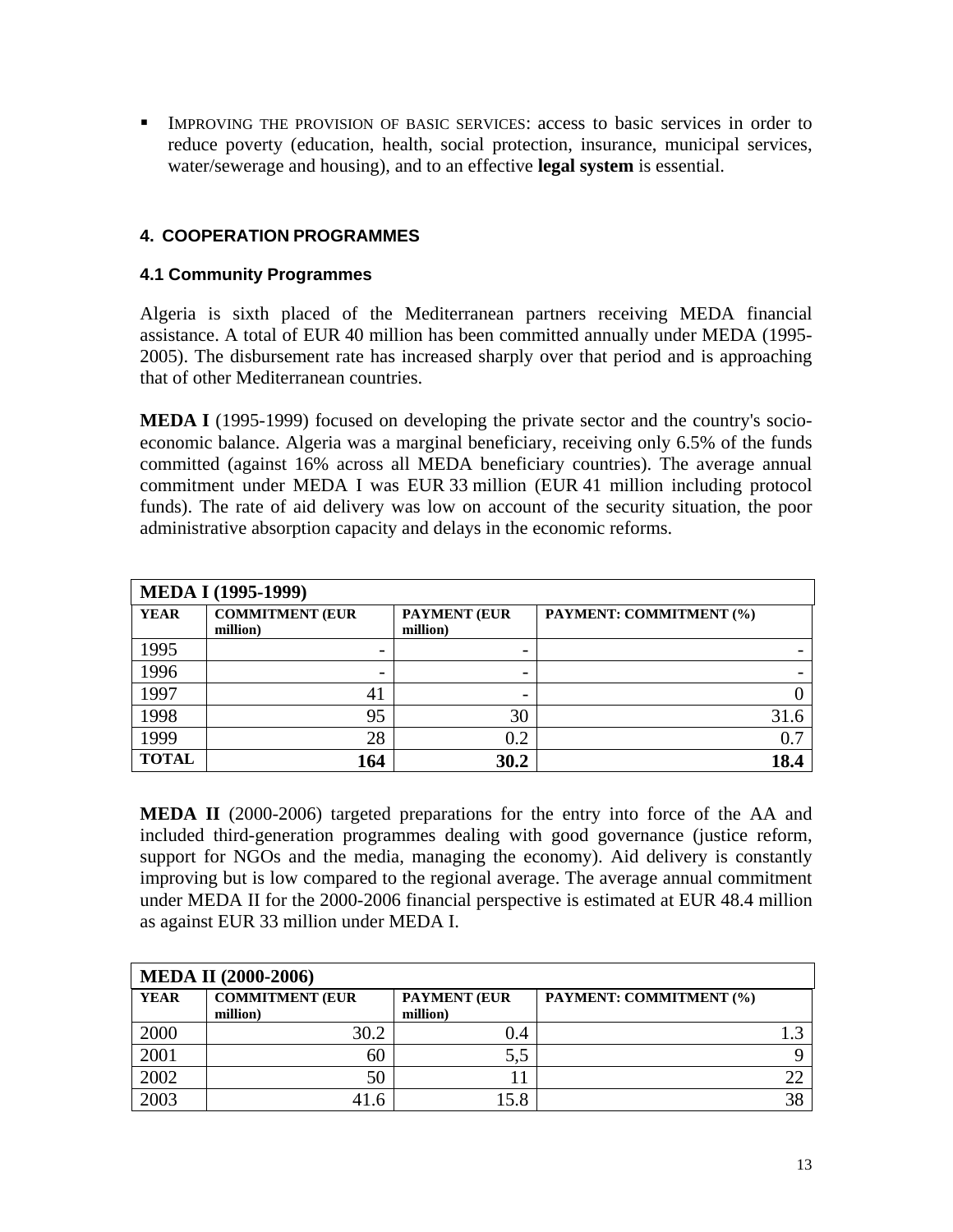| 2004         | ◡▴         | $\Lambda$<br>┱∠ |     |
|--------------|------------|-----------------|-----|
| 2005         | 40         | 39.4            | ن.ە |
| 2006*        | 66         |                 |     |
| <b>TOTAL</b> | 338.8      |                 |     |
|              | * FORECAST |                 |     |

Since 1980 the **European Investment Bank** has granted almost EUR 2.243 billion in loans, including almost EUR 60 million from EU budgetary resources (risk capital and special loans under EC mandate). EIB activity focused on operations in the public sector, e.g.: (i) the hydrocarbons and energy sector; (ii) transport (roads, motorways and urban road networks); (iii) environmental protection (sewerage, industrial pollution control); (iv) water (irrigation, drinking water mains and dams); and (v) reconstruction of public infrastructure after natural disasters. Operations in the cement industry and the financial sector (leasing) were the recipients of loans from own resources and risk capital to support the private sector.

Together with *Sonatrach*, the Algerian Government is making early repayment of loans from the multilateral financial institutions in order to reduce its foreign debt. The Bank is therefore receiving early reimbursement of all the loans for the public sector. The amounts outstanding are therefore with the private sector. The above decision also applies to the World Bank.

|                                               | 1995              | 1996                     | 1997 | 1998 | 1999 | <i>2000</i> | 2001 | 2002 | 2003 | 2004 | 2005 | <b>Total</b> |
|-----------------------------------------------|-------------------|--------------------------|------|------|------|-------------|------|------|------|------|------|--------------|
| MEDA -                                        |                   |                          |      |      |      |             |      |      |      |      |      |              |
| commitments                                   |                   | $\overline{\phantom{a}}$ | 41   | 95   | 28   | 30.2        | 60   | 50   | 41.6 | 51   | 40   | 436,8        |
| European<br><b>Investment Bank</b><br>(loans) | <i><b>100</b></i> | 115                      | 335  | 30   | 0    | 143         | 225  | 227  | 230  |      | 10   | 1405         |

*Aid granted by the EC (under MEDA) and EIB to Algeria (in EUR million)* 

#### **4.2 Lessons learnt**

 $\overline{a}$ 

The lessons learnt and underlying trends can be summarised as follows (with reference to the relevant evaluations<sup>1</sup>). They have been taken into consideration in the preparation of the CSP/NIP. The specific circumstances of Algeria, the lessons learnt from the past and the requirements indicated by the Algerian authorities are of significance for the 2007- 2010 programming exercise, in particular the scale of operations (which depend on the specific absorption capacity and type of operation).

<sup>&</sup>lt;sup>1</sup> Mid-term evaluation of MEDA II, Evaluation of EU development aid to the MED Region; evaluation of the MEDA Regulation; evaluation of the MEDA Democracy Programme; evaluation of structural adjustment facilities in the southern Mediterranean; independent appraisal of the EC Investment Partners (ECIP) financial instrument; North-South cooperation on tackling the spread of HIV/AIDS and aid to population policies and programmes in the developing countries; evaluation of the MEDA global allocation.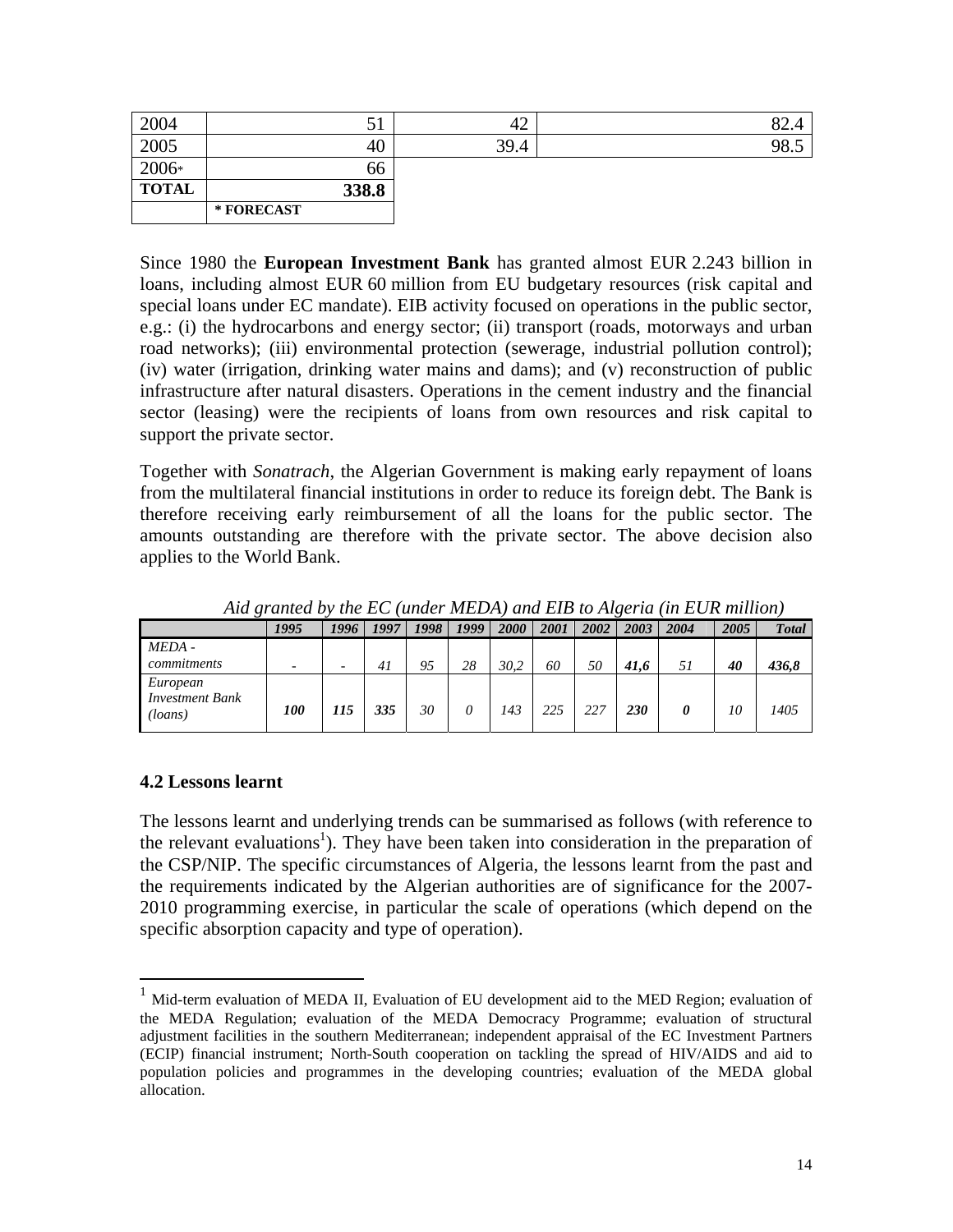- Following the slow start of the MEDA programme in Algeria, mainly on account of the security situation, the Commission is now pleased to note that the implementation of cooperation projects has proceeded well in recent years, as is reflected by the distinct improvement in disbursement rates. On an annual basis, we have gone from a disbursement/commitment rate of 9% in 2001 to 99% in 2005.
- Operations addressing the needs expressed by the Algerian partners and confirmed by the programme (TA, training, twinning schemes, studies/surveys, small investments, small diagnostic material, etc.) demand a realistic scale.
- Third-generation programmes (e.g. NGOs, justice) are generally small-scale. They are extensions of or additions to existing programmes, thus facilitating appraisal.
- The sheer size of the three previous modernisation programmes partly explains the problems with MEDA's start-up in Algeria. This was confirmed by a local coordination meeting with the Member States some time ago. Those past mistakes were in fact already corrected in the 2002-2004 and 2005-2006 NIPs. The absorption capacity of the institutional structures concerned must be taken into account when it comes to the size of operations.
- The experience acquired in the implementation of the SME/SMI direct support programmes shows that technical assistance to SMEs is an effective way of contributing to the modernisation of Algeria's economic fabric. PME/PMI II is an extension of the existing programme and the only large-scale programme scheduled for the period 2007-2010.
- The sectoral policy support programmes, on the other hand, have a more elastic absorption capacity. Sectoral approaches may be considered for some operations programmed under the 2007-2010 NIP.

#### **4.3 Member states and other donors**

A mechanism exists for consultation between the **Member States**, the **EIB** and the **Commission**. This coordination gives rise to various sectoral/thematic meetings (education, civil society, financial sector) or general meetings organised by the delegation in Algiers, normally every month, and to a jointly prepared annual report. Coordination with the **World Bank** takes place through a strategic partnership mechanism that also includes the EIB. As part of this framework, a workshop on water policy was successfully organised by the World Bank and the EC in May 2005. Specific coordination meetings with the Member States, EIB and the World Bank were held as part of the preparations for this CSP/NIP.Convergence points with the **Member States** can be found in the table at *Annex 9*. A dialogue was organised with representatives of civil society.

France is the first bilateral partner of Algeria and the strongest donor (EUR 205 million of public development aid in 2005). It is active in different fields focussing on priorities (education, infrastructure, productive sector) and cross cutting sectors (support to elite training, cooperation of universities and research, good governance and supporting the rule of law, support to cultural development respecting diversity). Special agreements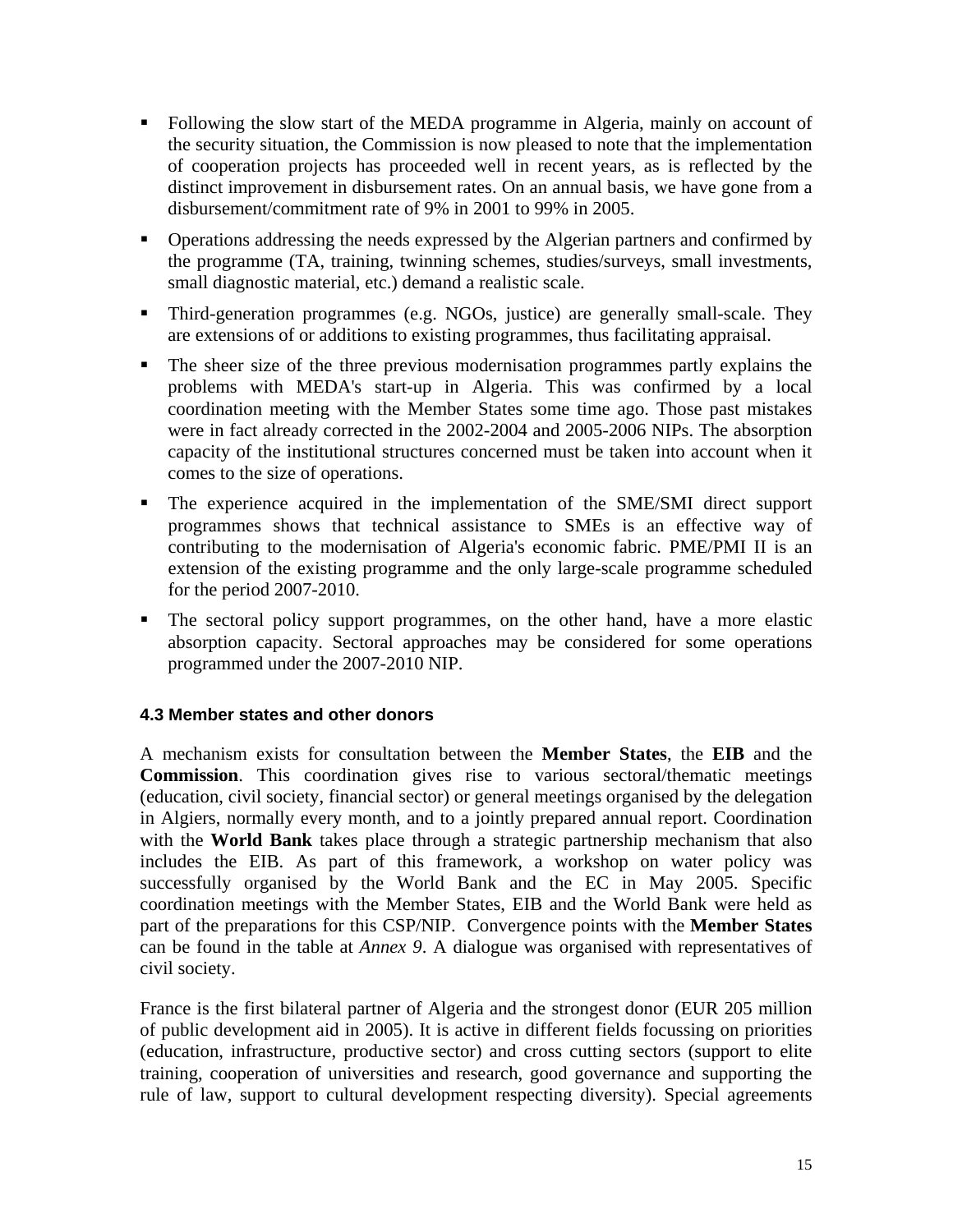between French and Algerian ministries constitute the framework of an active cooperation (Ministries of economy & finance, ministries in charge of land use etc.). The intervention of the French cooperation is meant to strengthen the policy of public, economic and social reforms in Algeria. The French cooperation favours the strengthening of elite training, of execution capacities and the modernisation of public and private sectors. Special attention is given to the strengthening of cooperation activities in the framework of decentralized cooperation.

**Germany's** priority areas are: the development of a sustainable economy - a priority identified but which has not yet led to many projects - support to professional associations (helping them to define their role), assistance to SMEs, the environment and water. Germany hopes to have introduced a sectoral approach by the next joint committee meeting.

**Italy** is active in the water sector, in agriculture in the form of training assistance, in the health sector also in the form of training, in banking system reform (Algeria is having problems in this area, especially with computerisation; the need for help in this area emerged from a meeting with the Algerians) and in the social sector: EUR 13 million has been allocated to Sahrawi communities.

In 2005 the **Spanish cooperation agency** drew up a strategy paper for Algeria covering the period 2005-2008. The strategic objective is support to economic, social and institutional reforms with the overall aim of reducing poverty levels and with two specific priorities: reducing poverty in the north of the country and supporting sectors where the Algerian Government's programme seems less strong. Spain will focus on building public and private capacity, by means of training and technical assistance, in areas where it is capable of offering a clear comparative advantage. These are: democratic governance, active citizenship and institutional development, promotion of the economic and enterprise fabric, the environment, culture, development, and gender and development issues. Ongoing projects and programmes mainly involve three productive sectors (agriculture, fisheries and industry) and the historical heritage with a view to its social development (school-workshop).

**Belgium** operates in Algeria under an umbrella agreement signed between the Algerian and Belgian Governments. The agreement established an indicative programme for cooperation in the period 2003-2007 geared to solidarity and poverty alleviation, institution-building, the environment, health and water resources. The estimated total is in the region of EUR 37.5 million.

Relations with Algeria are heavily swayed by a number of Community policies and a good policy mix therefore assumes even greater importance. This relates in particular to the CFSP, migration, trade, energy, transport and the environment. Intercultural dialogue and good governance are also important subject areas. Coherence between the AA, the ENP and other EU policies underlies the Community's intervention: Chapter 5 is largely devoted to this subject.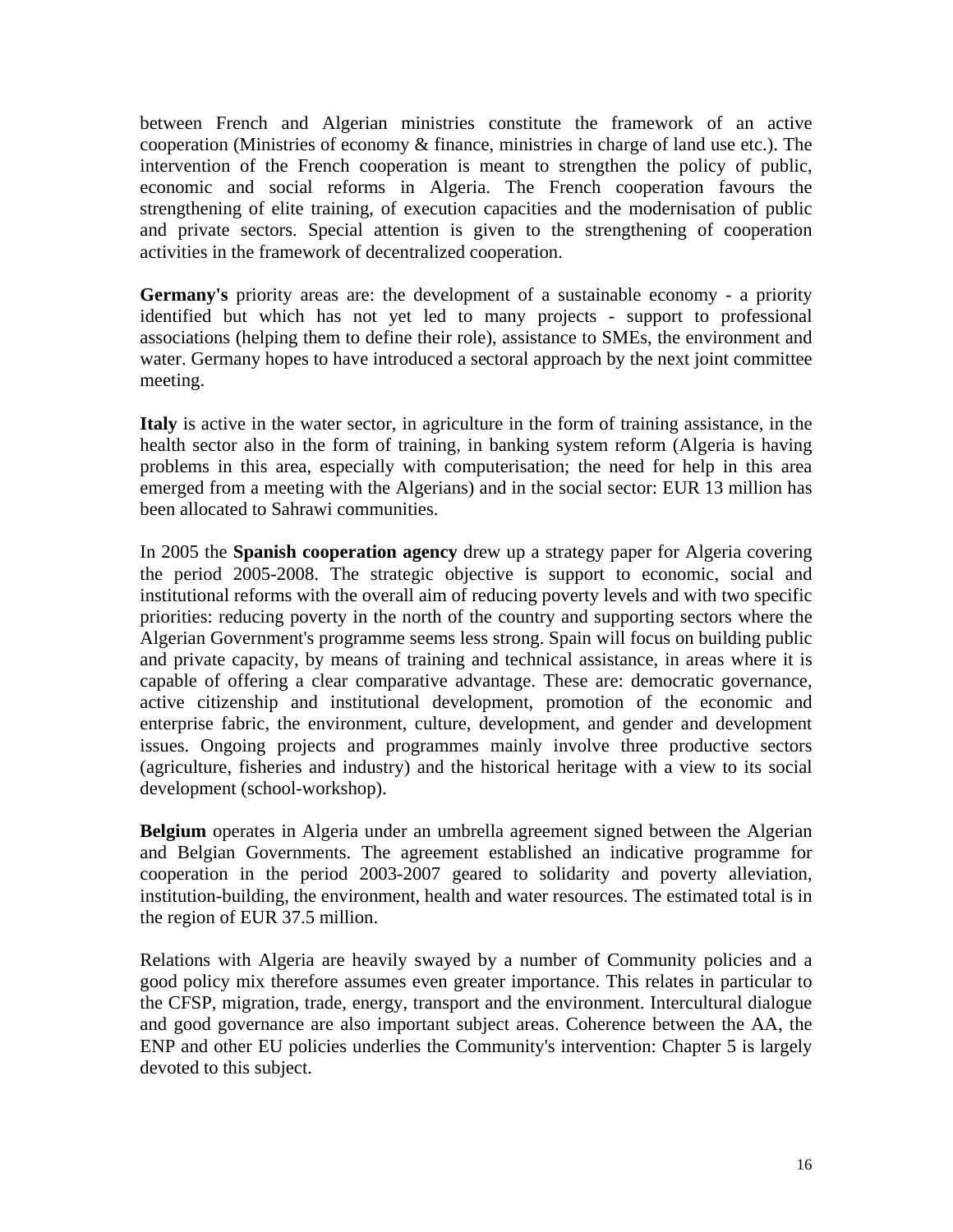#### **Other donors**

The Algerian government's decision to reimburse loans from the multilateral financial institutions early affects the multilateral donors as well as the EIB.

**World Bank:** three TA projects secured by IBRD loans in the areas of transport, post and telecommunications and budgetary reform are still in progress. The World Bank also conducts ad hoc advisory missions on the financial sector, the investment climate and health. Reimbursable TA operations are being conducted in delegated water management, the national fund for development equipment, the environment (waste), regional planning and information technologies. A public spending review is currently in progress. Annual commitments have amounted to about EUR 15 million in recent years. **UNDP:** three main strategic themes: human development, governance and the environment. The portfolio includes projects to support institutions that contribute to the rule of law (judiciary, Parliament), aid for environmental protection and biodiversity conservation, and integrated local development. Annual expenditure is about EUR 2.5 million. **ADB:**  the ADB has recently granted loans in the agriculture, transport, water and energy sectors. **Canada:** the Canadian international development agency is involved in the areas of: vocational training, industrial cooperation, and support to civil society and local initiatives. Annual commitments have amounted to about EUR 132 000 in recent years. **United States:** the US is involved in a programme for Algerian legal professionals (in intellectual property in particular). **Japan:** Japan is involved in the environment framework (industrial pollution), seismic TA and fisheries.

# *5. THE EU'S STRATEGIC RESPONSE (2007-2013)*

# **5.1 Principles and general objectives**

EU enlargement in 2004 radically changed the political, geographical and economic position of the Union, providing the opportunity to consolidate and deepen its relations with neighbouring countries. The ENP offers the EU's neighbours the prospect of a high degree of economic integration through gradual integration with the internal market and a strengthening of political, cultural and social cooperation in particular. Algeria is anticipating some parts of the ENP but its current priority is implementation of the AA.

# **5.2 Priorities and specific objectives for cooperation**

Support for Algeria is needed now more than ever in this transitional phase of much structural change in the economy at a time when the country is emerging from a decade of terrorism: privatisation is proceeding in a calmer political environment; network sectors (telecommunications, water, ports, and so on) are gradually being opened to greater private participation; major infrastructure projects (e.g. motorways) are helping to improve communications and trade; financial reform and administrative simplification are making headway; new sectors (large-scale retailing) and major private groups are emerging; negotiations on membership of the WTO are at an advanced stage, and implementation of the Association Agreement with the EU has started. The following objectives and priorities will be the basis for the choice of cooperation priorities, undertakings made under the AA being a particularly important reference point: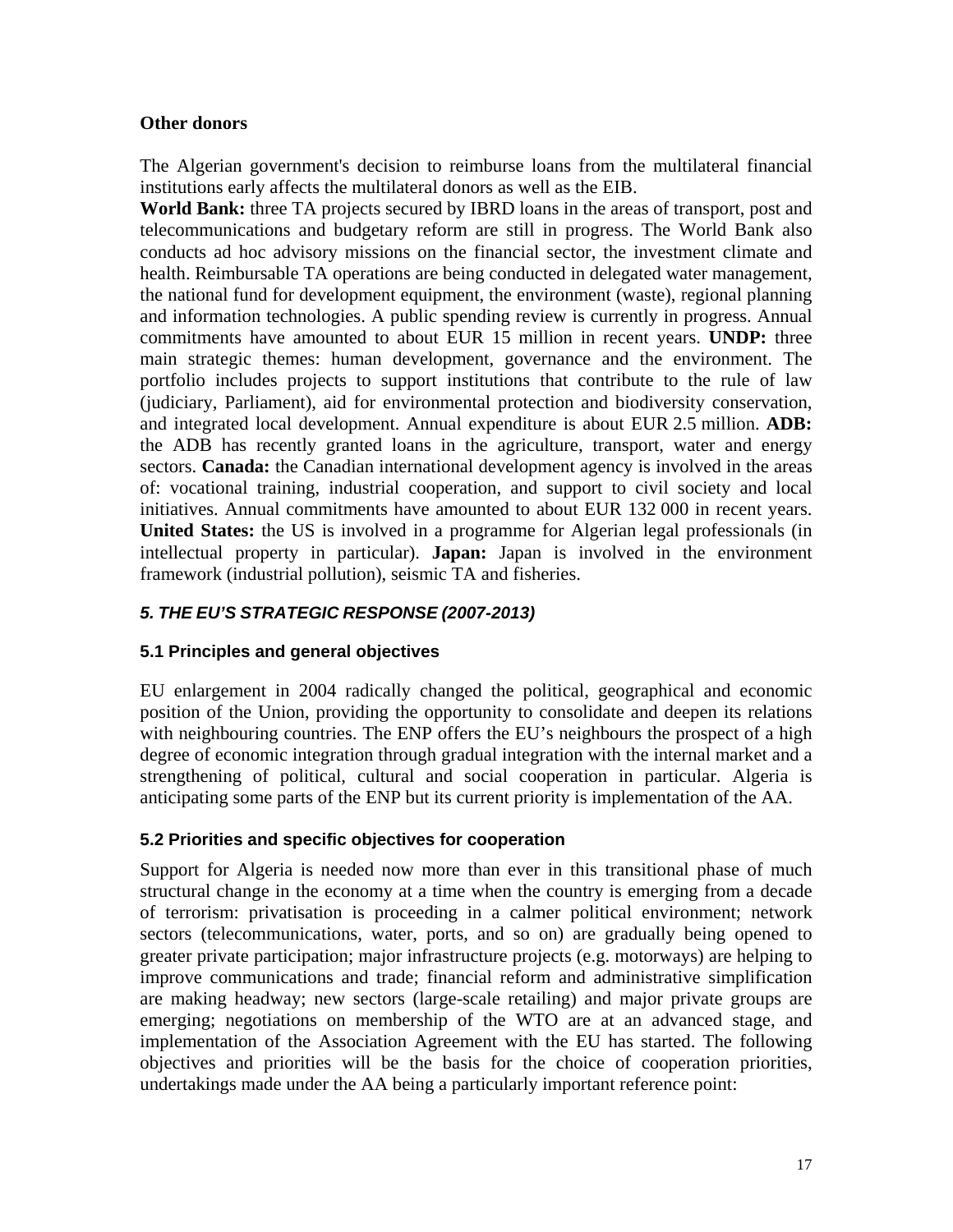- EU objectives, in particular the priorities set out in the "10 Years After Barcelona" declaration: (i) human rights (democracy, governance, justice and security); (ii) sustainable economic reforms (employment and growth) and (iii) Millennium Development Goals relating to education;
- political priorities and domestic reform, analysis and principal challenges;
- needs arising from the implementation of the AA and looking ahead to the  $ENP<sub>1</sub><sup>2</sup>$
- the lessons of past cooperation and exchanges of views with the main donors (complementarity, comparative advantages, focusing of aid), in particular the Member States, the EIB and the World Bank. This will have a more specific impact on indicative programming.

The priority objectives of the EU's strategy for 2007-2013 are as follows (which does not mean that the Commission will intervene in all these areas, merely that they are eligible and that the priorities and implementation schedule can be reviewed):

- **Provided** reforms in the areas of democracy and human rights, the rule of law and good governance;
- reforms in the justice system, the management of migratory flows plus the fight against organised crime, money laundering and terrorism while upholding human rights;
- economic diversification and the development of conditions conducive to private investment, the development of competitive companies (SMEs), growth and lower unemployment;
- the development of conditions favourable to the three planks of sustainable development (environmental, social and economic);
- the development of education and training, youth, higher education and scientific research, which are essential to the building of a knowledge society and bringing down unemployment in a more open economy;
- strengthening of social programmes while keeping the budget balanced;

 $\overline{a}$ 

- facilitation of trade in goods and services, alignment of technical regulations, standards and conformity assessment procedures; trade facilitation using modern customs procedures (including security aspects of the international supply chain);
- the development of safe and secure transport and the strengthening of national and regional infrastructure and its interconnection with the trans-European transport network; development of the energy and information society sectors.

Interest-rate subsidies and other combinations of grants and loans may increase investments by international financing institutions in the environment, energy and transport. Each time interestrate subsidies are envisaged, their relevance will be assessed on a case-by-case basis with care taken to avoid any significant market distortions. Regarding the environment, the relevant sectors

 $^{2}$  e.g. the opportunity to identify special initiatives designed to improve governance of maritime activities in the Mediterranean and to contribute to a more coordinated approach to the management of the region's seas.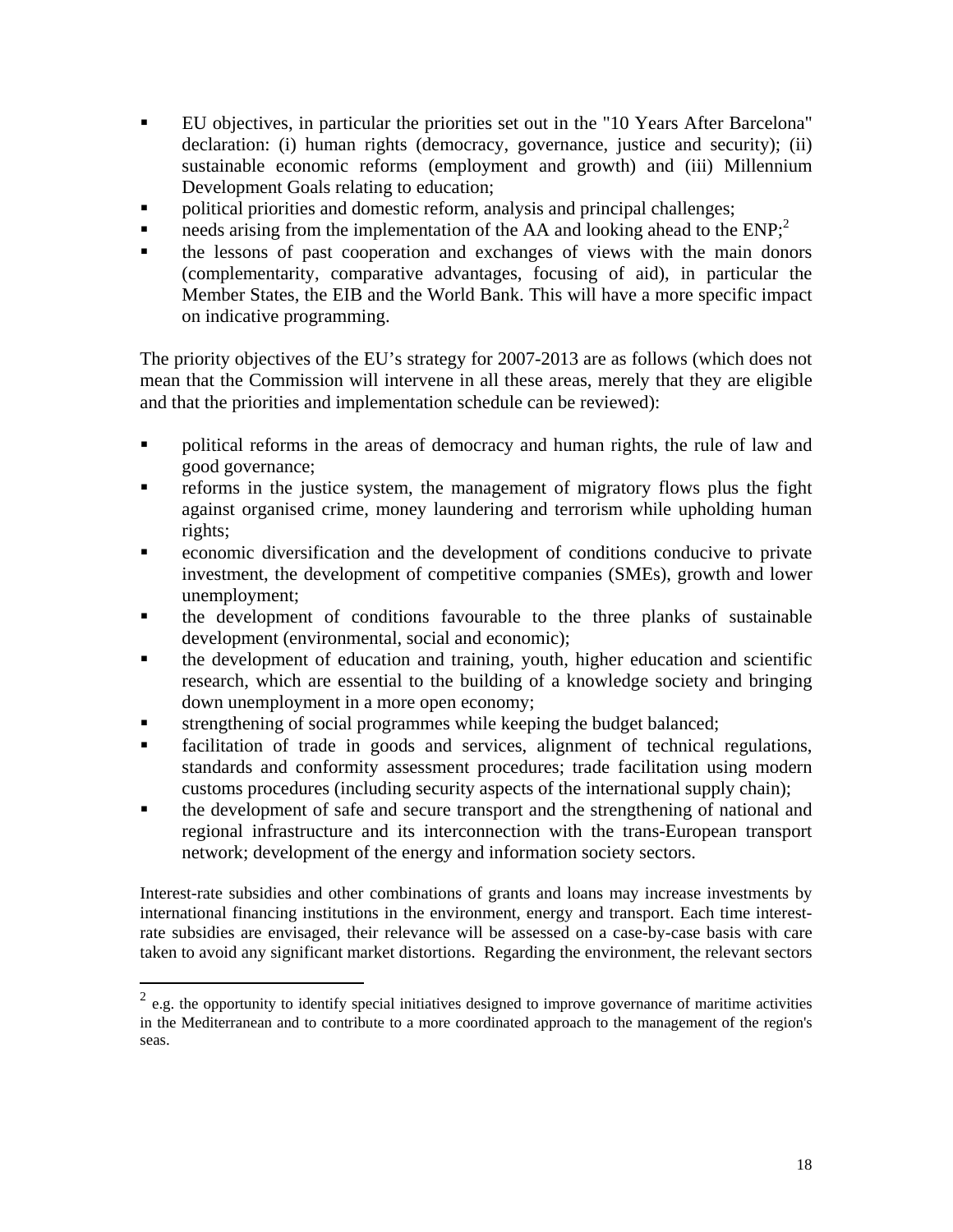include water management, waste management and industrial pollution. The strategic priorities identified by the Horizon 2020 initiative must be duly taken into account in this respect. Possible areas in the energy sector are renewable energy sources and energy efficiency. Investments in energy infrastructure and networks should as a rule be commercial operations in view of their profitability. However, in exceptional circumstances where the specific interests of the EU are at stake (e.g. energy-supply security) and a project cannot easily be launched, targeted interest-rate subsidies or other combinations of grants and loans might also be considered for specific investment projects. In the transport sector, interest-rate subsidies and combinations of grants and loans would be designed to attract funds to critical strategic infrastructure, in particular crossborder measures affecting main roads or the sections needed to complete them.

(1) POLITICAL REFORMS IN THE AREAS OF DEMOCRACY AND HUMAN RIGHTS, THE RULE OF LAW AND GOOD GOVERNANCE

One of the undertakings by Algeria and its Euro-Mediterranean partners in the Barcelona declaration was to respect freedom of expression and to guarantee its effective and legitimate exercise. The Association Agreement therefore made this freedom a key factor in Euro-Algerian relations. Civil society support remains a priority.

According to the **governance** indicators published by the World Bank, Algeria needs to make progress. The legal system is distrusted in Algeria, and many high-ranking officials were recently charged with corruption. The judicial system needs modernisation and is expensive, often out of reach for the typical Algerian businessman, and the courts are illequipped to deal with the backlog of cases. The administration is badly paid and demoralised. World Trade Organisation (WTO) accession efforts may help spur progress in the area of commercial **legal** reform, where past attempts have failed. A coherent wage policy, linked to non-hydrocarbon growth, is necessary in order for businesses to compete internationally.

(2) REFORMS IN THE JUSTICE SYSTEM, THE MANAGEMENT OF MIGRATORY FLOWS PLUS THE FIGHT AGAINST ORGANISED CRIME, MONEY LAUNDERING AND TERRORISM WHILE UPHOLDING HUMAN RIGHTS

Algeria has entered into some major commitments in this respect (see parts 2 and 3). Justice reform is a high priority in the presidential programme. The Constitution states that "The **judicial power** is independent. It is exercised within the framework of the law." **Corruption and money-laundering** have grown in scale. Like the other two Maghreb countries, Algeria is a country of **emigration** and transit to Europe. But it is also a host country. This poses a number of challenges for efforts to control migratory flows to Europe, border management and the development of a legal framework to ensure access to adequate international protection for those who need it.

(3) ECONOMIC DIVERSIFICATION AND THE DEVELOPMENT OF CONDITIONS CONDUCIVE TO PRIVATE INVESTMENT, THE DEVELOPMENT OF COMPETITIVE COMPANIES (SMES), GROWTH AND LOWER UNEMPLOYMENT;

The **diversification of the economy** requires an enhanced business environment, especially to attract higher foreign direct investment flows in non-hydrocarbon sectors. In 2004, foreign direct investment flows more than doubled to EUR 5.8 billion, compared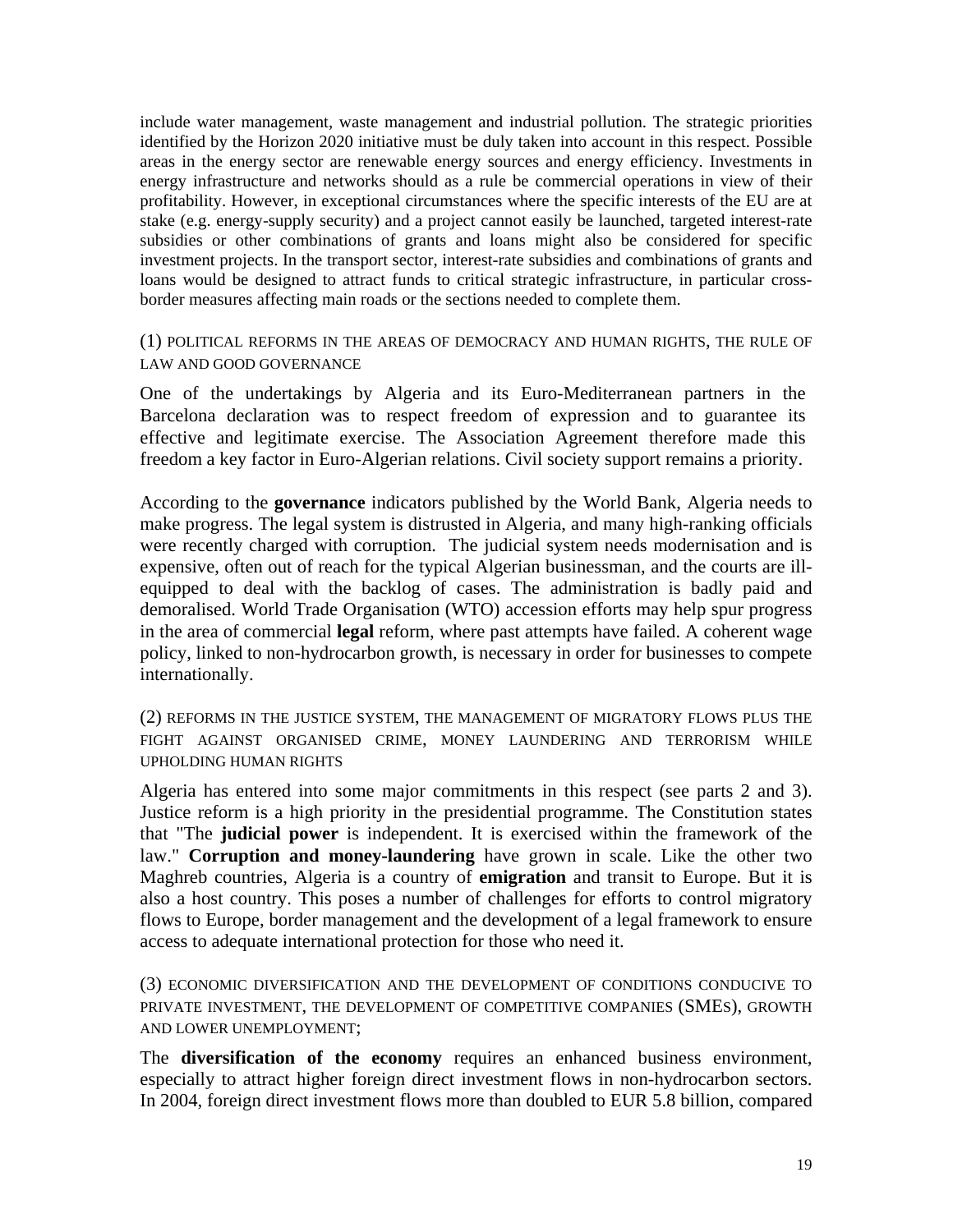with EUR 2.5 billion in 2003. New investments were made outside the hydrocarbon sector, particularly in the telecommunications, the agri-food, pharmaceutical, and information technology sectors, which reflects an increase in investor confidence. Public investment also diversified, as investments took place in the electricity and gas, telecommunications, and transportation sectors, which also benefits the business environment. However, the private sector still suffers from multiple barriers to investment, including limited access to finance, dominance of the public sector in productive activity, and heavy bureaucracy. The main constraints on **private sector** development are (i) a public sector which still controls much of the economic activity; (ii) difficult access to industrial land; (iii) financing difficulties; (iv) high administrative barriers; (v) limited access to information; (vi) inadequate labour regulation and the lack of a qualified workforce; (vii) inadequate infrastructure; (viii) inefficient legal and justice systems; and (ix) weak professional associations which are not always representative.

#### (4) THE DEVELOPMENT OF CONDITIONS FAVOURABLE TO THE THREE PLANKS OF SUSTAINABLE DEVELOPMENT (ENVIRONMENTAL, SOCIAL AND ECONOMIC)

Future growth prospects also depend on controlling economic costs and the effects on public health of **environmental** degradation. This degradation has an immediate impact on health, natural capital, productivity and the efficient use of resources. It would be feasible to support Algeria in the different areas of environmental protection<sup>3</sup>.

At the Barcelona Euro-Mediterranean summit in November 2005 the partners pledged jointly to "endorse a feasible timetable to de-pollute the Mediterranean Sea by 2020". Regional and national efforts, supported by all the actors concerned in the Mediterranean region, will be needed to achieve the objective of reducing pollution levels. The EC's response strategy for Algeria should be to support national and regional measures that help to achieve the objectives of the Horizon 2020 environmental initiative, by tackling all the main sources of pollution, including industrial emissions, urban waste and, above all, urban wastewater. In addition to regulatory convergence and general reform of the way the environment is administered, investment projects financed by international financial institutions may be encouraged by aid for preparation (such as interest-rate subsidies). In the area of the conservation and management of Mediterranean fish stocks, the priority is to improve scientific knowledge and surveillance methods of fishing activities at national level and within the relevant regional forums (especially regional fishery organisations). This is in keeping with the guidelines laid down at the ministerial conference on the sustainable development of Mediterranean fisheries held in Venice on 25 and 26 November 2003.

A revival of Algeria's economic growth will depend on the strategy adopted by the Government to reduce the **unemployment** rate and make labour market regulatory functions more effective. Political measures and social commitments to ensure the promotion of employment and tackle poverty must be continued. If sustainable solutions are to be found, continued efforts must be made to improve the business environment.

 $\overline{a}$ 

 $3$  The Commission has adopted a communication on an environmental strategy for the Mediterranean which provides a framework for EC environmental cooperation (COM(2006) 475, 5.9.2006).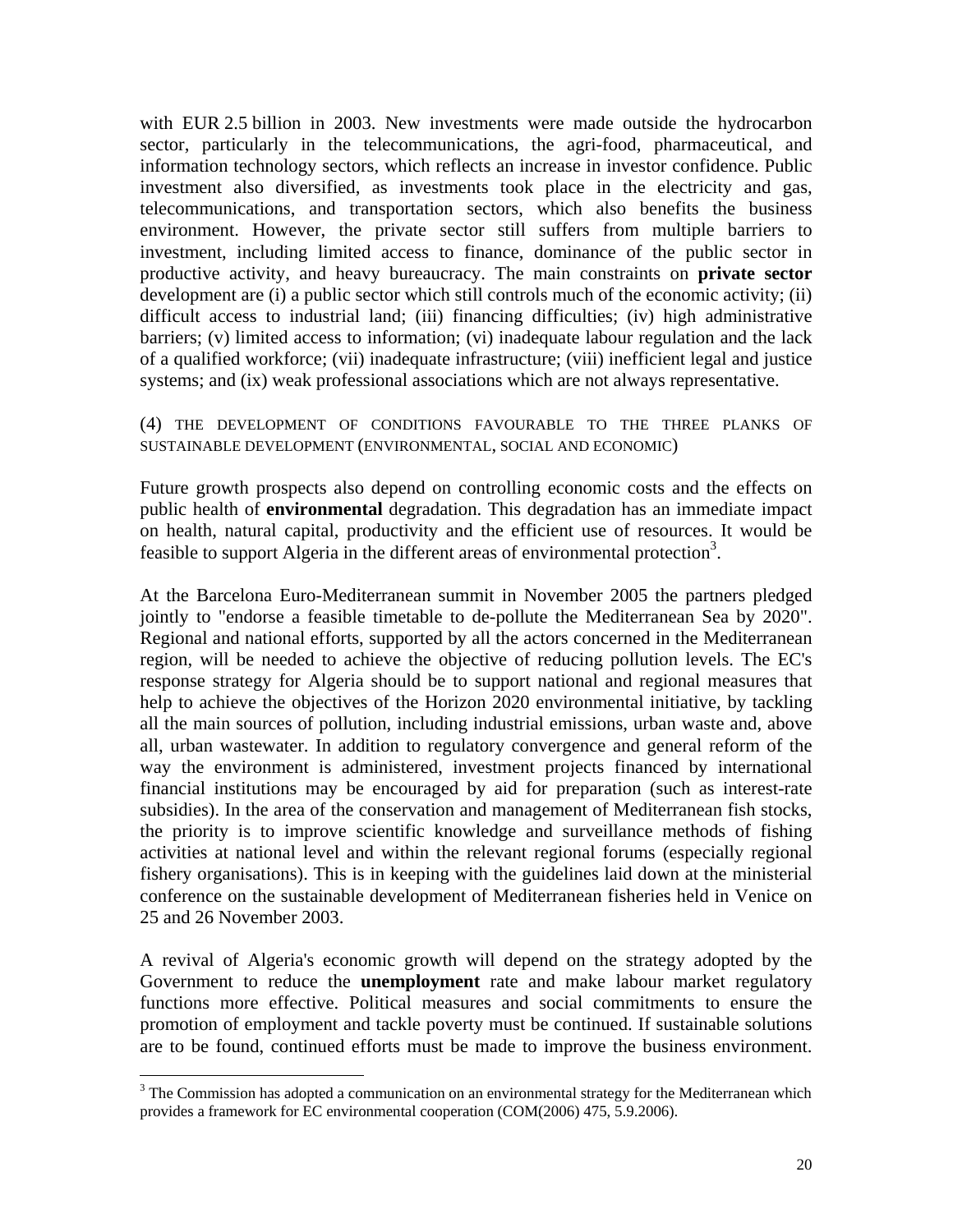This will create an adequate framework for formulating a strategy to improve the working of the labour market, enhance employability and prepare special schemes, aimed particularly at the young and women.

(5) THE DEVELOPMENT OF EDUCATION AND TRAINING, YOUTH, HIGHER EDUCATION AND SCIENTIFIC RESEARCH, WHICH ARE ESSENTIAL TO THE BUILDING OF A KNOWLEDGE SOCIETY AND BRINGING DOWN UNEMPLOYMENT IN A MORE OPEN ECONOMY

Increasing demand and budget constraints have highlighted the weaknesses of the education system<sup>4</sup>. One major area of inefficiency lies in the allocation of resources. Most of the budget is used to cover operating expenditure (wages) and maintenance of equipment and infrastructure at the expense of development and innovation. The quality of teaching has decreased accordingly and the internal effectiveness of the system has been affected (only 12% of schoolchildren entering primary education graduate from higher education). Regional disparities as regards access and results are in danger of increasing and public subsidies are inadequately targeted. The problem is most marked in the case of higher education, where the State bears 90% of the expenditure. This results in an over-supply of graduates, often possessing qualifications ill-suited to the labour market, who are liable therefore to have great difficulty finding work. The vocational training system is expensive, badly managed and does not correspond to the real skill requirements of the key economic sectors. It is geared to basic and residential training for pupils who have abandoned basic or secondary education (60% of schoolchildren). The lack of competition between training centres affects quality and curricula no longer correspond to the requirements of the market economy.

Algeria has several assets that would enable it to meet many of the **Millennium Development Goals** in the education and training sectors. The literacy rate in the 15-24 age bracket is above 90% and almost 100% of children are enrolled in primary education. By correcting the shortcomings of an institutional nature or in the allocation of resources, described above, and improving quality, the capacity of the education and training system could be improved, thus helping to meet the educational and employment requirements of the latest generations of Algerians who have not always had access to adequate basic education. By improving its services in rural areas, the education system will similarly help to reduce disparities and inequalities between young Algerians, particularly those affecting girls.

#### (6) IMPROVING THE PROVISION OF BASIC SERVICES WHILE KEEPING THE BUDGET BALANCED

Access to basic services and to an effective **justice system** are essential to establishing conditions conducive to job creation and the growth required to reduce poverty and ensure that the most vulnerable and least advantaged, particularly women, contribute to growth and enjoy its benefits. Since gaining independence in 1962, Algeria has sought to improve the living conditions of its people by making major investments for human development, public-sector job creation and the implementation of wide-ranging social welfare programmes. With growth rates in excess of 6% per annum and the surge in oil

<u>.</u>

<sup>&</sup>lt;sup>4</sup> Algeria will be eligible for the Tempus, Erasmus Mundus and Euro-Med Youth programmes.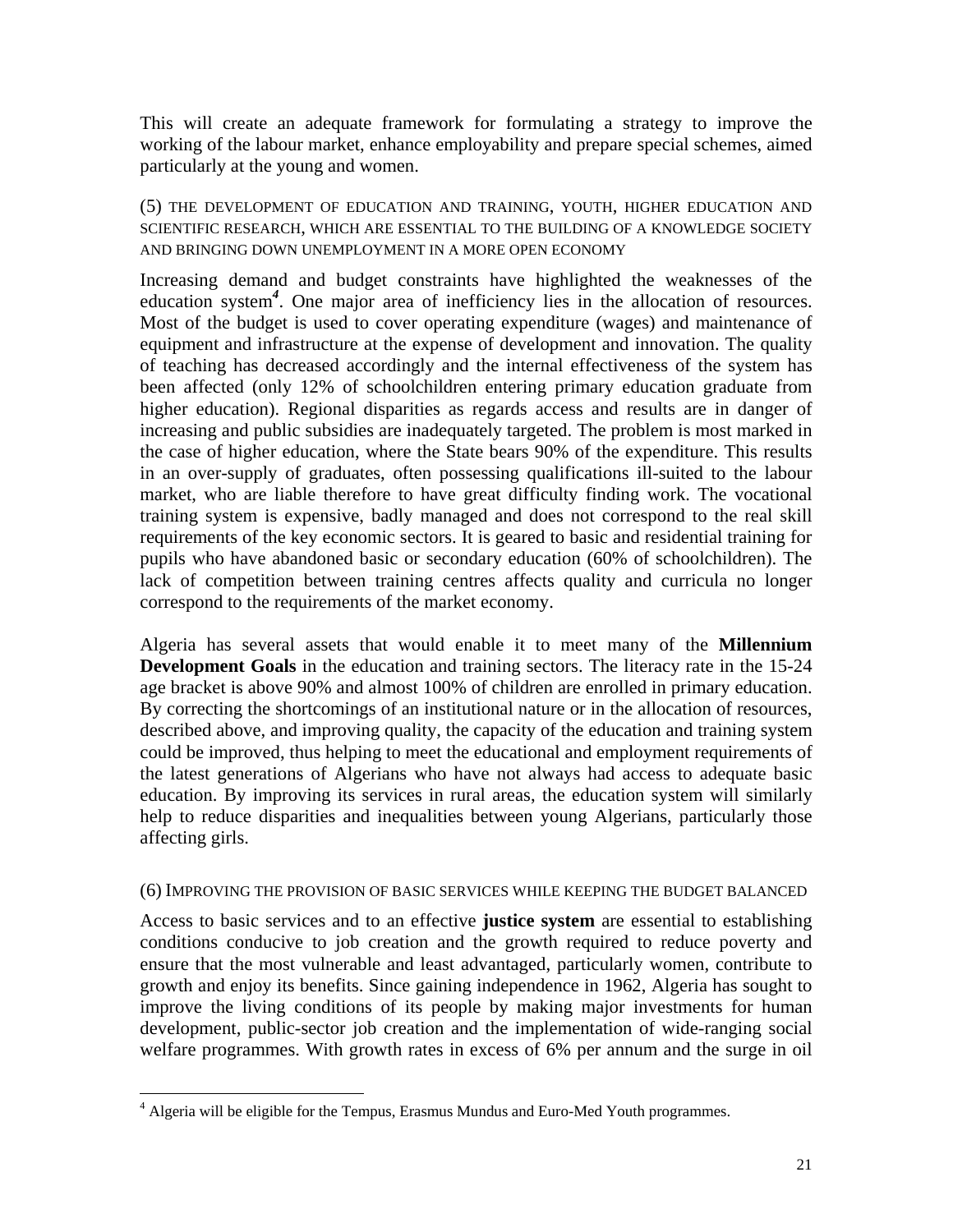revenues in the mid-1970s and early 1980s, Algeria has invested heavily in the development of its human capital, with average spending on education and health running at about 10% of GDP. Access to basic social services has developed fast and there has been a distinct improvement in social indicators. But the fall in oil prices has led to fiscal contraction and this in turn has affected the social sectors. The reduction in spending has not been accompanied by greater technical efficiency or better service provision. New challenges requiring an effective response have arisen in the form of the monitoring and control of infectious diseases. Reforms aimed at improving the efficiency of these sectors are vitally important in order to preserve and increase the gains made to date and to ensure that Algeria can achieve the MDGs and respond to the new guidelines laid down by the "European Consensus on Development" for decent work and social welfare.

(7) FACILITATION OF TRADE IN GOODS AND SERVICES, ALIGNMENT OF TECHNICAL REGULATIONS, STANDARDS AND CONFORMITY ASSESSMENT PROCEDURES, TRADE FACILITATION BY MEANS OF MODERN CUSTOMS PROCEDURES

The Association Agreement provides for the gradual establishment of a **free-trade area** over a 12-year period. **The Association Agreement** with the EU offers Algeria a magnificent opportunity for integration into world markets but also presents major challenges. New businesses should be encouraged to take advantage of export opportunities in the emerging Euro-Mediterranean free-trade area. Likewise, industries competing with imported products will be exposed to greater competition once the provisional additional duty has been abolished. Companies in the industrial sectors affected, in particular public-sector companies, will have to undergo major restructuring and become more efficient if they are to compete. Algeria has made progress to achieve competitive unit labour costs in a number of labour-intensive industries, which is essential for job creation. In order to consolidate this competitive position, a business climate must be developed which promotes investment in these labour-intensive industries and encourages productivity growth. Improvements in the quality of the infrastructure and related commercial services, the simplification of customs procedures (facilitation of trade by means of modern customs procedures which conform to international standards and take account of security aspects of the international supply chain) and the harmonisation of product standards with international norms would enhance Algeria's attraction for export-oriented investment and allow it to benefit from the free-trade area with the EU. Like industrial products, agricultural products are being liberalised, even though the dismantling procedures are different. If a trade-related programme were to be envisaged, particularly one involving trade facilitation, export promotion and the liberalisation of services, a Trade Needs Assessment could be made in due course.

(8) THE DEVELOPMENT OF TRANSPORT, ENERGY AND THE INFORMATION SOCIETY, AND THE STRENGTHENING OF NATIONAL AND REGIONAL INFRASTRUCTURE AND ITS INTERCONNECTION WITH THE TRANS-EUROPEAN TRANSPORT NETWORK. DEVELOPMENT OF THE ENERGY SECTOR

Two areas appear to be priorities in the **infrastructure sector**: (a) the strengthening of national and regional transport infrastructure and interconnection with the trans-European transport network, particularly the port infrastructure network (port services, and export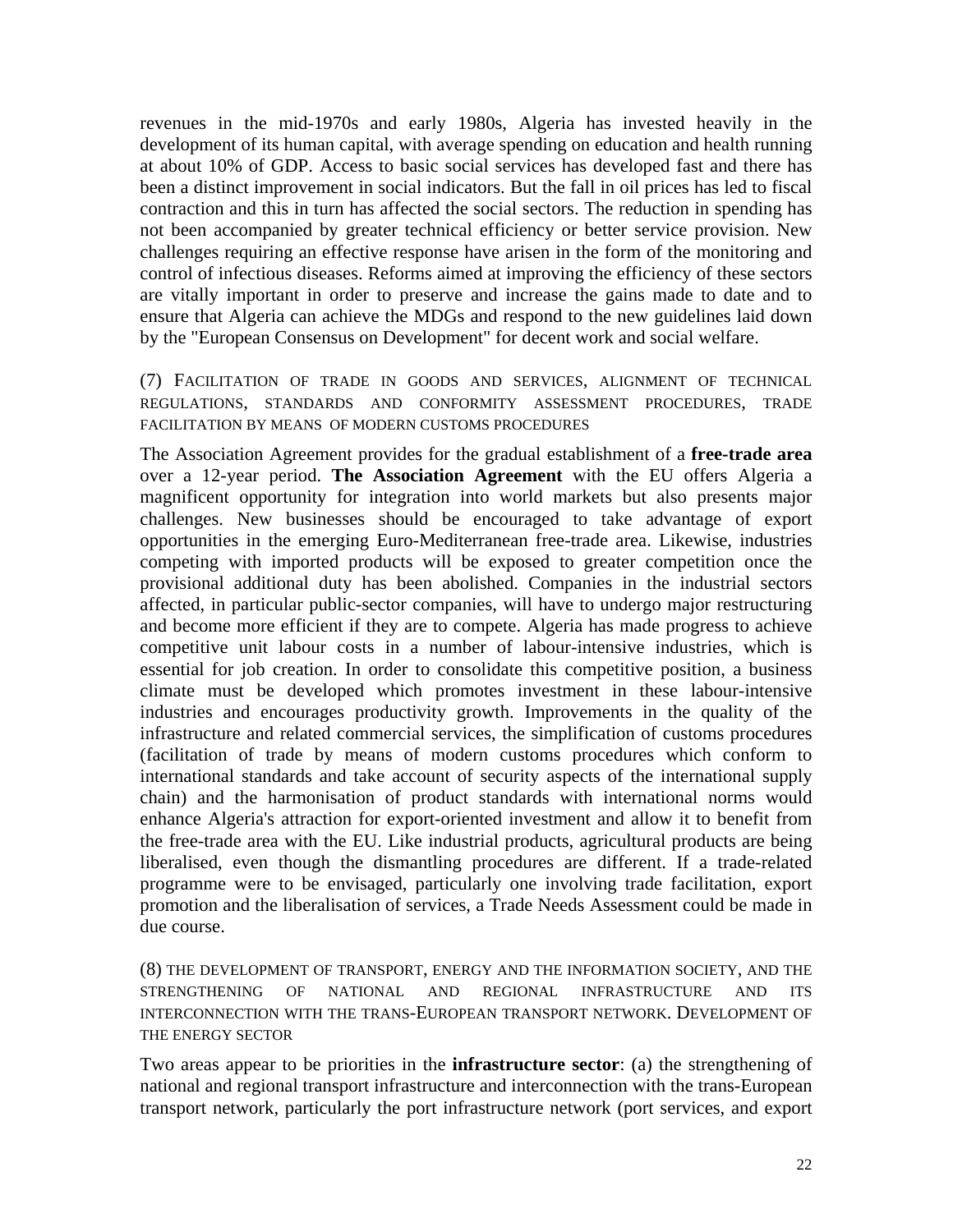support services for fresh produce) and related areas (customs reform, plant health inspections); and the whole supply chain infrastructure in need of reform (opening up of the transport sector, development of logistical platforms, incentives to renew the truck fleet, etc.); (b) the land sector. The development of the east-west motorway provides a unique opportunity to reduce congestion in the main urban centres and to solve the problem of access to industrial and commercial sites. Algeria needs to build its regional planning capacity accordingly around the motorway route. The development of industrial and commercial areas along the route by awarding concessions to private promoters and developers, initially in the form of pilot projects, would probably help solve the land problem. Algeria is a strategic country for the European Union's **energy supply**  (**hydrocarbons**), particularly gas (almost 25% of gas imports). This proportion will rise over the next two years with the completion of work on the undersea gas pipeline linking Algeria directly to Spain. Algeria's energy potential is enormous and should play a key role in the EU's energy security. The development of a strategic partnership between the EU and Algeria in the energy sector is a priority. The development of renewable energy sources and efficient energy use should also be encouraged. The development of industries in the cultural and audiovisual sectors, and of industries that supply the **information society** may also be encouraged.

#### **5.3. Complementarity and consistency with the regional strategy paper and other ENP instruments**

From 2007 Community assistance will be provided through a range of new instruments. The European Neighbourhood and Partnership Instrument (ENPI), which has national, regional, crossborder and thematic components, will be the main financial instrument available to Algeria. The introduction of these new external assistance instruments should substantially increase flexibility in the implementation of assistance. New forms of cooperation, such as TAIEX, study-grant programmes and twinning schemes should play an essential role in the implementation of bilateral cooperation priorities. **The ENPI regional programme** for the southern partners will help achieve the objectives described in this strategy since some of the regional or subregional activities may offer value-added or be complementary to bilateral operations. Political reform will be supported by bilateral aid, while regional activities will include aid for the creation of regional networks, platforms for civil-society organisations and media networks. The cultural dialogue will be conducted at regional level, led by the Anne Lindh Foundation. Cooperation on justice and security is a shared priority of the EU and a number of southern partners. Regional activities will include judicial cooperation on crossborder issues, organised crime networks, trafficking in human beings, and the exchange of best practice. Regional measures in the transport and energy sectors will focus on transnational activities (South-South and North-North connections), while bilateral aid can prioritise efforts to manage energy efficiency, and technical assistance to the national structures concerned. A regional programme will support investment promotion in the economic development sector. Regional cooperation on the environment will include collaboration with the European Environment Agency. Algerian border regions will be eligible to take part in **ENPI crossborder cooperation**. Crossborder cooperation will complement Action Plan priorities and involve the regional and local authorities.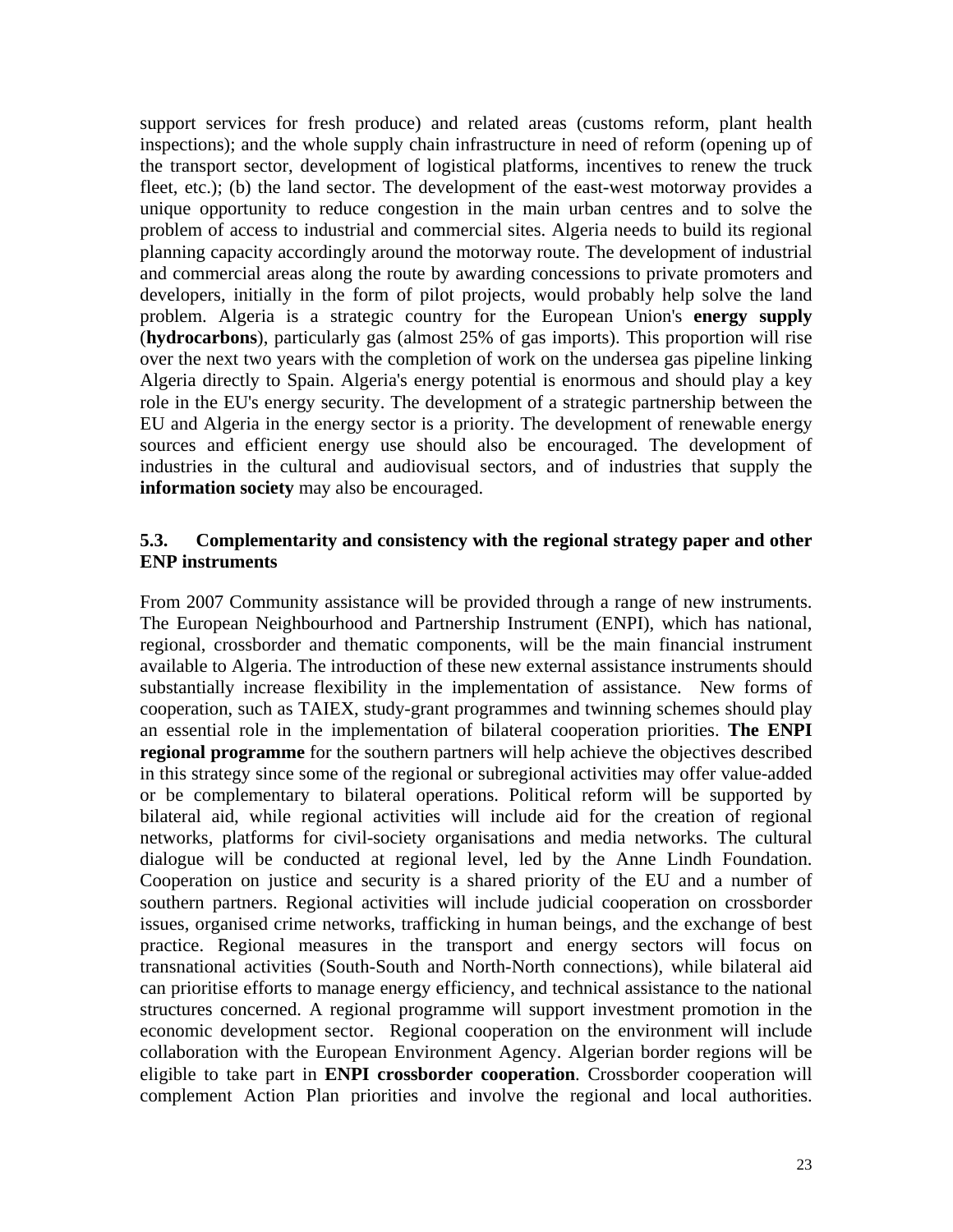Crossborder cooperation will tackle common problems identified by EU Member States and partner countries sharing a land border or a short sea crossing or bordering the same sea. Two new instruments may be available in addition to the bilateral, crossborder and regional allocations. **The ENPI crosscutting programme** will embrace activities that will be implemented in the same way by all neighbouring countries. This programme will mainly finance TEMPUS activities and the new study-award programme, and TAIEX activities. The new **thematic ENPI programmes** will comprise a total of seven thematic programmes, covering subjects such as democracy and human rights (formerly EIDHR), migration and asylum (formerly AENEAS), and human and social development investing in people. These may be of interest to Algeria and usefully bolster bilateral cooperation. The thematic activities will be launched only if they offer clear added value.

#### **5.4. Crosscutting issues**

As in the previous programming exercise, the reduction of gender inequality will be taken into account by the Commission when appraising cooperation programmes. Special attention will be paid to the question of women and children's rights. Good governance, human rights, sustainable development and environmental protection are also crosscutting issues common to all programmes. Poverty parameters will be monitored closely in line with the objective of reducing unemployment.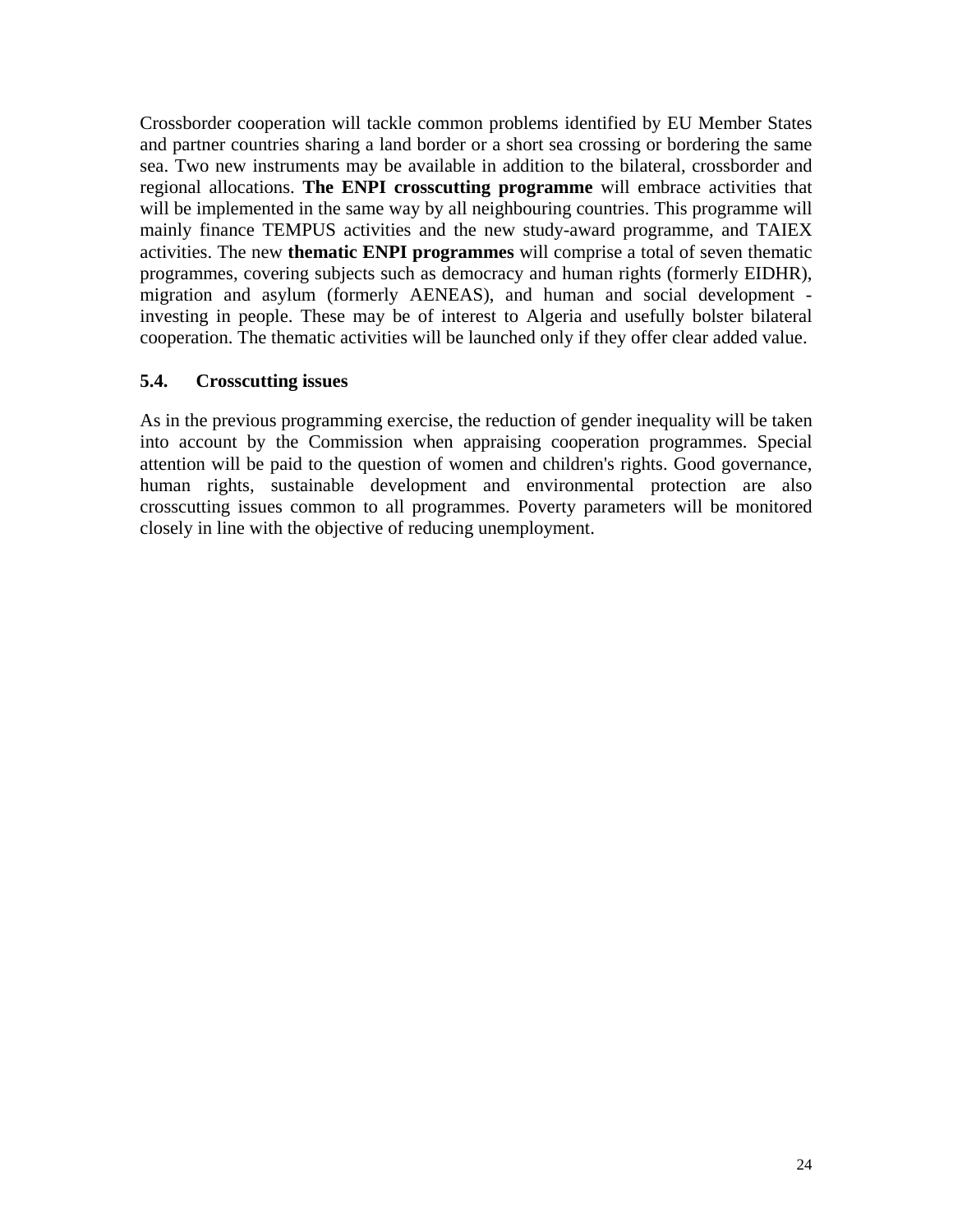# **6. NATIONAL INDICATIVE PROGRAMME**

#### **6 .1 Programme content and sequence**

#### **2007**

# **PME/PMI II EUR 40 million**

*Sustainably improve business competitiveness: (i) direct support to SMEs; (ii) technical centres; (iii) quality system: standardisation, metrology and certification; (iv) information and communication technologies.*

# **JUSTICE II** EUR 17 million

*Modernise the prison system, apply international standards for prison management/conditions of detention and prevention of re-offending by helping prisoners to reintegrate into economic and social life.*

#### **2008**

# **DIVERSIFICATION OF THE ECONOMY FOR EUR 25 million**

*Support for economic diversification (agriculture/rural development, tourism, some industries) by gradually and sustainably increasing the share of non- hydrocarbon exports.*

# **HEALTH** EUR 30 million

*Support the reorganisation of the health service and hospital reform (problems in steering the sector: lack of resources, poor quality of care, unequal access, review of how the sector is financed): Possible SPSP*

#### **2009**

# **EMPLOYMENT** EUR 24 million

*Improve information, mediation, monitoring and steering functions in the labour market through the modernisation of the national employment agency (ANEM), acting in liaison with other institutional actors, in particular the social partners: effective labour market information system, better statistics and forecasts, mediation between supply and demand, also at international level. Possible SPSP*

# **HIGHER EDUCATION EUR 30 million**

*Tackle the problem of the over-supply of graduates unsuited to labour market requirements who are therefore likely to have great difficulty in finding employment. Possible SPSP*

# **2010**

*Support the Algerian administration and all institutions involved in implementing the Association Agreement by providing them with expertise, technical assistance and the tools necessary for achieving the objectives laid down in the Agreement.*

*Strengthen the Government's sewerage and waste-water treatment programme (80% of the population are connected to the sewage network and only 7% to treatment plants): Possible SPSP*

# **P3AII EUR 24 million**

# **WATER II EUR 30 million**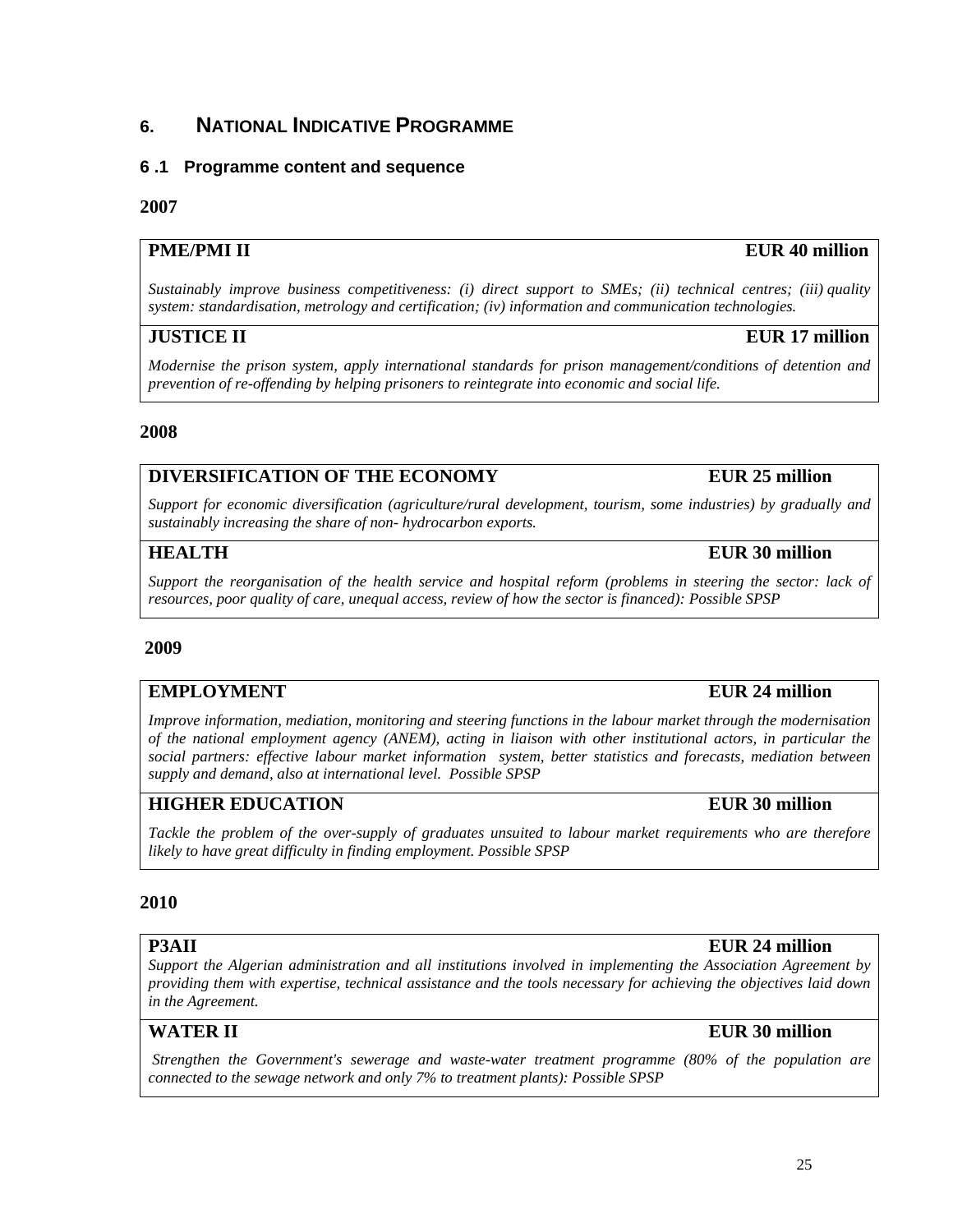The current NIP will undergo a mid-term review in 2008, which could lead to the introduction of new programmes and the reallocation of budgets within the NIP, in the light of recent experience and developments in Algeria, in particular developments in the new free-trade area. Interest-rate subsidies may increase investment by international financial institutions in the environmental, energy and transport sectors, as explained in the country strategy paper.

As usual when programmes are appraised, appropriate coordination will be ensured with the Member States and main donors. This coordination will be based on sectoral thematic working parties based in Algiers in order to enhance complementarity and make the most of the lessons of past cooperation.

# **Operations are broken down by NIP priorities:**

- **Justice reform:** MODERNISATION OF THE PRISON SYSTEM (JUSTICE II);
- **Economic growth and jobs:** PME/PMI II, EMPLOYMENT, DIVERSIFICATION OF THE ECONOMY, P3A II;
- **Improving basic public services:** HIGHER EDUCATION, HEALTH, WATER II.

# **6 .2 Reform of the justice system**

#### **(A) MODERNISATION OF THE PRISON SYSTEM AND SOCIAL REINTEGRATION: JUSTICE II**

#### **Background and rationale**

In 1999 the Algerian Government decided to embark on a reform of the justice system and adopted a phased reform programme in 2000 to do this. In addition to a number of emergency measures, the Algerian Government programme has four main strands: legislative revision; the enhancement of human resources; modernisation of the justice apparatus; and reform of the prison sector. The European Commission will support the implementation of the first three strands of the reform programme through the justice reform support project which has a budget of EUR 17 million. The Community project stresses institutional development, reform of the institutions of justice, staff training and modernisation of IT systems.

In order to support the whole of the reform programme, a second justice-reform support project - essential for consolidating the rule of law in Algeria - will ensure this time that efforts are targeted at the reform of the prison sector and the social reintegration of exprisoners. The reform programme pursues three main objectives: the humanisation of detention conditions; improvements in the system of re-education and social reintegration of prisoners; and improvements in the operation and security of penal institutions.

An annual average of 40 000 persons are detained in the country's penal institutions, which are staffed by some 15 000 employees. Most detention centres are outdated and require rehabilitation.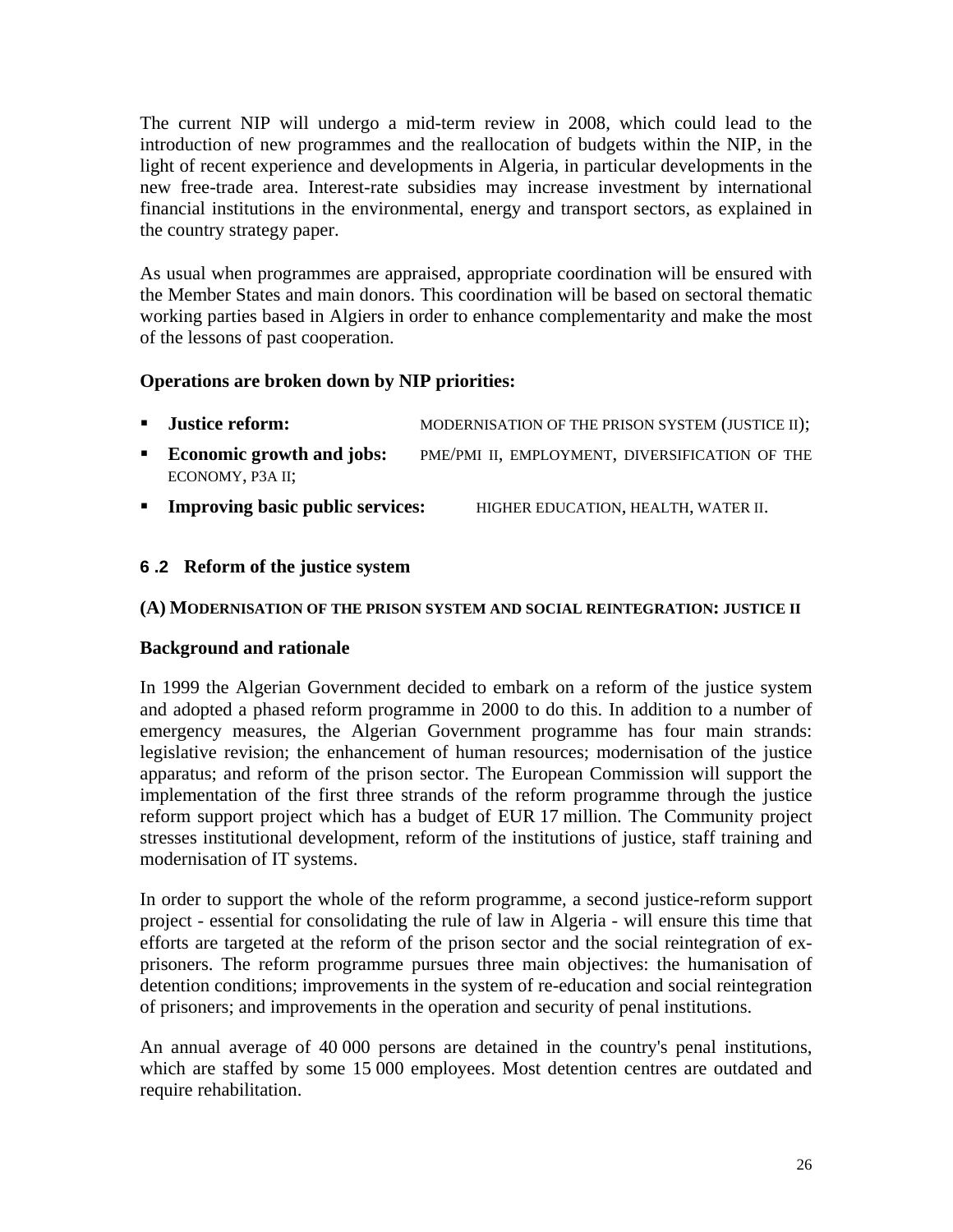It should also be mentioned that inequalities in income distribution combined with youth unemployment, the effects of terrorism and the spread of the informal sector have led to an increase in crime, in particular petty crime, thereby resulting in overcrowding in penal establishments. The reintegration of prisoners is of concern to the authorities and requires work on preparation and monitoring with a view to preserving the social peace.

Reform of the prison system is a fundamental part of the reform of justice and the Justice II project tackles these issues by aiming to meet the needs of the prison system in terms of reform and modernisation of penal establishments, to promote the basic rights of prisoners and to prepare them for reintegration into Algerian society and the economy.

# **Objective**

The overall objective of the project is to modernise the prison system, apply international standards for prison management/conditions of detention and prevention of re-offending by helping prisoners to reintegrate into economic and social life.

The specific objective of the project is to improve capacity in the Algerian penal system, build the management capacity of institutions, modernise the system of vocational training and preparation, in cooperation with other actors, for the reintegration of prisoners into the Algerian economy and society.

# **Expected results**

- diagnostic study of the sector is carried out: the findings are conclusive and there is consensus on the recommendations;
- modernisation of the regulatory framework of the detention system with the aim of raising the standard of detention conditions. Special attention will be paid to the situation of women prisoners and of minors;
- **Influentially improvement and harmonisation of the detention system in terms of organisation and** management through the introduction of an effective IT system and staff training programme;
- the reorganisation and upgrading of vocational training, in particular as regards improvements in care. Introduction/improvement of the vocational training apparatus in penal institutions. Improvements in prison staff skills;
- training/preparation of prisoners for social and economic reintegration. Post-detention monitoring of prisoners in liaison with specialised associations;
- rehabilitation of detention centres as part of the Algerian contribution, including reintegration structures.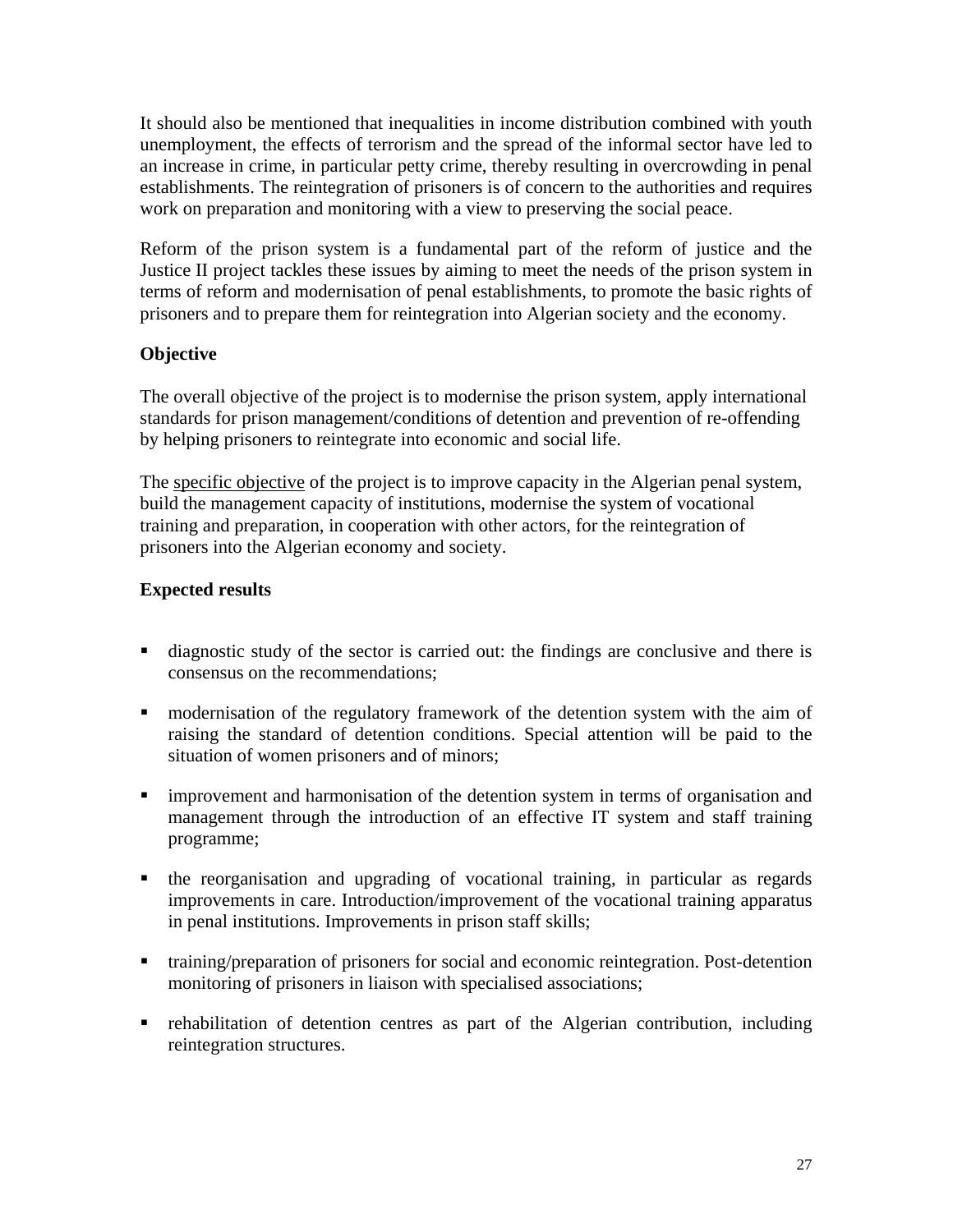# **Performance indicators**

- number of establishments rehabilitated and modernised;
- vocational centres created, modernised and operational;
- number of care services and types of service provided;
- training of staff (proportion) and of instructors (number) and modernised IT system in place;
- number of prisoners trained, prepared for social reintegration and reintegrated into the socio-economic process.

# **Short description of programme**

The project consists of integrated technical assistance components covering a thorough study of the penal system, reform of the institutional and regulatory framework of the penal system, and improvements to the vocational training system in prison institutions. Assistance will mainly aim to modernise organisation and management systems in detention centres and the professional and psychological supervision of prisoners. A training programme will be developed for prison staff.

Indicative budget: EUR 17 million

# **6 .3 Economic growth and jobs**

# **(B) SUPPORT TO SME/SMIS AND HARNESSING OF ICTS (PME/PMI II)**

# **Background and rationale**

The Algerian economic sector has undergone a profound transformation since the early 1990s with the transition from a planned to a market economy. This transformation is characterised by more open trade and increasing private-sector participation in all economic sectors. The private sector accounts for 70% of non-hydrocarbon GDP. In the meantime, the implementation of the Association Agreement has been under way since September 2005 and the negotiations for Algeria's membership of the World Trade Organisations are at the final stage.

The increasing integration into the world economy raises new challenges for the Algerian productive sector, particularly the industrial sector which must face increased competition and whose consolidation largely depends on greater business competitiveness. If its transformation is to succeed, the Algerian productive sector must not only be capable of facing competition from imports but also be capable of exporting.

These challenges will require Algerian companies: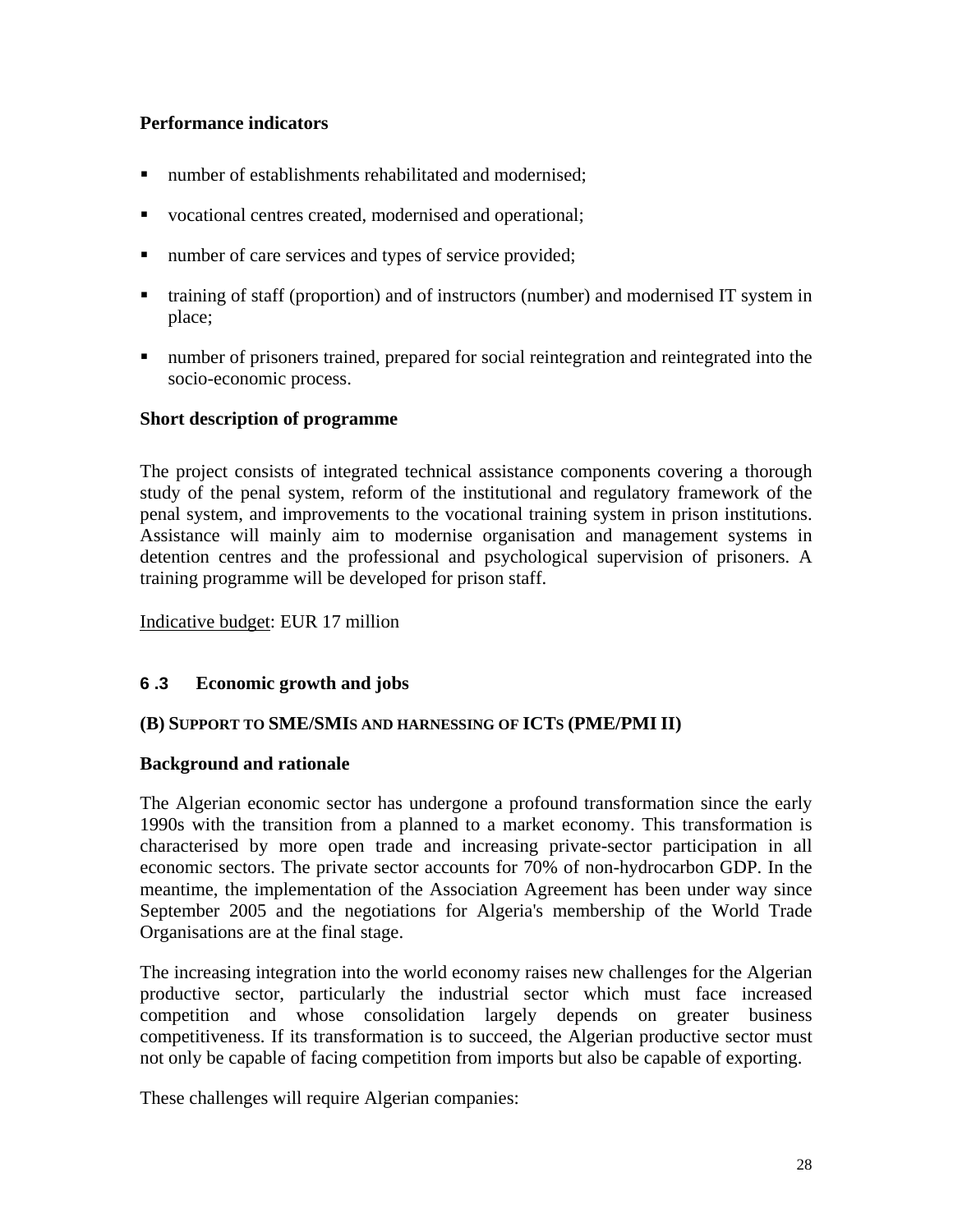- 1. especially SMEs, to adopt modern management systems that channel a will for constant change and whose objectives are based on innovation rather than maintaining established positions;
- 2. to integrate a quality approach that enables them to offer products capable of competing with imports and capturing export markets;
- 3. to take advantage of the opportunities offered by information and communication technologies;
- 4. to possess structures capable of supporting their desire to meet quality standards, and technical aspects and incorporation issues relating to innovation.

#### *Grounds for priority:*

Algeria has committed itself to implementing the Euro-Mediterranean Charter for Enterprise and, of the ten action areas included in the Charter, has chosen to target the three following areas: simplification of procedures, education for entrepreneurship and targeted information for entrepreneurs.

The initiatives undertaken as part of Community cooperation programmes have demonstrated the need to strengthen and revitalise technical support centres to adapt them to the new requirements arising from an increase in the number of businesses in a particular sector. These centres must provide services which meet the needs of businesses involved in competition and which encourage innovation. The role of these bodies needs to be enhanced and strengthened through the introduction of "quality-based" approaches in enterprises. These can be implemented only if enterprises can rely on efficient national standardisation, metrology, certification and accreditation systems incorporating the latest developments.

# **Objective**

The aim is to sustainably improve the competitiveness of Algerian enterprises both on their domestic market and on regional and/or international markets.

# **Expected results**

The expected results are:

- **Exercise institutional support to the ministry responsible for SMEs and craft industries, in** particular as regards administrative simplification, education for entrepreneurship and targeted information for entrepreneurs;
- direct support for the modernisation efforts of Algerian private SMEs (as a follow-up to the SME development support programme in accordance with the final evaluation);
- creation and strengthening of SME support services: technical support centres, management consultancies, training institutes, etc.;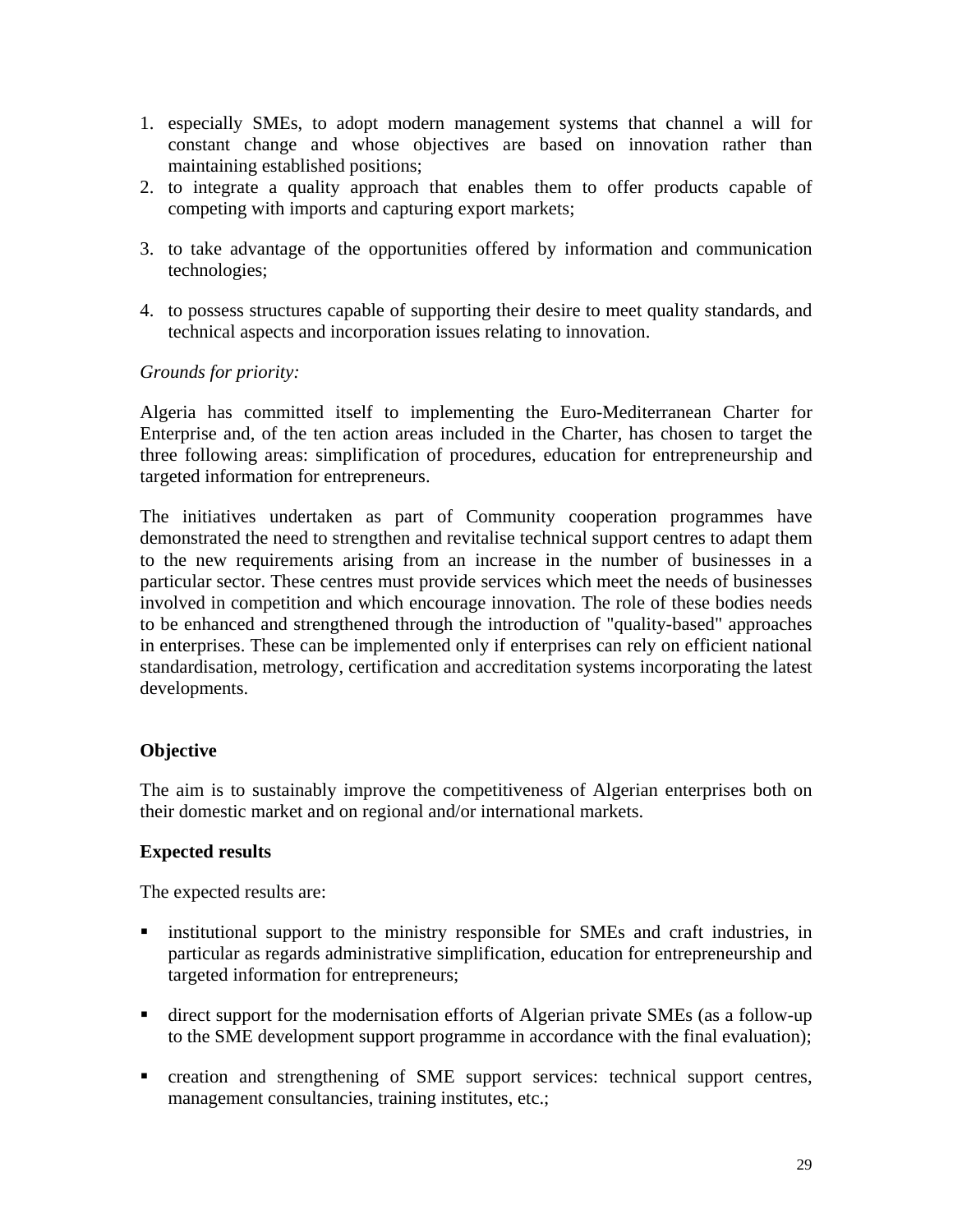- $\blacksquare$  modernisation of the system for protecting intellectual property;
- introduction of a total quality system for SMEs by strengthening standardisation, metrology and certification bodies, implementing an accreditation system and raising the awareness of SMEs about the incorporation of total quality in their activities;
- $\blacksquare$  improving command of information and communication technologies (ICTs);
- developing the role and activities of sectoral trade associations.

# **Performance indicators**

The activity indicators will include:

- administrative simplification measures: information, procedures, the length of time to start up a business, simple online documents reflecting Algeria's higher ranking in the World Bank classification ("Doing Business"), number of persons trained in business skills and a better match of the supply and demand of skills in the employment market, respect for gender equality,
- the number of SMEs supported and the number of modernisation initiatives carried out by SMEs and changes in the performance levels of the SMEs supported (turnover, profit ratios, jobs, level of investments);
- the number of sectors covered by the technical support centres, the types of support offered, the frequency of use of the centres by SMEs and the number of intellectual property right operations registered;
- the number of operational laboratories, the number of accredited bodies and the number of ongoing or granted certifications;
- the number and quality of new initiatives adopted to improve the command of ICTs in Algeria.

**Brief description of the main areas of intervention** (the internal project organisation will be decided at the appraisal stage)

# *Support to the ministry responsible for SMEs and craft industries*

Institutional support, in particular in connection with administrative simplification, education for entrepreneurship and targeted information for entrepreneurs.

# *Direct SME support*

This area deals with the modernisation of SMEs on the basis of a proven methodology. It involves direct aid to SMEs covering all function areas, thus allowing them to develop organisational and management schemes tailored to an open market economy.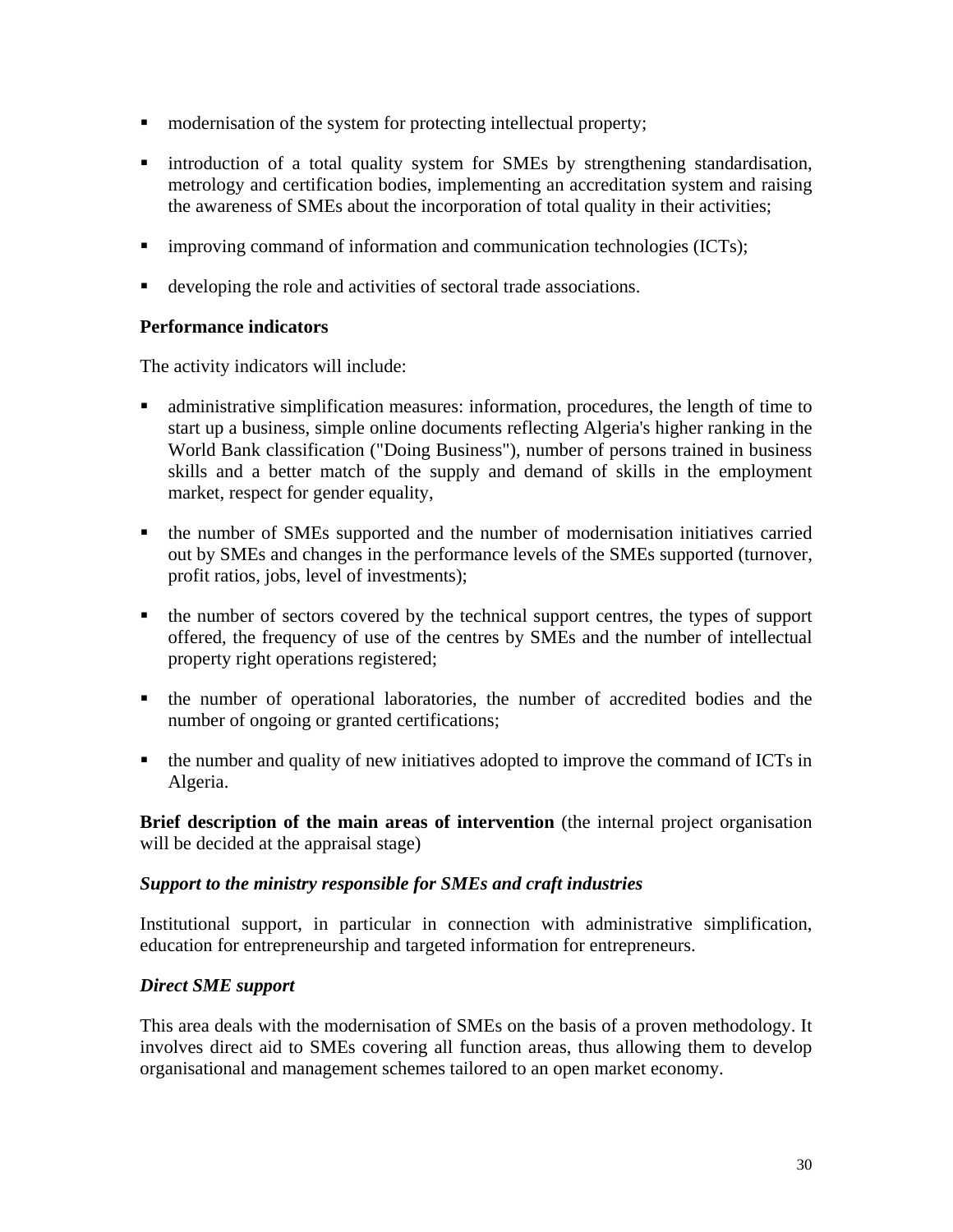The number of SMEs supported will help achieve a critical mass and allow 30-40% of the target SMEs to be included in the process.

#### *SME support services, intellectual property and distribution of information to entrepreneurs*

The creation and strengthening of SME support services covers a number of sectoral centres and involves adapting their statutes, introducing management tools and procedures, renewing equipment, training and retraining for operational staff, the introduction of specialised documentation facilities, the modernisation of documentary resources and their incorporation in information exchange networks. These initiatives will be supplemented by closer links to research centres so as to promote and build bridges between the academic and industrial worlds.

Support aimed at the system for the protection of intellectual property will be made available to the main interested parties, notably the National Intellectual Property Institute with a view to adapting the legislation to European standards and the modernisation of intellectual property protection practices.

#### *Establishment of a total quality system*

The introduction of a total quality system is based on internationally recognised accreditation, metrology and standardisation systems. The focus in this area is to enable the National Office of Legal Metrology to revitalise the metrology system by supporting the setting-up of laboratories, developing the essential skills and introducing calibration bodies in cooperation with bodies in the partner countries, in particular the European Union. The National Standardisation Institute will likewise receive support to help strengthen management systems, enhance skills and improve communication.

These measures will be complemented by approximation to EU best practice in the areas of standardisation, inspection and certification through support to the bodies concerned, in particular certification bodies.

#### *Information and communication technologies*

Technical support to develop the use and command of information and communication technologies by SMEs, in particular for related research and development activities.

Indicative budget: EUR 40 million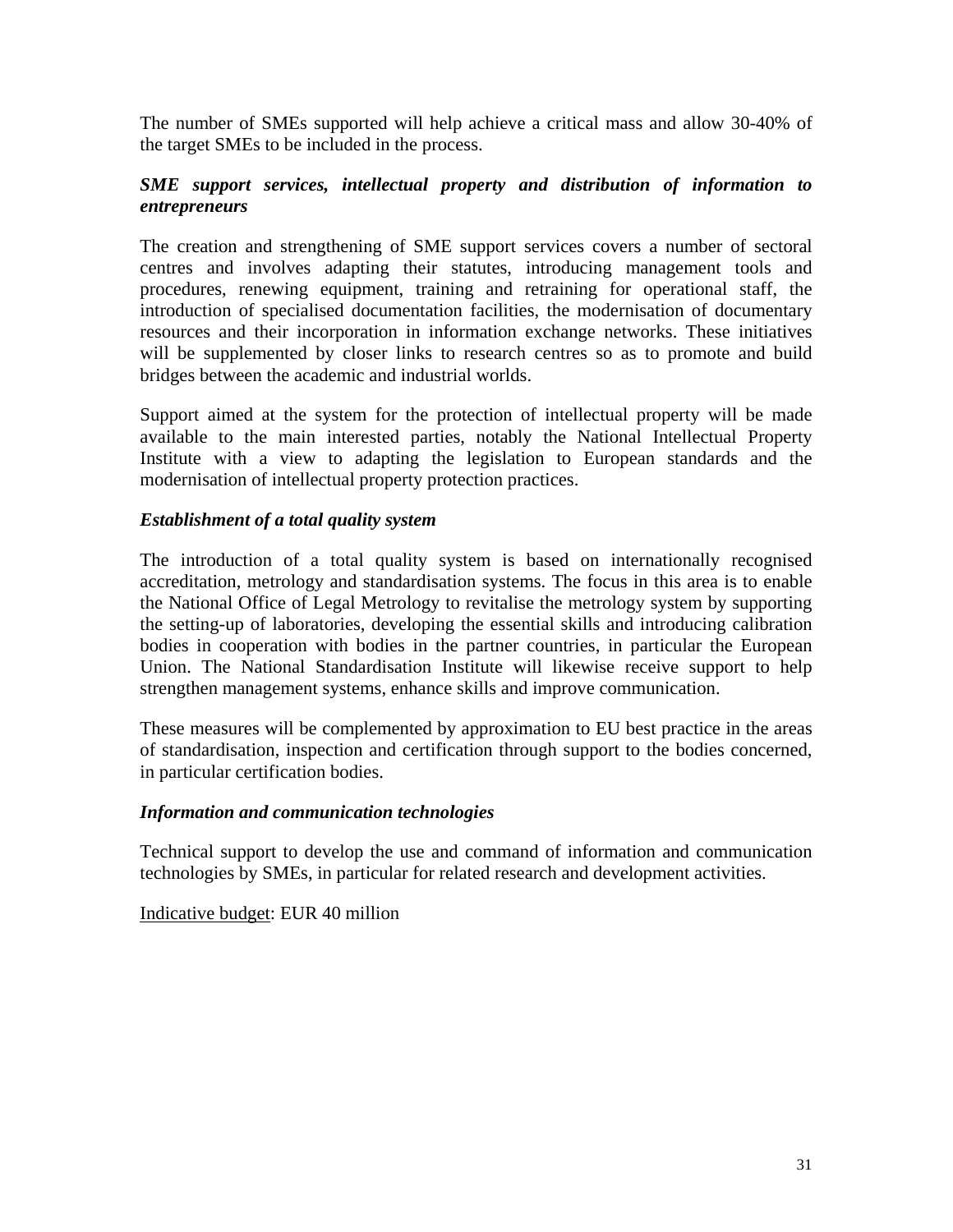#### **(C) EMPLOYMENT: PROJECT ON THE INTRODUCTION OF AN EMPLOYMENT REGULATION SYSTEM: MODERNISATION OF THE NATIONAL EMPLOYMENT AGENCY (ANEM)**

#### **Background and rationale**

The revitalisation of Algeria's economic growth will depend, inter alia, on the strategy adopted by the Government to improve employment levels and reduce the unemployment rate and make labour market regulatory functions more efficient and effective.

The unemployment rate is currently 17%, 60-70% of the unemployed being young, first-time jobseekers; this category includes 350 000 who have just finished training.

In response to this situation, Algeria has taken advantage of its oil revenue to increase the number of openings available. But these are precarious jobs in services and local development which are generated by the economic-recovery support programme for the public sector.

Policy measures and social commitments aimed at effective regulation have similarly been taken in tandem with measures to promote employment (see Act 90-11 on labour relations, which has established greater flexibility in the employment market).

However, the identification of sustainable solutions requires continued efforts to improve the business environment. This will create a suitable framework for outlining a strategy to improve the function of the labour market, in which the private sector has a considerable role to play.

The State will remain a major employer; but it also has an important role to play in ensuring the proper working of the labour market, notably by means of active programmes.

The development of this second role justifies the proposed cooperation project in the employment sector which will help to stimulate pockets of productivity and employment, especially in the private sector.

The current situation:

- the employment market surveillance system set up by the government is not operating properly as a result of inflexible regulation, deficiencies in and poor command of statistical information, and the lack of instruments to provide guidance and of forward studies. Access to information on the employment market is neither easy nor open.
- The public employment service, built around the ANEM since the 1994 reforms, has been unable to establish its role.

With a thousand employees spread across 72 regional and local agencies, the ANEM is an unwieldy structure which, without a clear mandate and resources to match, may prove a block to action in the employment market.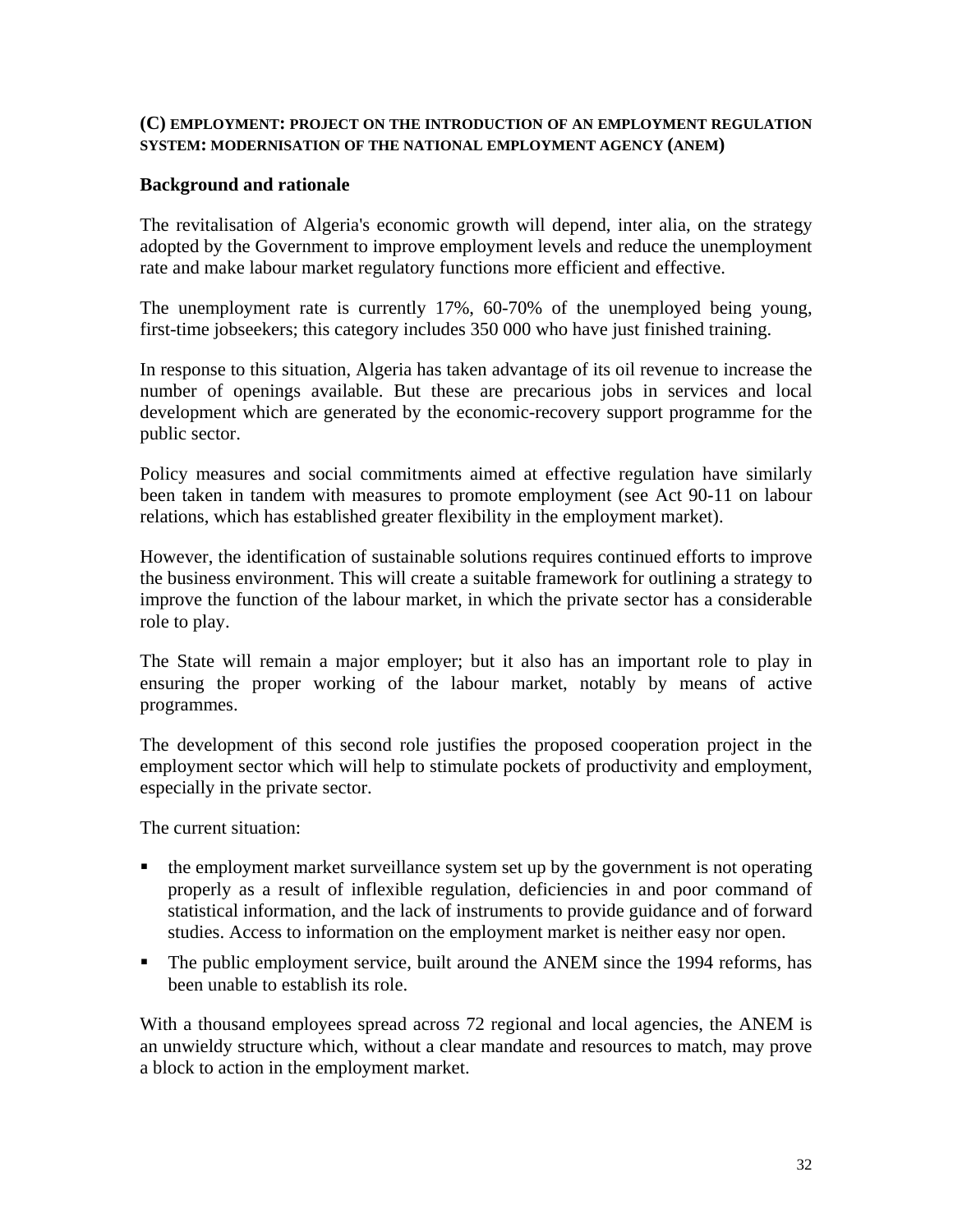Proper management of the employment market requires the availability of comprehensive, coherent and regularly updated quantitative information. Yet there is insufficient knowledge of employment market statistics, which are vague and fragmented thanks also to the inadequacies of the public regulator. The lack of transparency and poor regulation on the employment market encourages the development of informal, unprotected employment and illegal migration flows. As part of this project, consideration could be given to supporting the development of an international unit dedicated to promoting legal migration.

# **Objective**

The objective is to develop an efficient, high quality public employment service capable of matching supply and demand.

# **Expected results**

- coordination and collaboration between the employment service and the national institute of statistics is ensured; reliable, operational statistics and forecasts are produced and used on labour market inflows and outflows;
- the coordination, effectiveness and management of active employment measures is ensured;
- public employment services, labour exchanges and recruitment agencies are adapted to the Algerian context;
- access to information on the employment market is open to all on a fair, efficient and effective basis;
- **information, mediation of supply and demand and consultancy services (in particular** for jobseekers) concerning the active employment measures available are provided at national and local level and pay special attention to women;
- proper labour market management is provided, in particular on a gender disaggregated basis.

# **Performance indicators**

- Employment and unemployment indicators by category, economic sector and district are known, updated and used;
- staff of the various institutions involved are trained:
- ANEM's coverage of industrial districts and wilayas;
- a national index of occupations and jobs is prepared and regularly updated;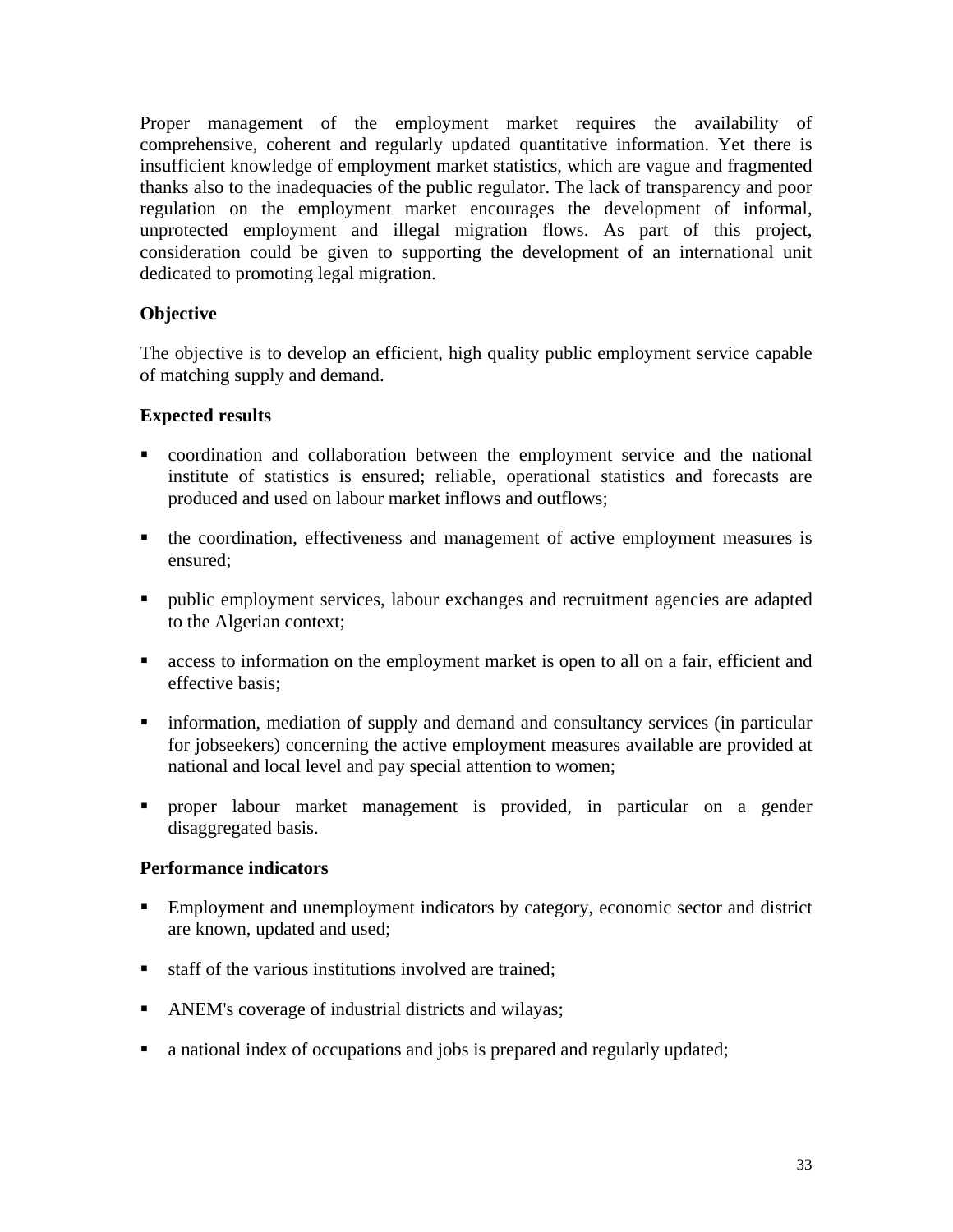- the unemployment rate, in particular of first-time jobseekers with qualifications and training (at universities and vocational training centres), is reduced in the medium-term;
- higher female participation rates.

#### **Short description of programme**

The programme could include the following strands:

- training for the Employment Ministry (MESN);
- organisation and introduction of central and local information, mediation and consultancy bodies on the employment market and training of the relevant staff;
- creation of an integrated, computerised information and communication system for the ANEM (central and local bodies) for the production and supply of qualitative and quantitative data on inflows and outflows and employment supply and demand;
- **Information campaign on learning skills and the availability of job-searching tools;**
- support and promotion of jobs aimed at vocational training centres and university leavers on the basis of calls for proposals in universities.

Indicative budget: EUR 24 million

#### **(D) DIVERSIFICATION OF THE ECONOMY**

#### **Background and rationale**

Since independence Algeria's economic performance has mainly been dictated by trends in oil prices. Algeria shares the same pattern of growth as other oil-producing countries, but its vulnerability to oil-price volatility is among the highest. The combination of oilprice volatility and other economic management difficulties (controls, price distortions, restricted opening to non-hydrocarbon trade and foreign direct investment) had an extremely negative impact on productivity and growth in the past.

Today the economic climate is gradually improving in Algeria against a background of affluence and greater political stability, even if progress varies from sector to sector and the major public investment programmes do not necessarily have a positive impact on the reforms.

Many structural changes will be felt in the economy before the end of 2007: privatisation is proceeding in a calmer political environment; network sectors (telecommunications, water, ports, and so on) are gradually being opened to greater private participation; major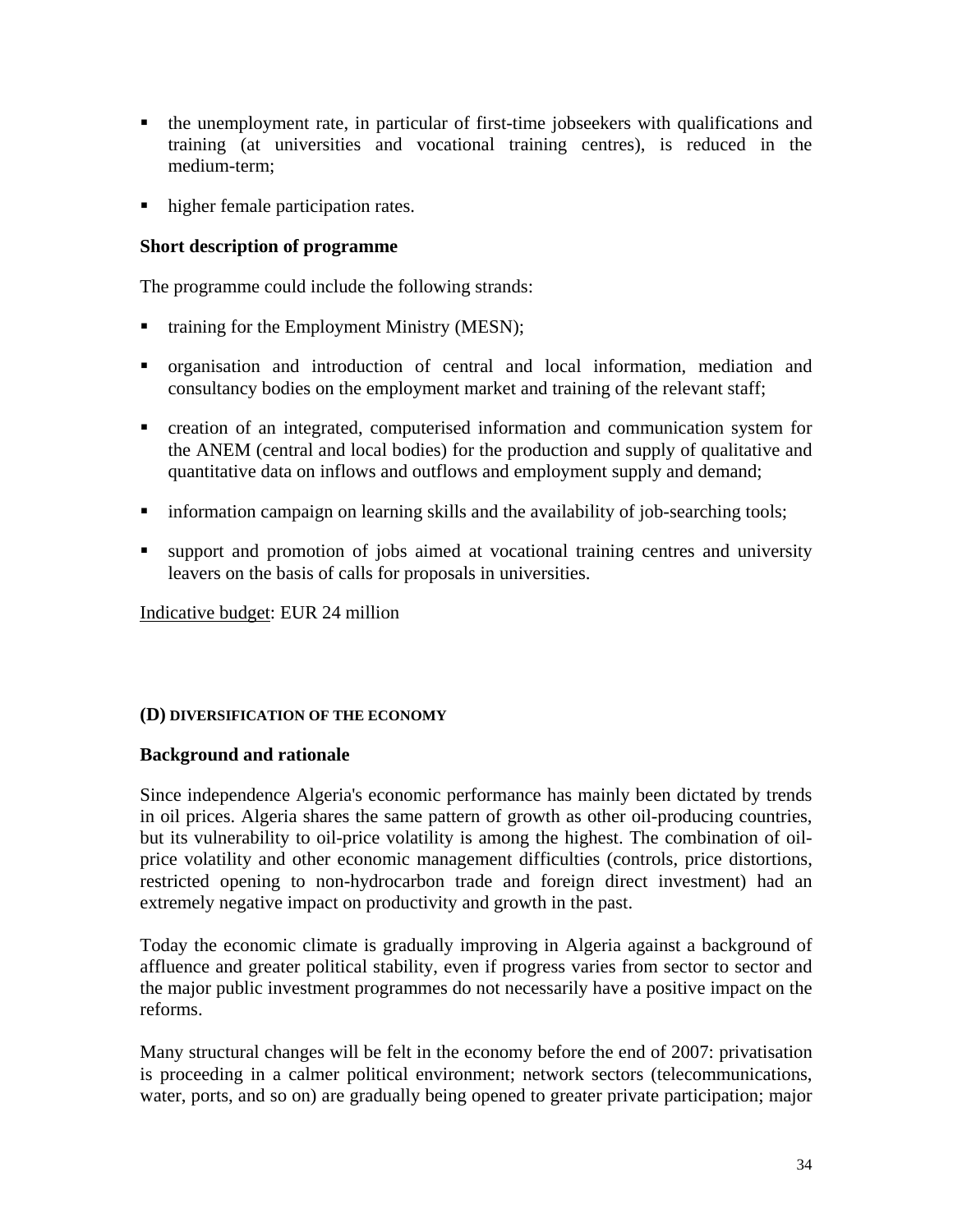infrastructure projects (e.g. motorways) are helping to improve communications and trade; financial reform and administrative simplification are making headway; new sectors (large-scale retailing) and major private groups are emerging; membership of the WTO is imminent, and implementation of the Association Agreement with the EU has started.

Together these structural changes are likely to significantly improve Algeria's image and, in particular, its business climate. The window of opportunity is sizable and diversification of the Algerian economy more important than ever before.

# **Objective**

In line with the implementation of the Association Agreement, to support diversification of the economy by gradually and sustainably increasing the proportion of nonhydrocarbon export revenues by targeting in particular the tourism, agriculture and food sectors, and by encouraging innovation in the traditional and more innovative sectors.

# **Expected results**

<u>.</u>

Depending on the results of appraisal, the programme will aim to achieve a coherent set of results, in particular:

- in the area of **sectoral strategies**, the aim is to define growth strategies sector by sector (environmental and heritage **tourism**, **agricultural and rural development** geared to the modernisation of farms and rural communities, including capacitybuilding at Algeria's national agricultural research institute, certain industries, etc.) on the basis of a process of consulting operators with a view to identifying measures to reduce sector-specific constraints and additional infrastructure investments in the sectors;
- to shift to the manufacture of higher value-added products and transition from subcontracting to co-contracting, then to the supply of finished products to clients;
- to continue reforms to port **infrastructure** (including related aspects (customs, plant health inspection) and the infrastructure supply chain);
- to continue reforms to the **regulatory and institutional framework**; to improve the investment climate;<sup>5</sup> to introduce the unique enterprise identifier so as to facilitate diversification;
- further to the **financial reform**, support for the development of **export finance instruments** would be desirable.

The last three results could be taken into consideration provided they are not already covered by other programmes.

 $<sup>5</sup>$  Enforcing contracts, conditions for paying taxes, registering property and starting a business</sup>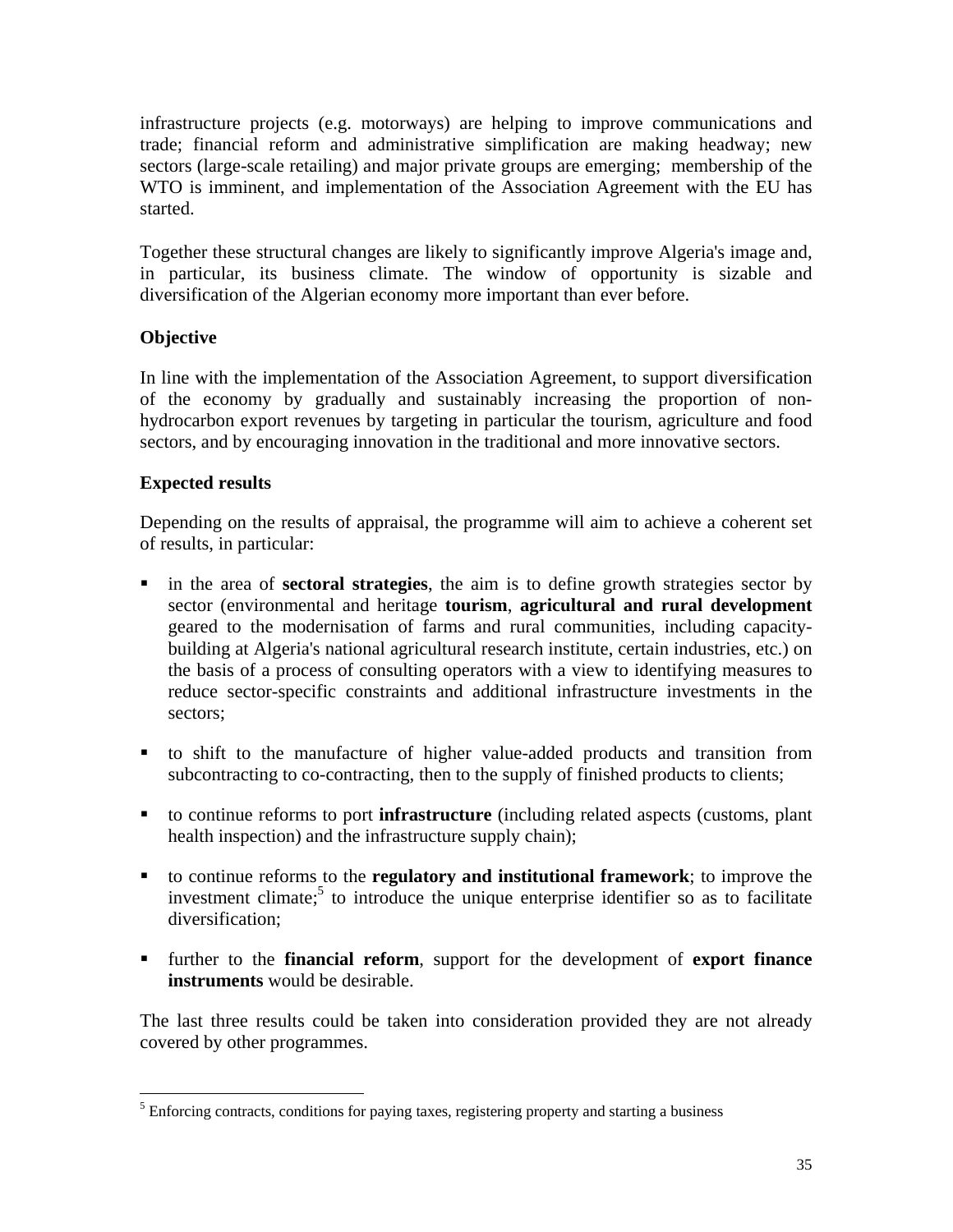# **Performance indicators**

- sectoral strategies adopted;
- productive and trade structures diversified, new higher value-added products;
- follow-up of consultations with all sectoral actors concerned, including trade associations: new legislative, regulatory and administrative measures and specific investments providing sectoral support;
- new private investments in the target sectors;
- jobs created in the agriculture and tourism sectors, helping to improve living conditions in rural communities;
- reforms drafted in the area of port infrastructure and the whole of the infrastructure supply chain; **regulatory** and **institutional** simplification measures, introduction of the **unique enterprise identifier** (these indicators could be taken into consideration provided the corresponding outcomes are not already covered by other programmes).

# **Short description of programme**

The purpose of the **sectoral approaches** is to reduce sector-specific constraints. Though not exclusive, these plans and activities - which must involve the private sector in order to succeed - could initially concern: tourism, agri-food, petro-chemical industries, business services (in particular off-shoring, or the export of high value-added services), building, public works and hydraulics (separate projects could be carried out in each) and textiles/clothing, a sector in which a high-level Euro-Mediterranean dialogue has been ongoing since 2004 leading to the formulation of practical projects in which Algeria might want to be involved. No sector should be excluded from the outset. Measures derived from the above sectoral strategies could include, as appropriate, specific infrastructure investments, the development of dedicated land areas, applied training programmes, the reduction of regulatory constraints in these sectors, subsidies to technical centres or SME services for these sectors, etc.

In the area of investment promotion, the aim will be to encourage Algeria, Algerian enterprises and their support organisations to take part in European activities, programmes and networks that promote innovation.

One area is a clear priority in **the area of infrastructure:** port infrastructure (port services and export support services for fresh produce) and related aspects (reform in the area of customs and plant health inspection); and the whole infrastructure supply chain where reforms are required (opening up the transport sector, development of logistical platforms, incentives to renew the truck fleet, etc.).

The **regulatory** (administrative simplification of the different forms of interaction between businesses and administrations, e.g. for the reimbursement of VAT, payment of taxes, inspection arrangements, business start-ups - in particular regulated activities - and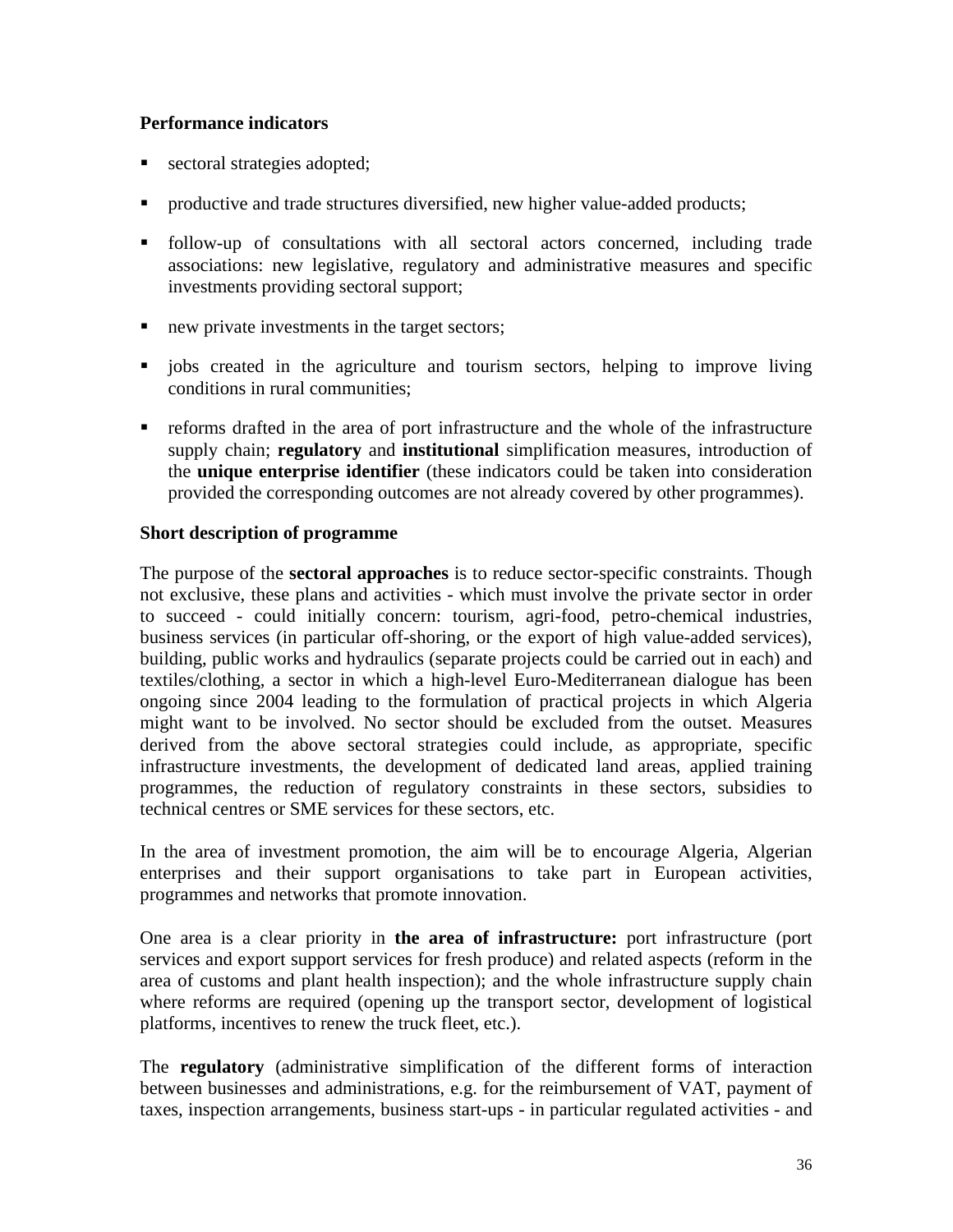introduction of the one-stop shop) and **institutional** frameworks (customs, competition council, justice system and commercial courts) still require improvement. As a complement to the need simplification of administrative formalities for businesses, it is vital to introduce the **unique enterprise identifier** (also known as the fiscal identity number) in all administrations as the sole source of company identification. Apart from its statistical importance, this aspect is crucial to the State's capacity to control and regulate, and frequently to its capacity to effectively implement some reforms.

As a corollary to **financial reform**, support would be useful for the improvement of export credit instruments.

Special attention should be paid to the complementarity of this programme with the programmes for "modernisation of the economy" and "modernisation and assistance with administrative reform".

Indicative budget: EUR 25 million

# **(E) P3A II (PROGRAMME ACCOMPANYING THE ASSOCIATION AGREEMENT II)**

#### **Background and rationale**

Under the Association Agreement, in addition to tariff dismantling and the elimination of restrictions on trade in goods, Algeria has entered into commitments or adopted rules on trade in services and trade-related areas, in particular regulations relating to current transactions, direct investment, the right of establishment, competition, property rights, public procurement, and standards and certification. All these measures require upgrading of the legislative and regulatory framework, strengthening of the institutions responsible for its application and building of the capacity for strategic guidance of the reform process.

The Association Agreement also provides for the strengthening of cooperation in many areas.

This programme aims to help Algeria fulfil its commitments under the Association Agreement, put the strategic perspectives into action, thereby realising their potential, and support its policy of openness.

#### **Objective**

The overall objective is to foster the success of the partnership forged between the European Union and Algeria through the Association Agreement by facilitating the adjustment of the beneficiary country's economy to the provisions of the Agreement, which provides inter alia for the creation of a free-trade area between the two parties, recognition of the right of establishment, the liberalisation of services according to the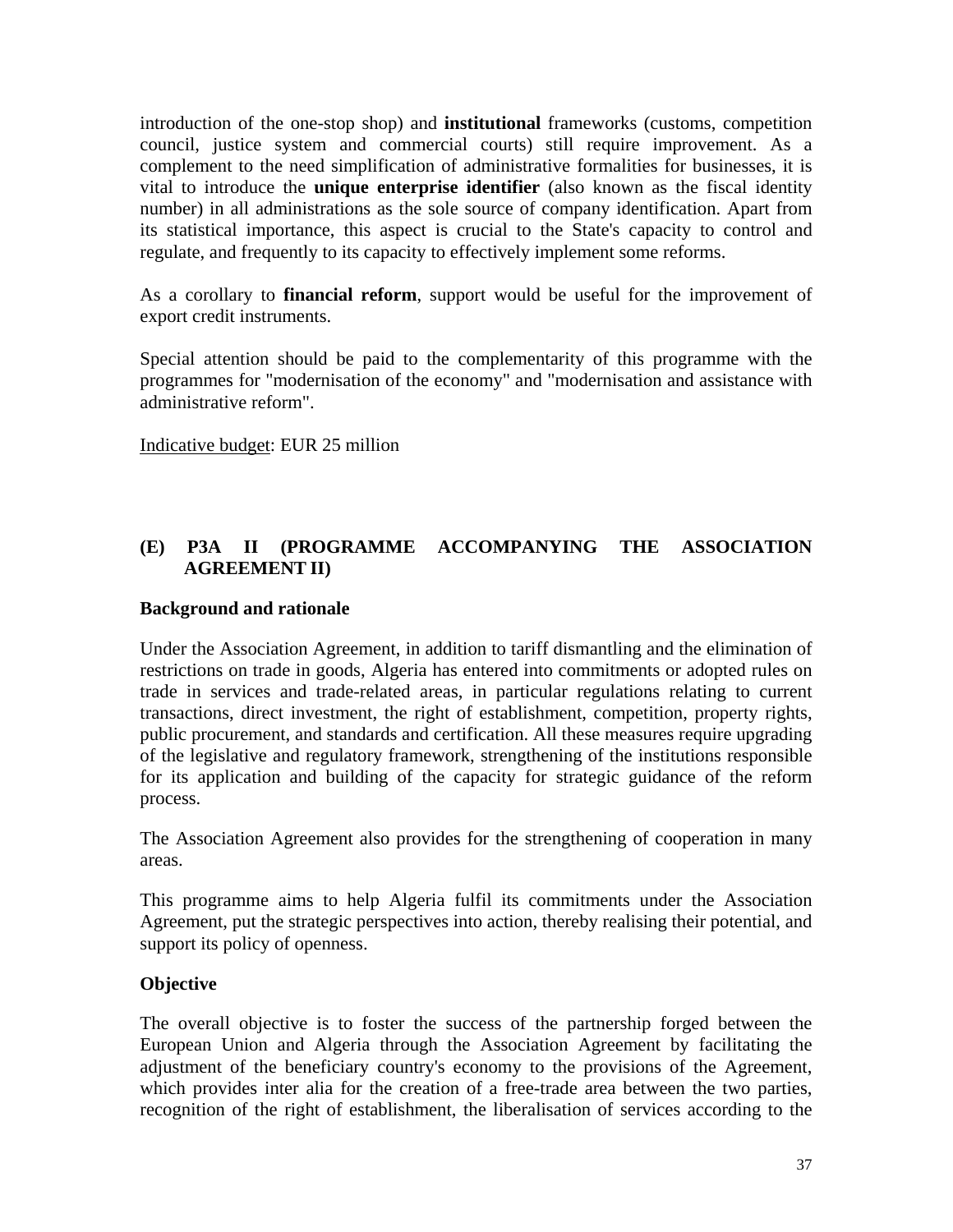schedule laid down by the Agreement, the adoption of the necessary rules for the protection of competition and intellectual, industrial and commercial property rights, and the promotion of European technical regulations and standards.

Supporting activities may also be envisaged in order to intensify cooperation and strengthen ties between the parties in all the sectors mentioned in the Association Agreement, but in particular: cultural cooperation, social cooperation, education and training, scientific and technological cooperation, the environment, industry, investment promotion and protection, approximation of legislation, agriculture and fisheries, transport, telecommunications and information technologies, energy, tourism, customs cooperation, statistical cooperation, combating money laundering, drug control and migration.

The programme's specific objective is to support the Algerian authorities and all the institutions contributing to the implementation of the Association Agreement by providing the expertise, technical assistance and tools necessary to achieve the objectives of the Agreement.

# **Expected results**

The programme will adopt a demand-driven approach. Needs will be specified as they arise. Results will concern the following in particular:

- the legal and regulatory framework for trade; customs cooperation; implementation of the rules of origin necessary for pan-Euro-Mediterranean cumulation;
- **Exercise 1** restructuring of the financial sector and improvements in financial supervision;
- support for the liberalisation of services in accordance with the Association Agreement schedule;
- updating of domestic market regulations, in particular legislation on competition, state aid, industrial standards, consumer protection, public procurement, industrial and intellectual property, the right of establishment and investment;
- organising economic cooperation activities under the Association Agreement;
- strategic capacity-building, in particular for the statistics system, and support for the development of analyses and policies for the Association Agreement sectors.

Eligibility criteria for financing measures:

- direct link with implementation of the Association Agreement;
- consistency with other activities/measures under way or planned under other cooperation projects;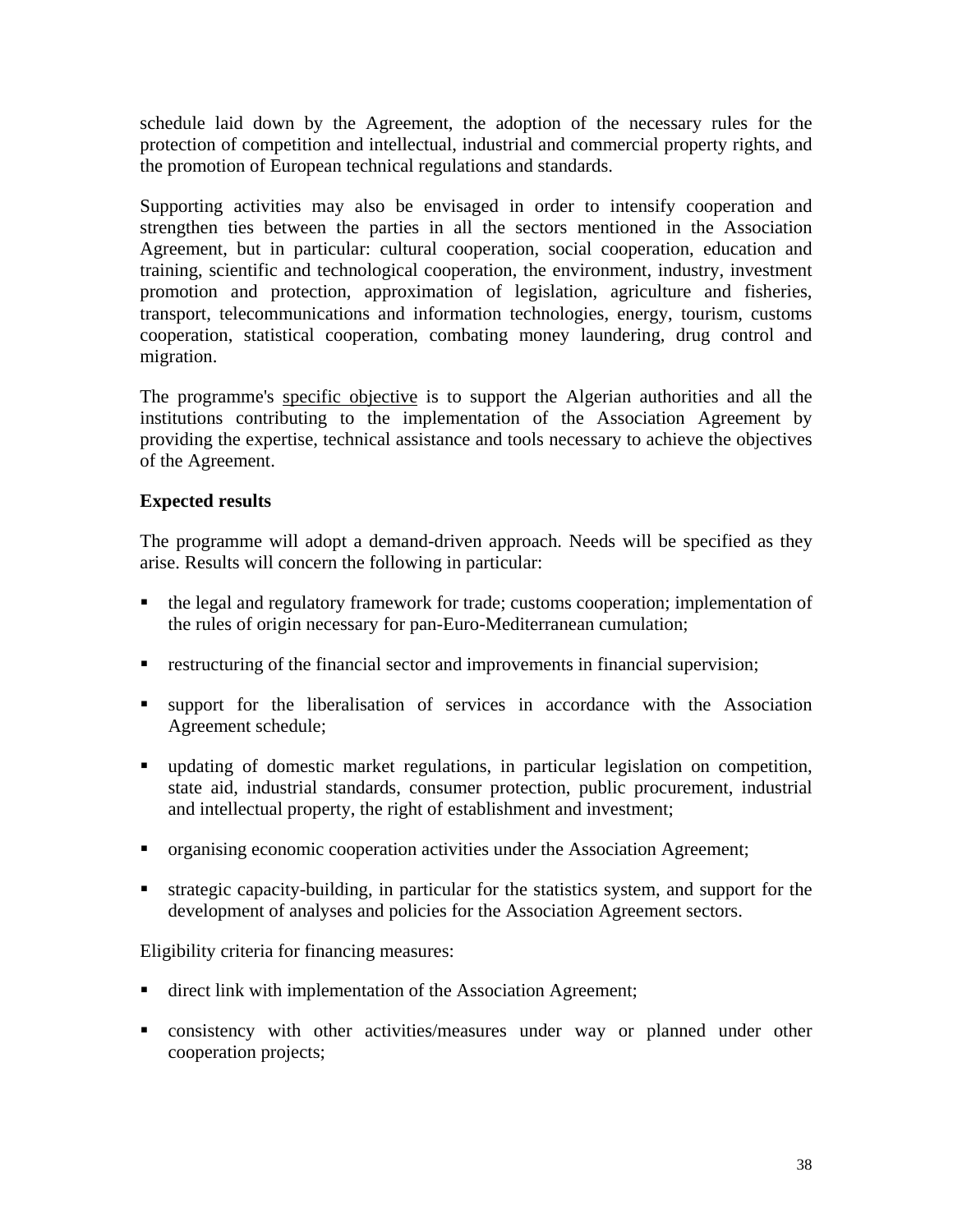conformity with the guidelines identified by the Euro-Mediterranean cooperation authorities.

#### **Performance indicators**

For each field identified: completed studies; adoption of new laws or regulations; effectiveness of laws/regulations; accession to international agreements and adoption of related standards.

#### **Short description of programme**

The programme is for the public sector. The beneficiaries will be ministries and public bodies involved in implementing the Association Agreement. The coordinator will be the Ministry of Trade.

The aim of the programme is to provide the Algerian government with an "Operational Fund" to be used flexibly and simply to obtain resources to help the Government implement the Association Agreement. The mechanism should be sufficiently flexible for rapid mobilisation of top-quality expertise. Support will consist of short- and mediumterm technical assistance, studies, civil-service twinning arrangements, training, participation in seminars, organisation of conferences, and equipment. The programme will take account of the result of the development of a strategic partnership between the EU and Algeria in the energy sector.

The programme will be implemented in close coordination with the regional programmes.

Indicative budget: EUR 24 million

#### **6 .4 Improving basic public services**

#### **(F) HIGHER EDUCATION**

#### **Background and rationale**

Algeria's efforts to achieve universal school attendance will put the higher education subsector under considerable population pressure in the coming years: student numbers are expected to double by 2008. In addition to the challenge of access to higher education, there is the specific problem of the mismatch between the current higher education supply and labour market demand. Higher education reform therefore becomes a priority area if Algeria is to respond effectively to the challenges of globalisation and the knowledge economy. The Government's strategy to deal with this situation consists of:

• rapidly extending access to higher education: doubling university capacity by 2010, the recruitment of 25 000 additional teachers within three years;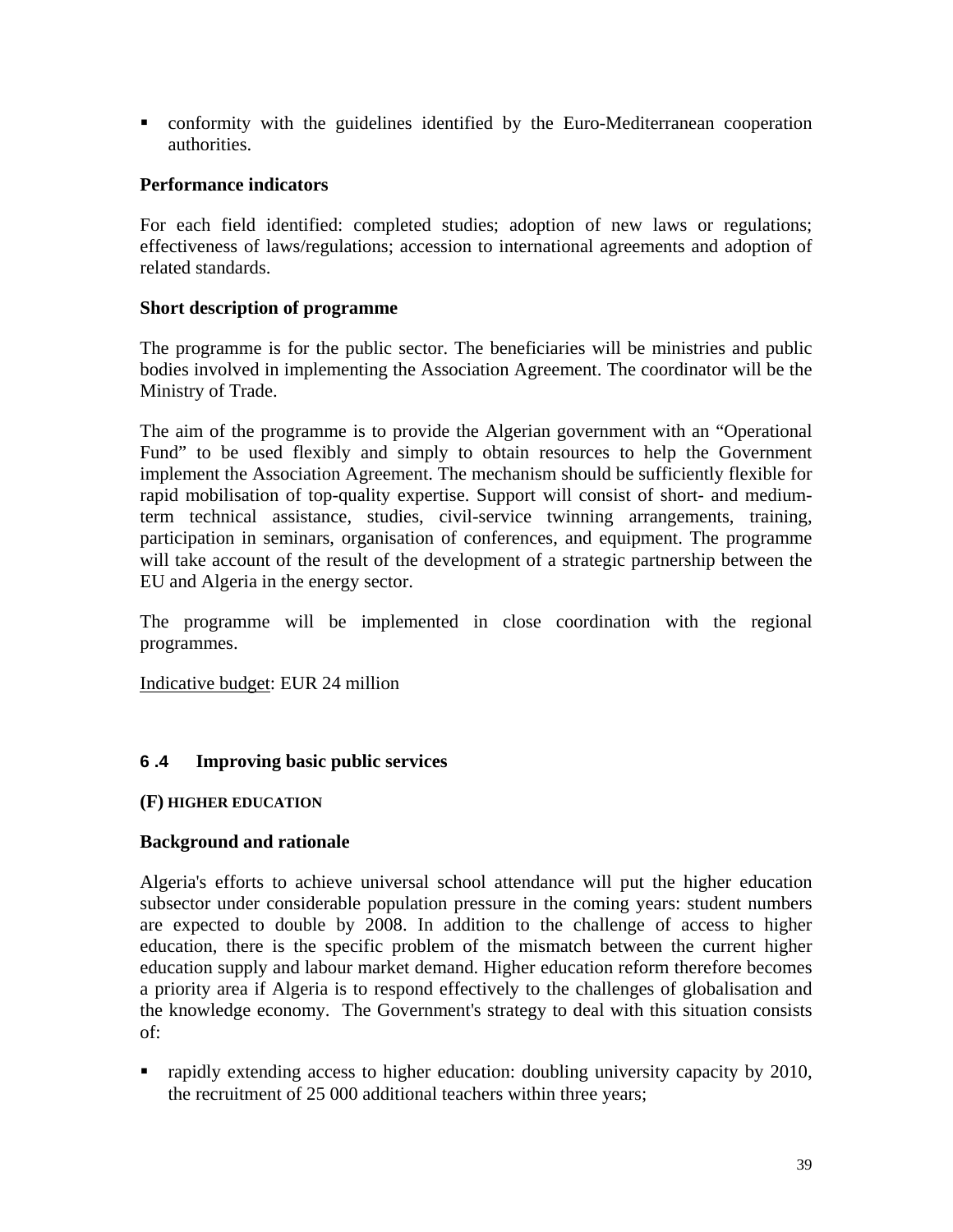- diversifying the offer by encouraging universities to introduce degree/masters/ doctorate programmes by introducing more flexibility and choice for students;
- increasing the relevance of the courses of study proposed to the requirements of the business sector;
- **If** improving the quality of teaching.

Strategic interest (in terms of the Association Agreement): (i) to improve the employability of young people in the short term and contribute to reducing unemployment among first-time jobseekers, thereby limiting the pressures of economic and social migration; (ii) to improve the competitiveness of the Algerian economy and its integration in the Mediterranean region; and (iii) to respond to the increasing demand for qualified technicians and engineers generated by the modernisation of the economy and the objective of the development of growth sectors.

#### **Objective**

To improve the (internal and external) performance of higher education, build research capacity and raise the education levels of the human capital.

#### **Expected results**

Depending on the results of appraisal, the programme will aim to achieve a coherent set of results:

- $\blacksquare$  the extension of access to higher education throughout the country;
- $\blacksquare$  the improvement of performances and efficiency;
- **Consolidation of the bachelor/masters/doctorate system;**
- a contribution to increasing reception and equipment capacities in higher education; priority to support for doctoral schools (25 000 new teachers by 2008);
- the promotion of joint university-business research projects and better integration of businesses in the teaching curriculum. Increase in the participation of researchers and universities in European research and innovation programmes and projects, particularly under the 7th R&D Framework Programme.

#### **Performance indicators**

number of graduates from short and long courses, reduction in the failure rate, matching supply to students' subject choices (university plan);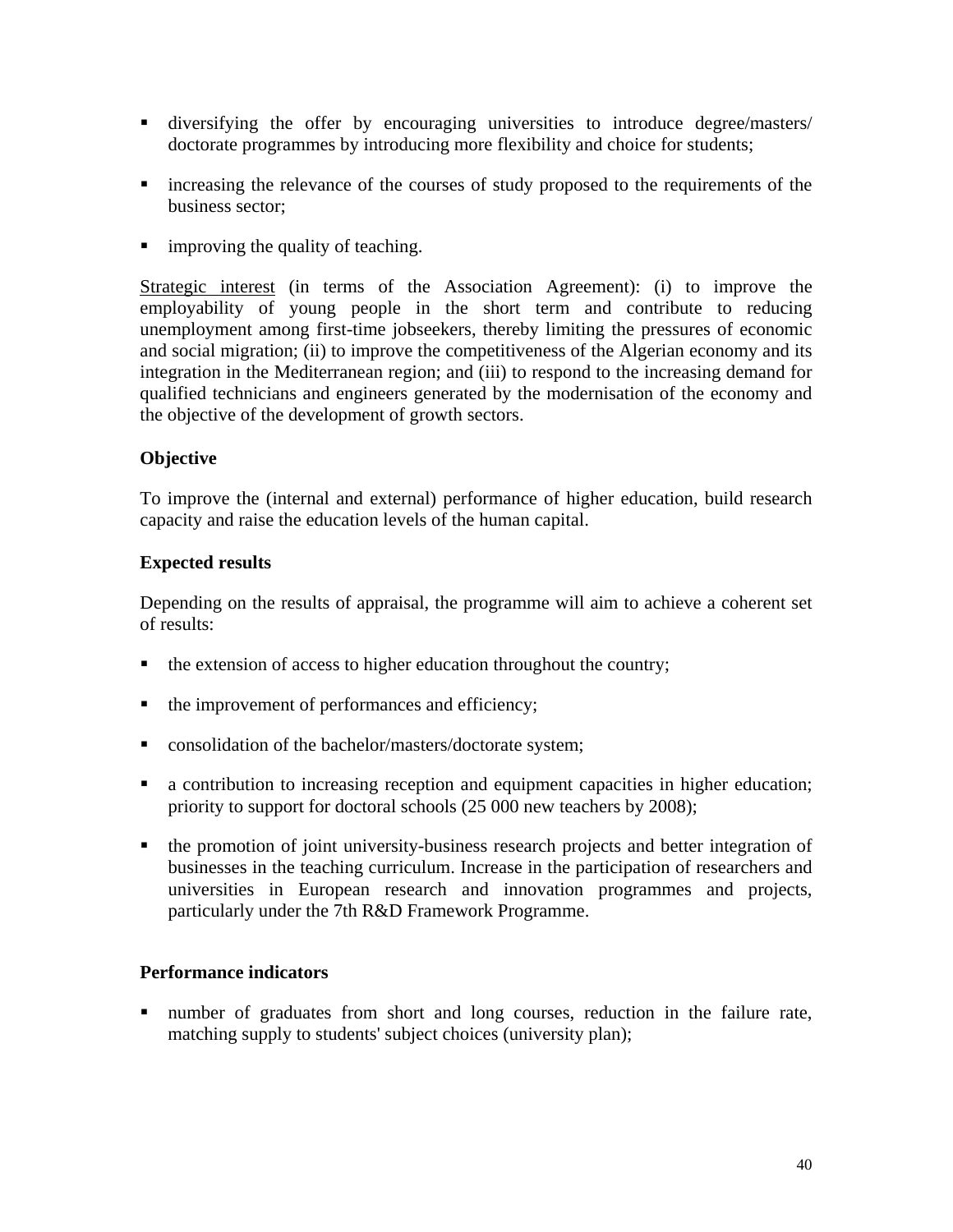development of university/enterprise research programmes matching the requirements of enterprises (in particular SMEs); ease of integration of young graduates (reduction of the initial unemployment period).

#### **Short description of programme**

The programme will contribute to the reform of higher education: increase the internal and external effectiveness of university curricula; develop the enterprise-higher education partnership; improve the match between jobs and the training of young people and build research and innovation capacity.

Complementarity and coherence will be sought with the programme of cooperation between Tempus universities and with the Erasmus Mundus European Masters programme. The most appropriate operational arrangements to meet the above objectives and results will be specified at the identification/appraisal stages taking account of the Commission's commitment in the sectoral approaches.

#### Indicative budget: EUR 30 million

#### **(G) HEALTH**

#### **Background and rationale**

Algeria has made considerable efforts to guarantee access to health services. Health indicators have considerably improved as a result: life expectancy is clearly improving, while infant mortality rates have fallen.

Reforms are nevertheless required in order to improve efficiency, the quality of services in the health sector and fair access to health care. A rapid demographic and epidemiological transition will only increase the sector's financial requirements, while it remains to Algeria to meet the dual challenge of remedying the increased prevalence of chronic diseases that are expensive to treat, while still dealing with the common infectious diseases. If the shortcomings of the system were to persist, they could result in the loss of the gains made to date towards achievement of the Millennium Development Goals, particularly as regards infant and maternal mortality, and malnutrition.

#### **Objective**

To improve fair access to quality health care based on sustainable financing by developing regulatory and organisation mechanisms for the sector.

#### **Expected results**

Depending on the results of appraisal, the programme will aim to achieve a coherent set of results:

- **improvement in the quality of care;**
- **improvement in the health cover and fair access to care;**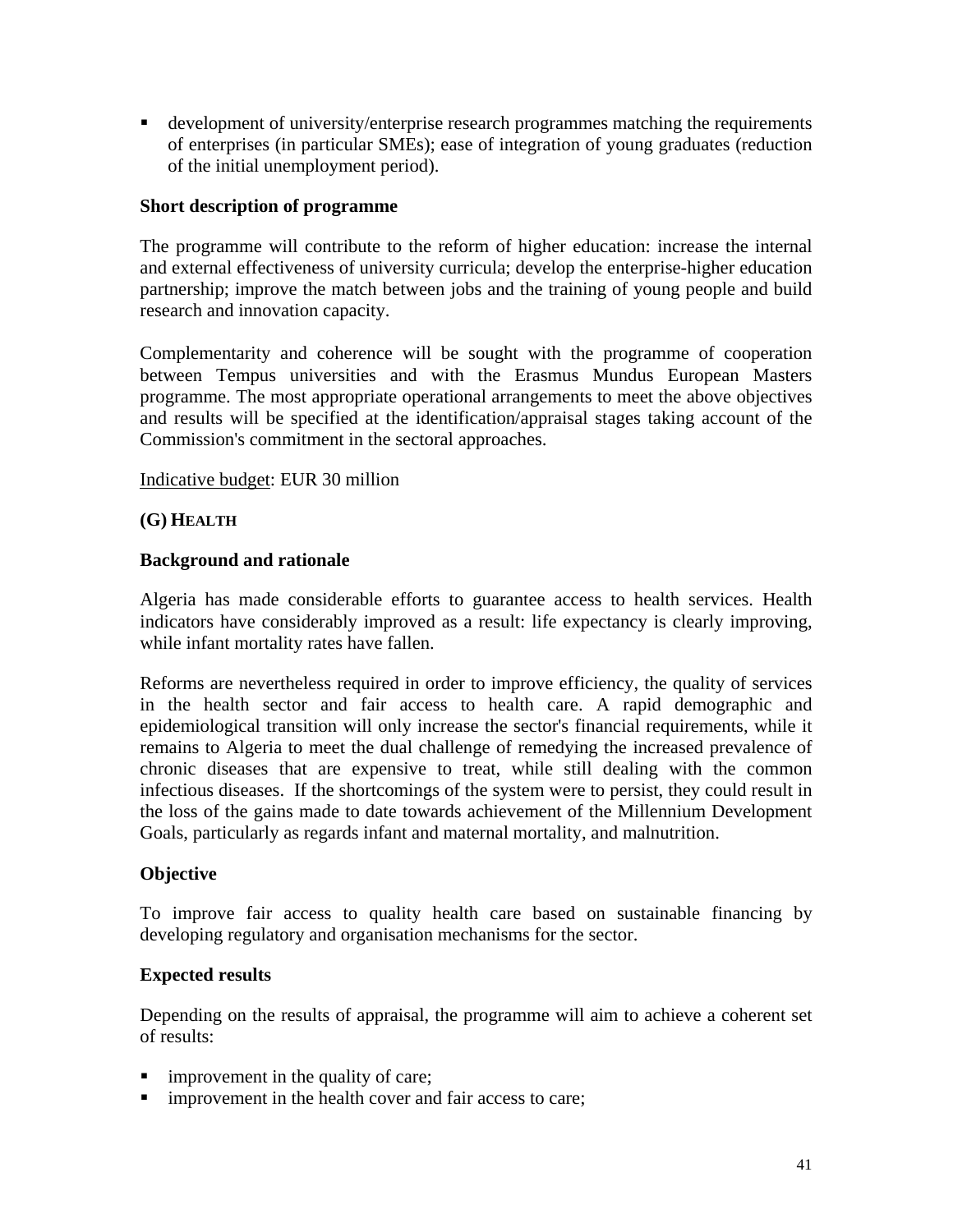- the overall level of resources is increased and the division between the sources of funding re-examined with a view to funding which takes account of the financial capabilities of households;
- the management and administration of the system are improved.

# **Performance indicators**

Indicators and targets will be defined during appraisal to take account of national policy in the area; these indicators may cover:

- quality: trends in hospital infection rates, availability of medicines, level of standard equipment in operating condition, quality of reception, compliance with standard scientific protocols, incidence of infectious diseases, etc.;
- fairness: household expenditure (by region and/or income group); use of health services (by region and/or income group) etc.;
- service and human resource management: doctors (specialists) by number of inhabitants and region; staff absenteeism in public hospitals; continuous availability of emergency services, etc.;
- financing: level of expenditure in relation to GDP, divided into public expenditure and private expenditure, geographic breakdown and by public health financing sector;
- planning of infrastructure and investments according to needs identified.

#### **Short description of programme**

Several structural deficiencies persist in the health sector: the quality of care is not always the best, there are problems with the management and organisation of the system. The financial resources devoted to health are relatively low by comparison with other countries in the region and needs are expected increase in the future, depending on demographic and epidemiological tendencies and changes, and the public's high expectations. The Algerian authorities are very aware of these challenges, as the many reforms in preparation demonstrate. The possibility of contributing through this project to improving the surveillance and control of infectious diseases may be examined during the identification process, which will review not only the various reforms, but also the health sector as a whole.

The most appropriate operational arrangements to meet the above objectives and results will be specified at the identification/appraisal stages taking account of the Commission's commitment in the sectoral approaches.

Indicative budget: EUR 30 million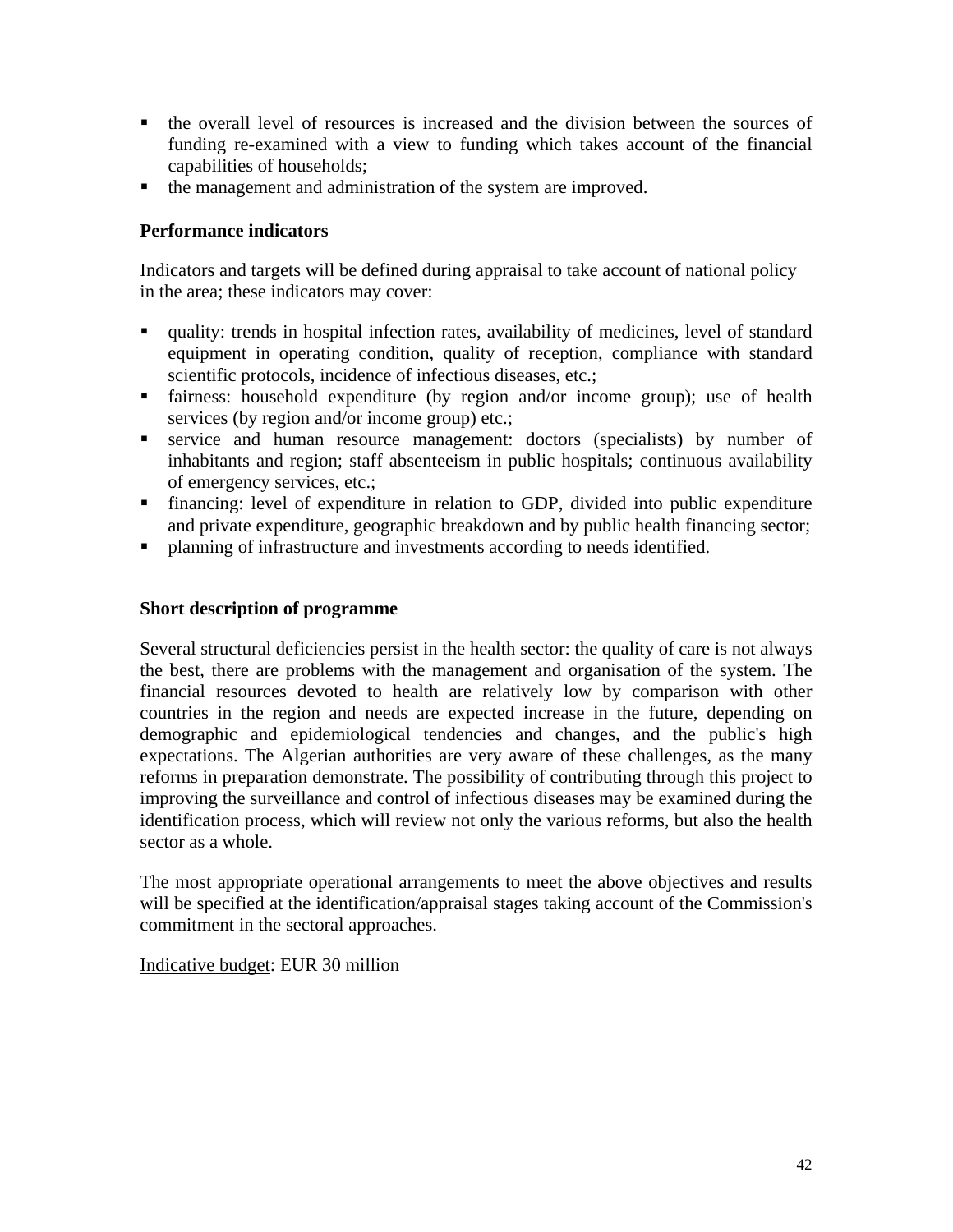#### **(H) WATER II: SANITATION**

#### **Background and rationale**

Algeria faces major problems in the area of sanitation, the consequences of which for public health and for the environment may be serious (transmissible water-borne diseases such as typhoid, recurrent dysentery, closure of beaches at major resorts, water unsuitable for crop watering).

The government has committed to an ambitious programme to upgrade sanitation. Although the restructuring carried out is a response to the future development of the sanitation sector, the structures created need to be significantly strengthened, as this will be crucial for the success of the government programme once the construction and rehabilitation of all the treatment plants has been completed.

The sanitation sector has undergone a major transformation with the creation in 2001 of the National Sanitation Office (ONA), whose remit covers the whole of Algeria. The ONA is in charge of:

- 18 operating treatment plants;
- 21 plants under construction;
- 20 plants out of service;
- 32 000 km of sewage network.

However, although 80% of the population is connected to the sewage network, only 7% are actually connected to the network of 18 operating treatment plants. Moreover, the older treatment plants are not productive enough and pose a number of problems, including:

- the variety of operating processes which complicate specification of the qualifications for operators who are still sometimes inadequately trained,
- the out-of-date or poor quality of operating manuals,
- the inadequacy of financial and operating resources.

Outdated and often unreliable, the sewage network is rarely of the level required and quantities of sewage discharged are only estimated by local services with no way of validating the data communicated.

Faced with these problems, the ONA is having difficulty coping with the overall management of the sewage system and waste treatment and has developed a survival strategy to deal with emergency breakdowns and operating incidents.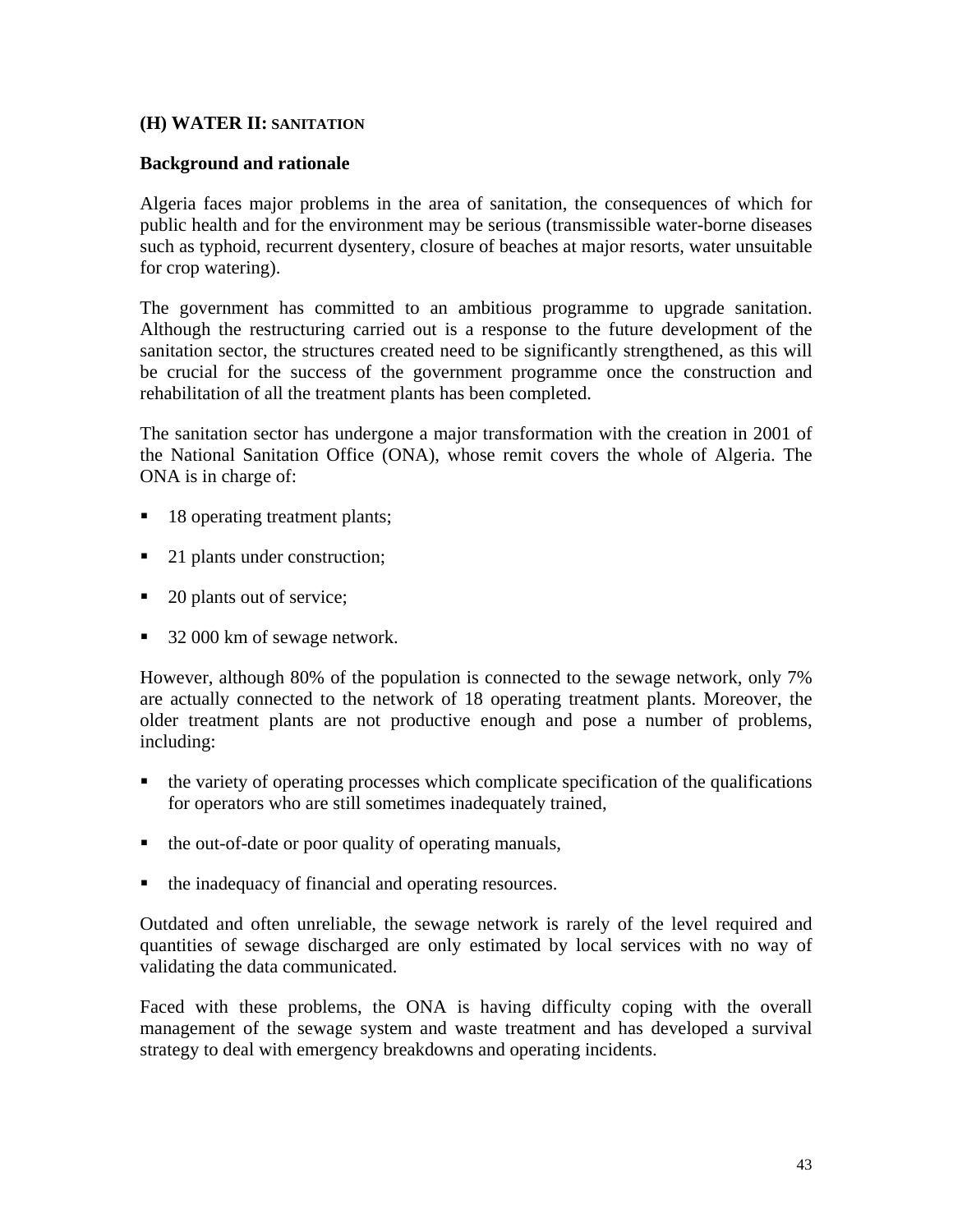In order to modernise the Algerian sewage system, an ambitious programme to overhaul the ONA has been formulated (introduction of a treatment system in all towns with a population of more than 100 000, the construction of 62 treatment plants over the next few years, etc.). The ONA will be assigned delegated contracting powers and be responsible for the organisation and training of management staff at the plants concerned. However, the success of the programme will in particular depend on:

- the ONA's capacity to manage the sanitation system both on the technical and commercial front,
- the quality of the data and information exchanged between all parties concerned including civil society organisations,
- $\blacksquare$  the quality of human resources,
- $\blacksquare$  the alignment of the legal framework.

Although the matter of the use of treated water has yet to be clearly defined from a regulatory point of view, information on the pollution risk as industrial development increases must also be handled in such a way as to enable the production of reusable treated water.

# **Objective**

The aim is to strengthen the government programme on sanitation, including downstream measures.

# **Expected results**

Six results are expected:

- availability of technically and commercially suitable management systems to sanitation bodies;
- training for staff in sanitation occupations;
- introduction of a maintenance system that allows uninterrupted operation;
- mapping of the state of the sewerage network including downstream components (anti-eutrophication and pollution measures, recycling of sewage);
- knowledge of quantitative and qualitative aspects of waste management in order to adapt treatment;
- regulations on the use of treated water.